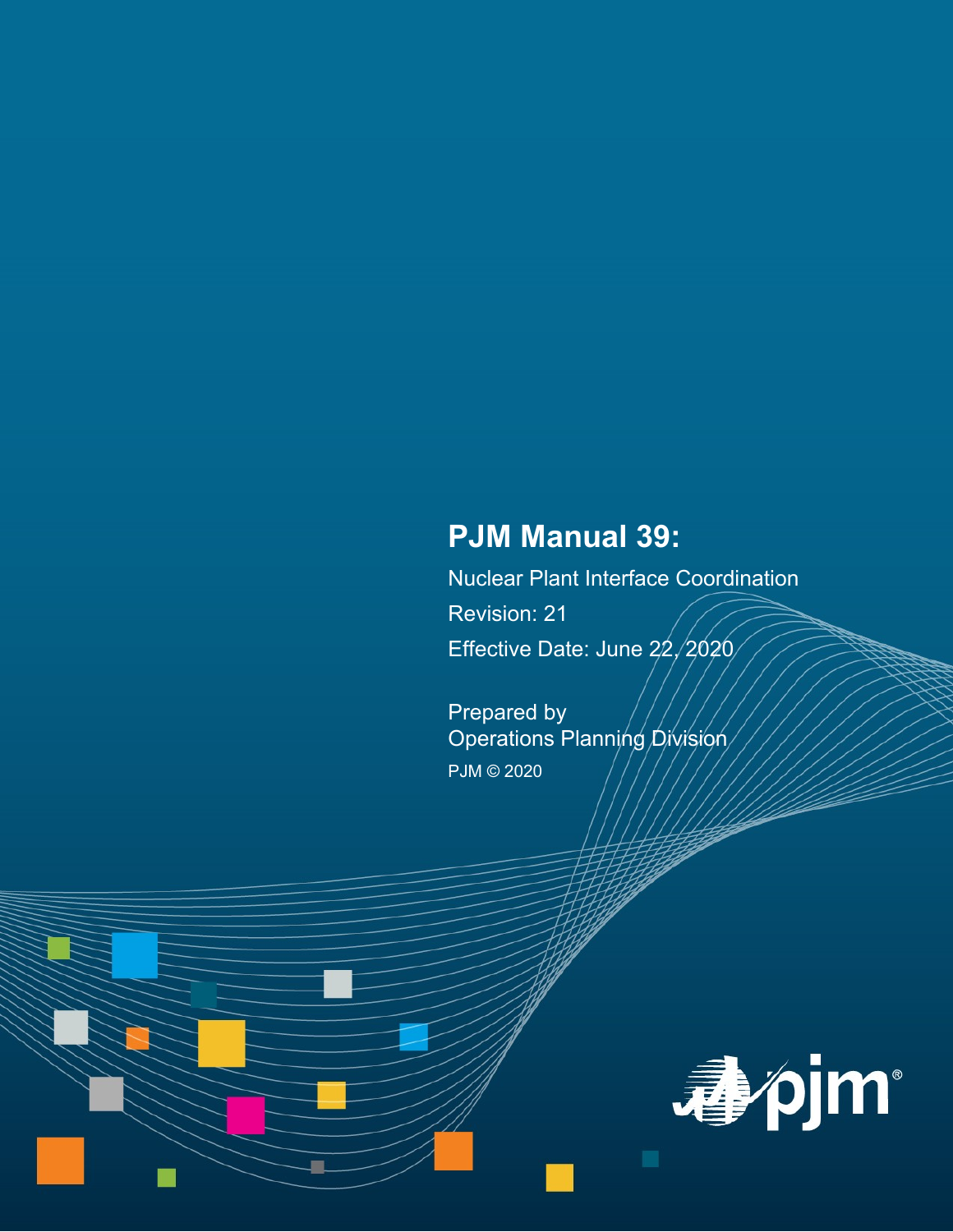

# **Table of Contents**

| Section 1: Nuclear Plant Interface Requirements (NPIR) 9                                                                                           |
|----------------------------------------------------------------------------------------------------------------------------------------------------|
|                                                                                                                                                    |
| 2.4 Notification and Mitigation Protocols for NPIR Voltage Limits14<br>2.7 Remedial Action Schemes and Under Frequency Load Shedding/Under Voltage |
|                                                                                                                                                    |
| Section 4: NUC-001 Requirements Not Addressed by M39 22                                                                                            |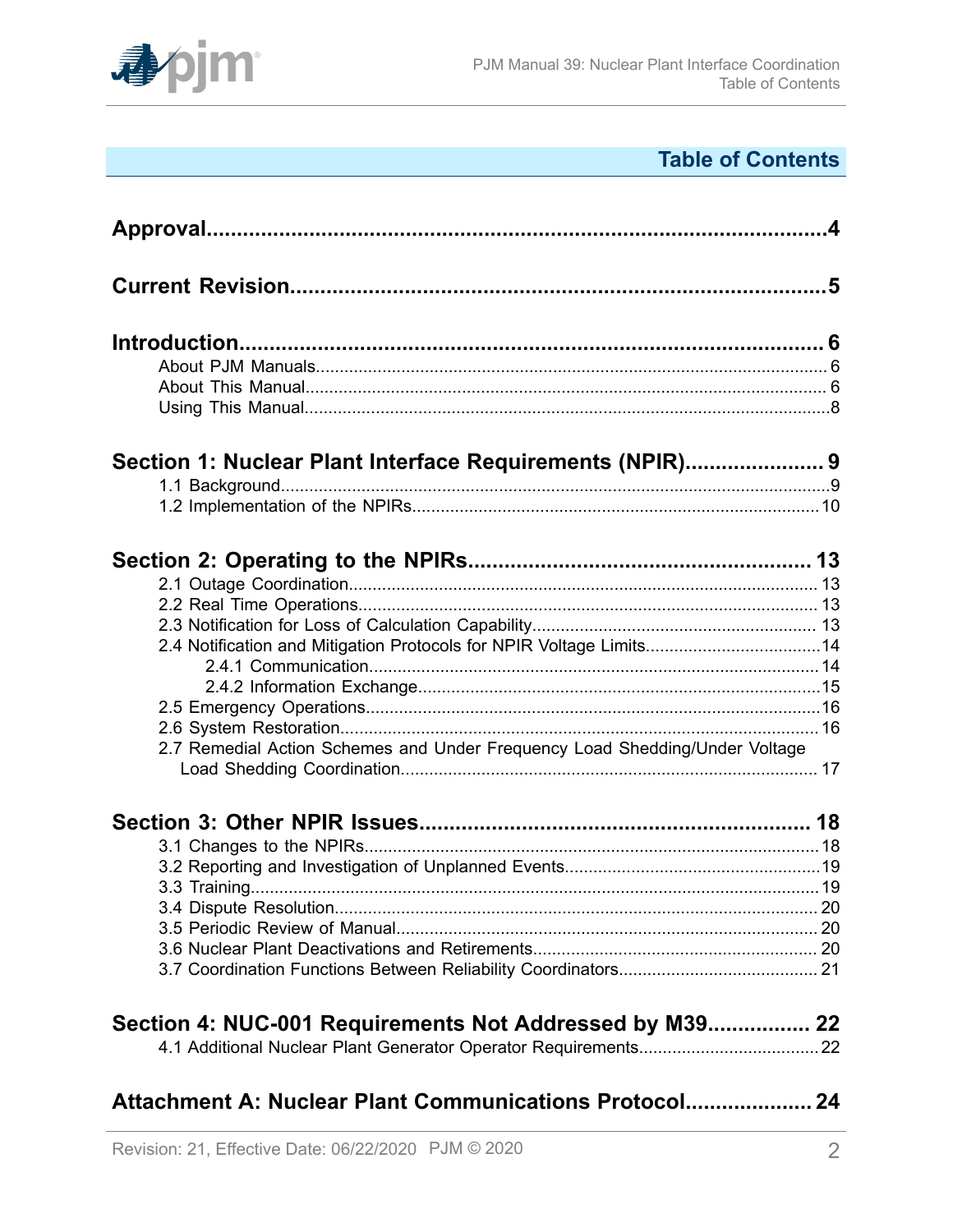

| Attachment C: Plant Specific NPIRs Revision History 43 |    |
|--------------------------------------------------------|----|
|                                                        |    |
|                                                        |    |
|                                                        | 45 |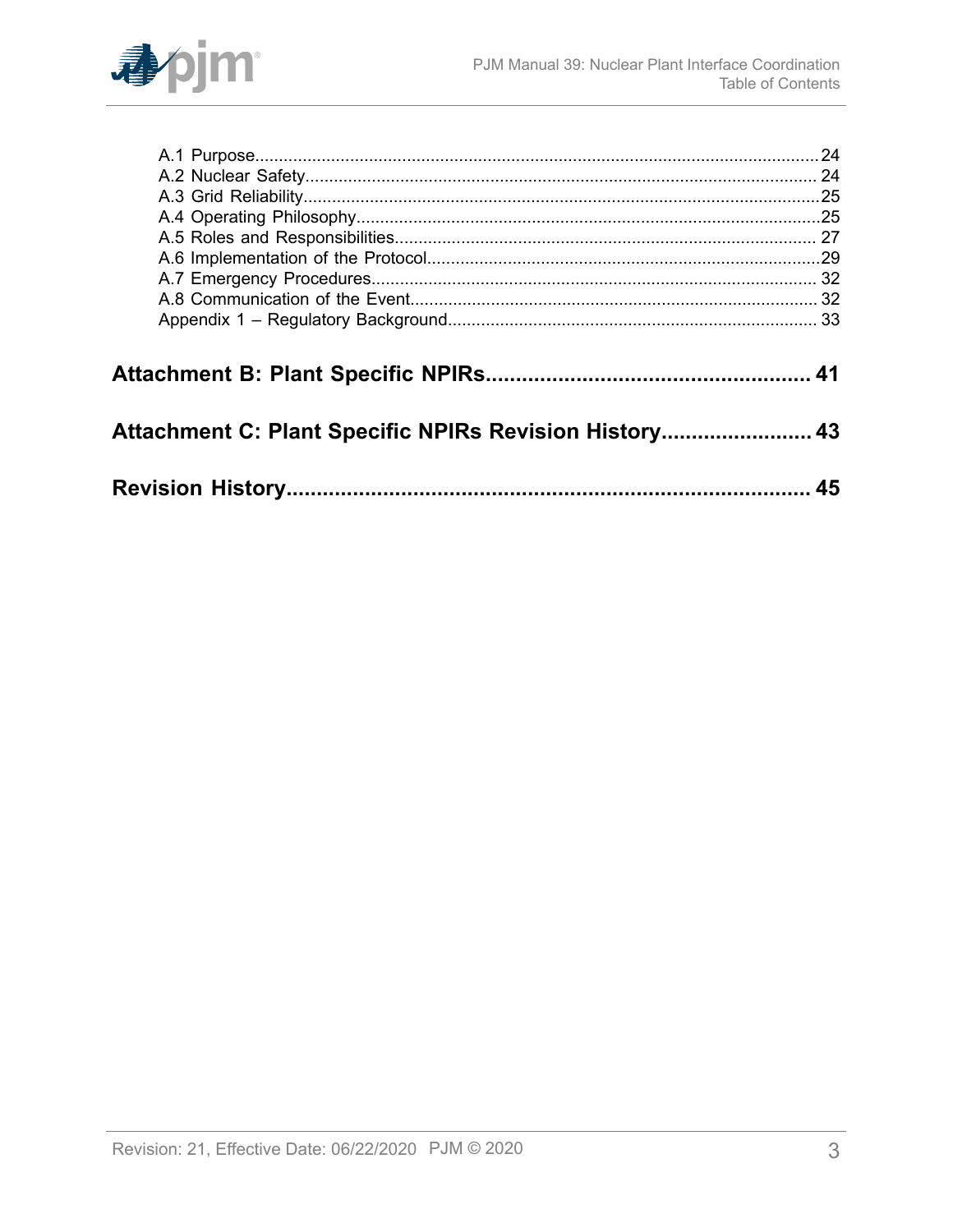

# <span id="page-3-0"></span>**Approval**

Approval Date: 06/17/2020 Effective Date: 06/22/2020

David Schweizer, Manager Generation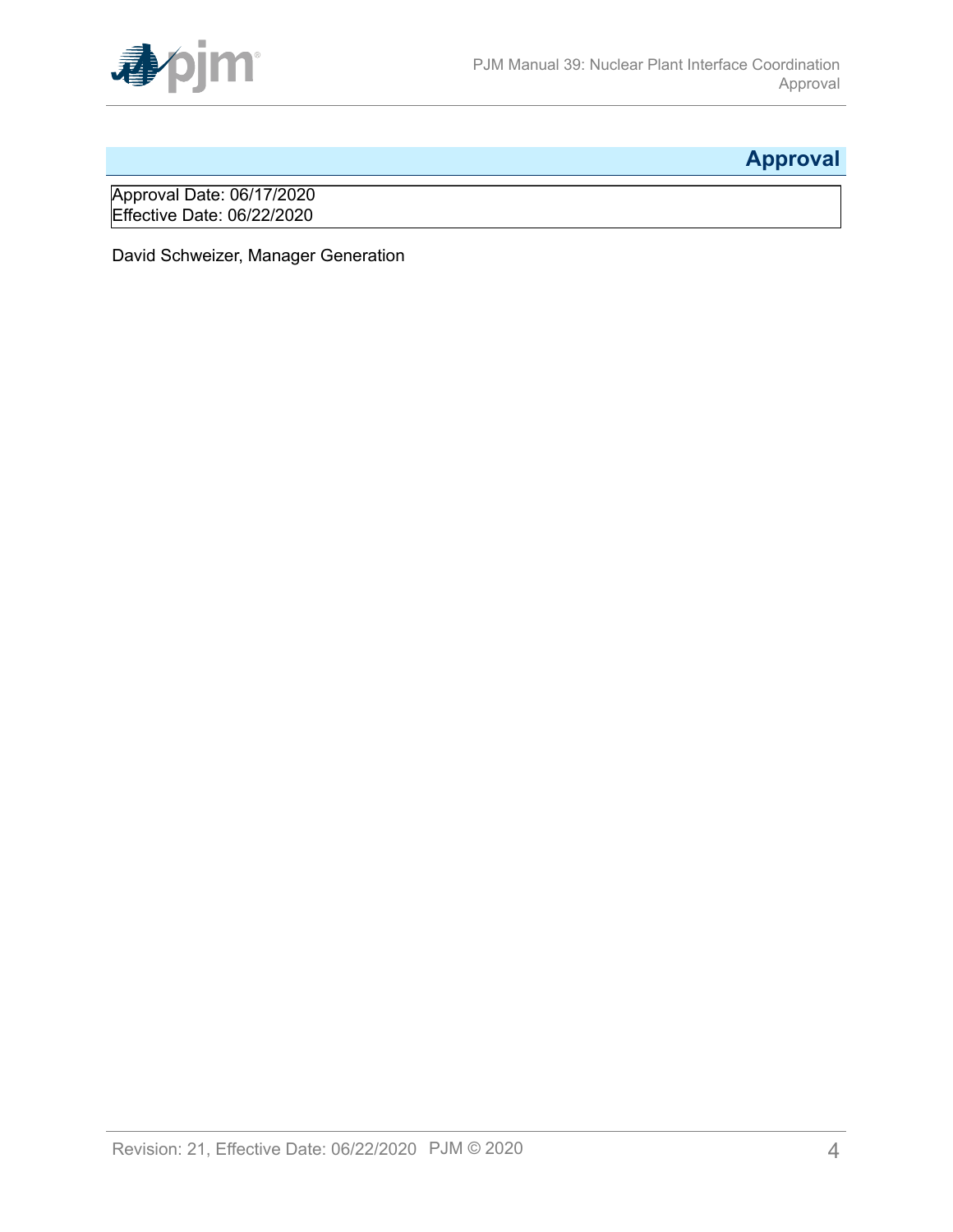

# <span id="page-4-0"></span>**Current Revision**

## **Revision 21 (06/22/2020):**

• Attachment C: Plant Specific NPIRs Revision History: NPIR revision update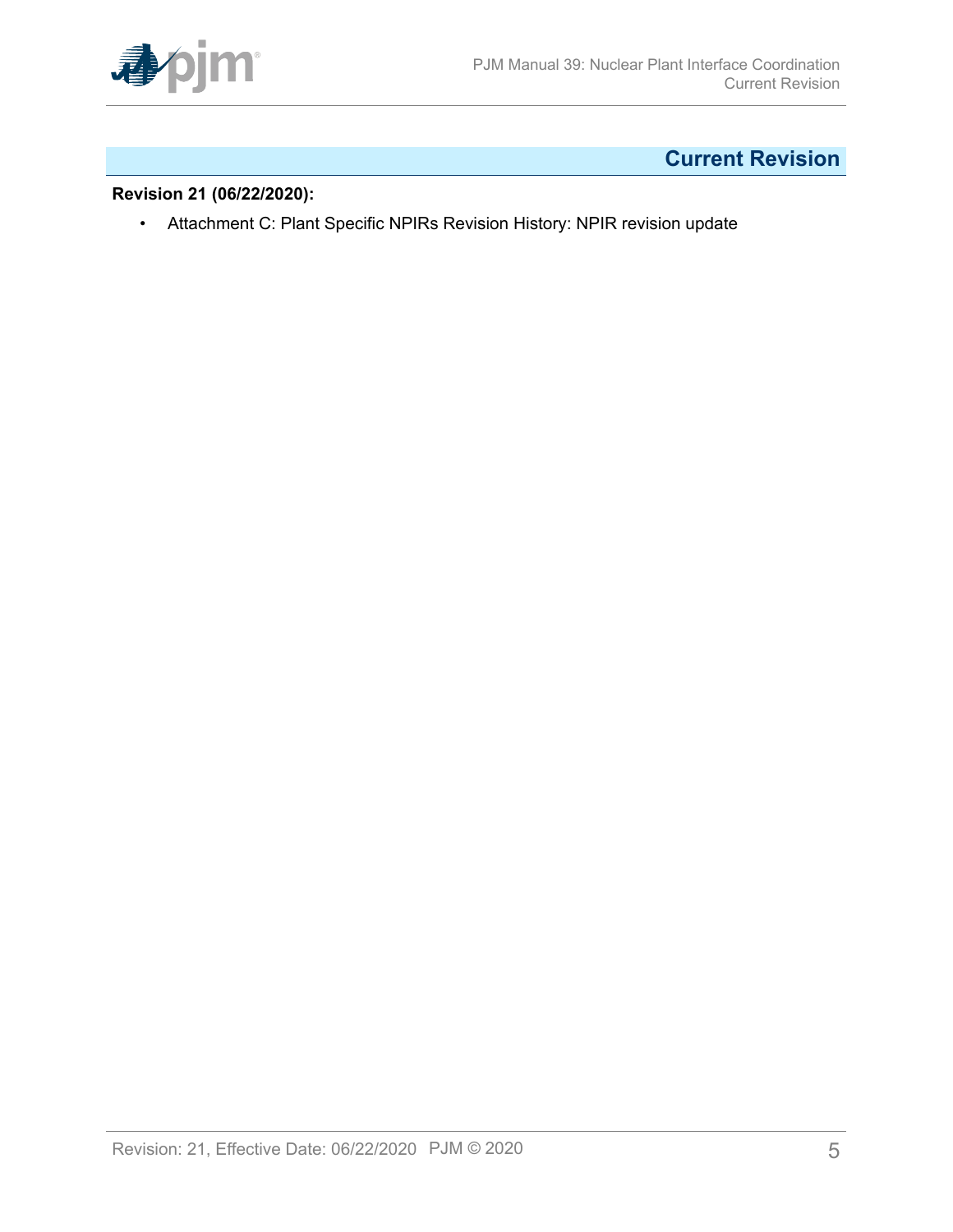

## <span id="page-5-0"></span>**Introduction**

Welcome to the PJM Manual for *Nuclear Plant Interface Coordination*. In this Introduction, you will find the following information:

- What you can expect from the PJM Manuals in general (see "*About PJM Manuals*").
- What you can expect from this PJM Manual (see "*About This Manual*").
- How to use this manual (see "*Using This Manual*").

## <span id="page-5-1"></span>**About PJM Manuals**

The PJM Manuals are the instructions, rules, procedures, and guidelines established by PJM for the operation, planning, and accounting requirements of PJM RTO and the PJM Energy Market. The manuals are grouped under the following categories:

- **Transmission**
- PJM Energy Market
- PJM Regional Transmission Planning Process
- Reserve
- Accounting and Billing
- PJM Administrative
- **Miscellaneous**

For a complete list of all PJM manuals, go to the Library section on PJM.com.

## <span id="page-5-2"></span>**About This Manual**

The PJM Manual for *Nuclear Plant Interface Coordination* focuses on how PJM and the PJM Members are expected to coordinate operations with the Nuclear Plant Generator Operator (NPGO) to ensure the Nuclear Plant Interface Requirements (NPIRs) are addressed and implemented while maintaining Bulk Electric System reliability.

The PJM Manual for *Nuclear Plant Interface Coordination* consists of four sections.

The sections are as follows:

- Section 1: Nuclear Plant Interface Requirements (NPIRs)
- Section 2: Operating to the NPIRs
- Section 3: Other NPIR Issues
- Section 4: NUC-001 Requirements Not Addressed by Manual 39

#### **Note:**

When 'NPIR' is used in this manual, it means Nuclear Plant Interface Requirements.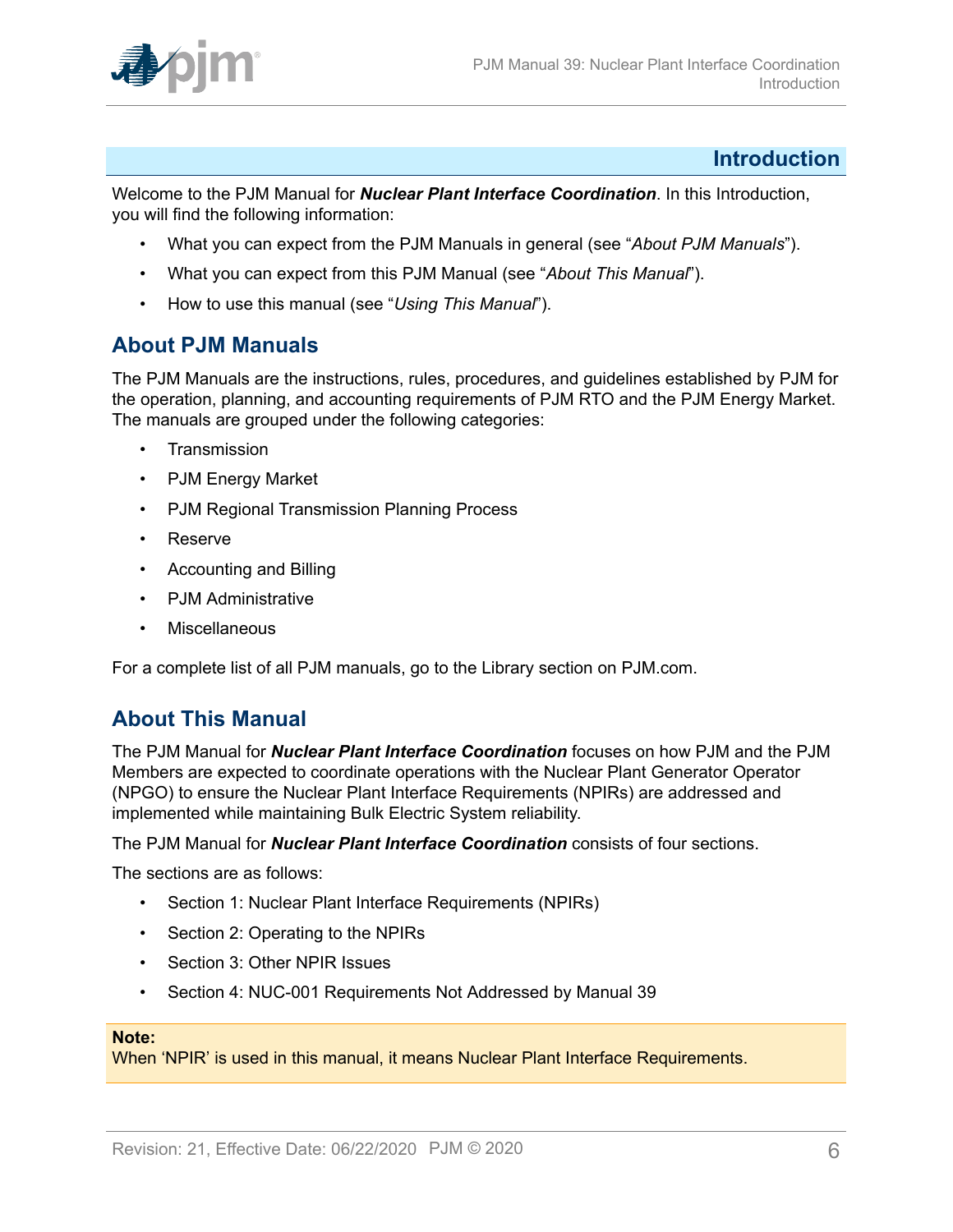

PJM shall work with NPGO and the appropriate PJM Committees to periodically review and update this manual and its attachments.

#### **Note:**

**1:** PJM and the PJM Member Nuclear Plant Generator Operators ("NPGO") and Transmission Entities ("TE"), as defined in NUC-001 (including amendments to NUC-001), covered by the NUC-001 requirements agree that Manual 39, as approved and implemented, represents an agreement, or one of the agreements, among the applicable NUC-001 covered entities that reflects the mutually agreed upon NPIRs and documents how the NPGOs and Transmission Entities shall address and implement the NPIRs. By approving and publishing Manual 39 on the PJM website, PJM acknowledges its agreement and intention to be bound by the Manual 39 requirements except as otherwise required under the PJM Tariff or any other FERC approved agreement, or any law, regulation or NERC Reliability Standard. Through the Operating Agreement (Section 11.3.2) the NPGOs and applicable TEs are required to comply with all approved and published PJM Manuals, including Manual 39 when approved and published on the PJM website except as otherwise required under the PJM Tariff or any other FERC approved agreement, or any law, regulation or NERC Reliability Standard.

**2:** All capitalized terms incorporate the definitions given to those terms in the "NERC Glossary of Terms", unless otherwise specifically stated.

**3:** The names of responsible entities, organizational relationships and responsibilities related to the NPIRs are contained within PJM Manual 39, Attachment B – Plant Specific NPIRs.

**4:** Manual 39 was developed to capture in one document an overall statement of the requirements and procedures applicable to NPGO and relevant TEs in PJM for the purpose of satisfying NPIRs; however, because most of the requirements and procedures preceded FERC adoption of NUC-001, PJM Manual 39 contains cross-references to other manuals where requirements and procedures in compliance with NUC-001 are set forth.

#### **Intended Audience**

The Intended Audiences for the PJM Manual for *Nuclear Plant Interface Coordination* are:

- *PJM Nuclear Power Plant Operators and Support Staff (also referred to as the Nuclear Plant Generator Operator)* — Conduct safe nuclear plant operations and interface with transmission system operators.
- *Transmission Owner (TO) and Generation Owner Operators* Conduct reliable operations of the Bulk Electric System and communicate with nuclear power plant operators. Unless noted otherwise Transmission Owners listed in Manual 39 are the Transmission Owner of the substation where the nuclear plant interconnects.
- *PJM System Operators* Conduct reliable operations of the Bulk Electric System.
- *PJM and TO Planners* Plan for the reliable operations of the Bulk Electric System, including safe nuclear plant operations consistent with NPIRs.

#### **References**

The references to other documents that provide background or additional detail directly related to the PJM Manual for *Nuclear Plant Interface Coordination* are: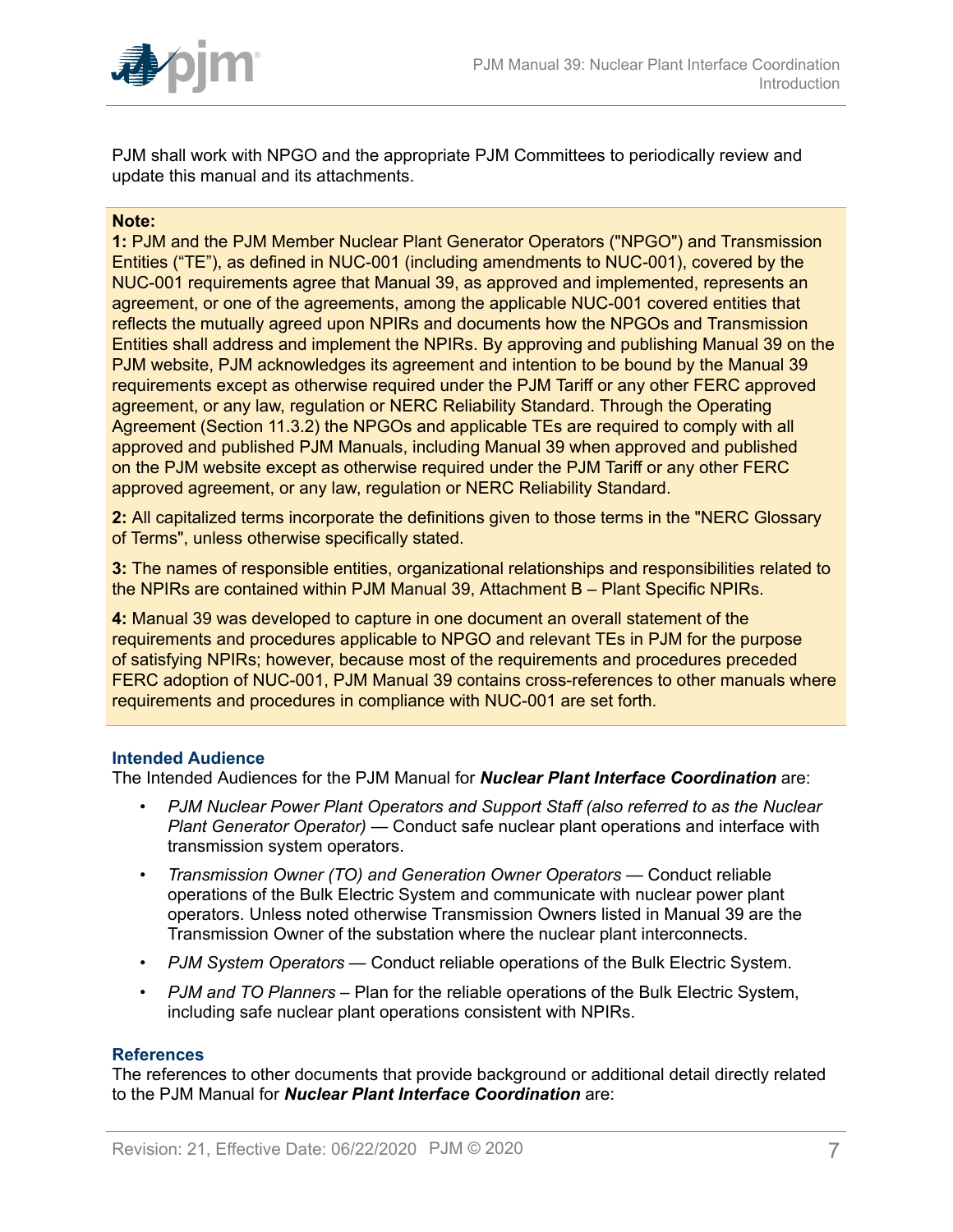

- PJM Manual for Control Center and Data Exchange Requirements (Manual 1)
- PJM Manual for Transmission Operations (Manual 3)
- PJM Manual for Energy Management Systems (EMS) Model Updates and Quality Assurance (QA) (Manual 3A)
- PJM Manual for Emergency Operations (Manual 13)
- PJM Manual for Generation & Transmission Interconnection Process (Manual 14A)
- PJM Manual for PJM Regional Transmission Planning Process (Manual 14B)
- PJM Manual for Definitions & Acronyms (Manual 35).
- PJM Manual for System Restoration (Manual 36)
- PJM Manual for Reliability Coordination (Manual 37)
- PJM Manual for Operations Planning (Manual 38)
- PJM Manual for Certification and Training Requirements (Manual 40)

## <span id="page-7-0"></span>**Using This Manual**

Because we believe that explaining concepts is just as important as presenting the procedures, we start each section with an overview. Then, we present details and procedures. This philosophy is reflected in the way we organize the material in this manual. The following paragraphs provide an orientation to the manual's structure.

## **What You Will Find In This Manual**

- A table of contents
- An approval page that lists the required approvals and the revision history
- This introduction
- Sections containing the specific guidelines, requirements, or procedures including PJM actions and participant actions
- Attachments that include additional supporting documents, forms, or tables in this PJM Manual.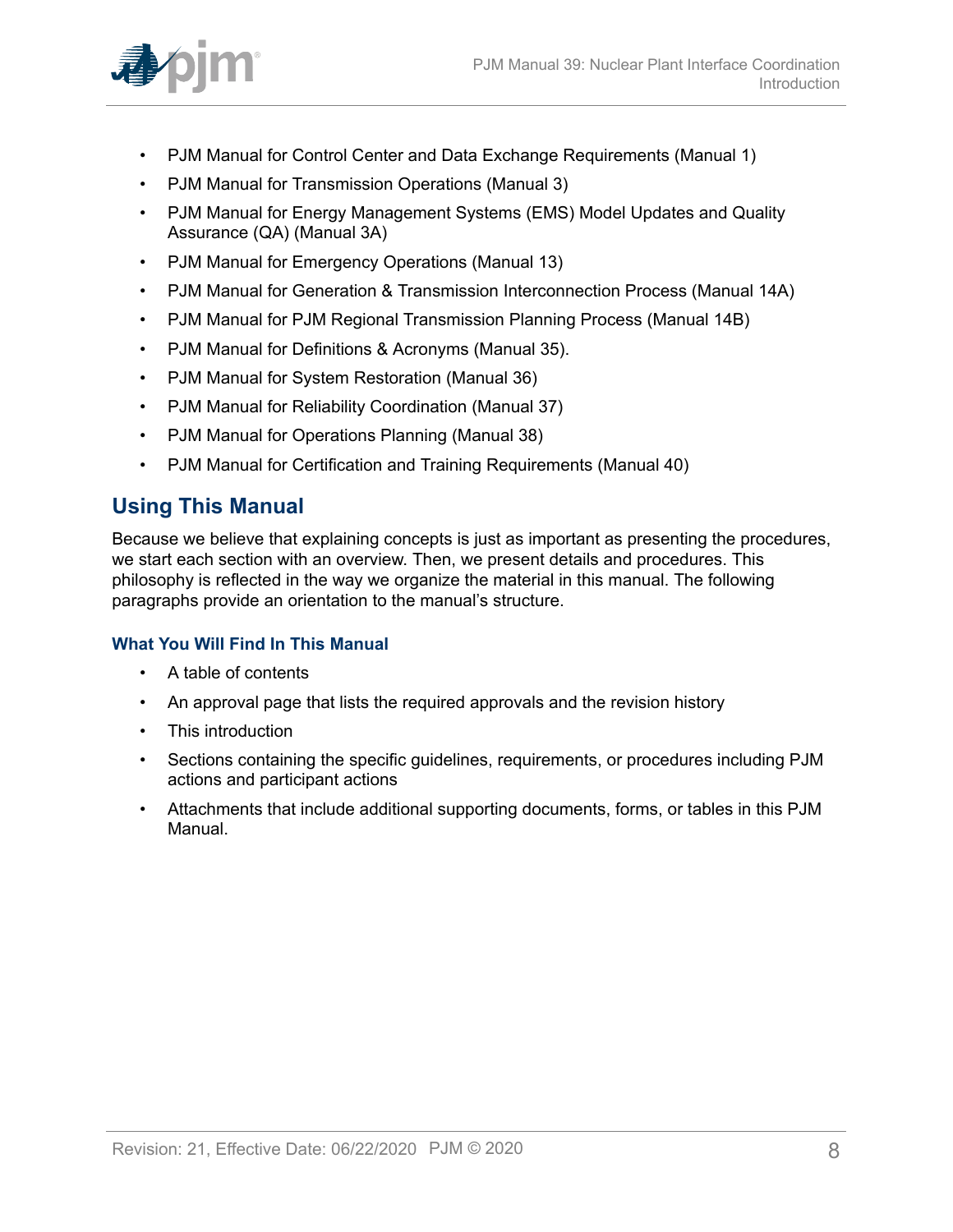

## <span id="page-8-0"></span>**Section 1: Nuclear Plant Interface Requirements (NPIR)**

Welcome to the Nuclear Plant Interface Requirements section of the PJM Manual for **Nuclear Plant Interface Coordination.**

This section of the manual addresses nuclear plant interface requirements.

## <span id="page-8-1"></span>**1.1 Background**

PJM and its member companies have a responsibility to ensure the safe, reliable operation of the bulk power transmission system while facilitating a fair and open energy market. The nuclear plant owners and operators have the responsibility to safely operate their facilities in compliance with all of the rules and requirements in order to protect the health and safety of the public. The licensee is accountable to the Nuclear Regulatory Commission (NRC) and personnel face possible criminal penalties for violations of the requirements of the nuclear facility license and the associated documents, including the technical specifications.

Of particular importance to both nuclear plant operations and transmission operations are those nuclear power plant licensing requirements, called Nuclear Plant Licensing Requirements (NPLR) included in the design basis of the nuclear plant and statutorily mandated, for:

- 1. Off-site power supply to enable safe shutdown of the nuclear plant during an electric system or plant event; and
- 2. Avoiding preventable challenges to nuclear safety as a result of an electric system disturbance, transient, or condition.

NERC Reliability Standard NPIRs are developed to satisfy the requirements of NERC Reliability Standard NUC-001. Manual 39 serves as the basis to document the requirements of NUC-001. Nuclear Plant Interface Requirements (NPIRs) are those requirements, based on NPLRs and electric system requirements that have been mutually agreed to by the Nuclear Plant Generator Operator and the applicable Transmission Entities<sup>1</sup>. The Transmission Entities are required to incorporate the NPIRs into their systems and processes, and to operate the transmission system so as not to violate the NPIRs. Planning enhancements shall be coordinated between Transmission Entities and NPGO, consistent with the PJM Manuals for PJM Region Transmission Planning Process (Manual 14B) and Generation and Transmission Interconnection Process (Manual 14A) to either revise the NPIRs or initiate transmission reinforcement to ensure the continued compliance with the plant if the NPIR Limits are more restrictive than Transmission System base limits contained within PJM Transmission Operations Manual (M03), Section 3: Voltage and Stability Operating Guidelines.

In order to implement the appropriate limits for planning and operations, the plant specific NPIRs must be known to the applicable Reliability Coordinators, Transmission Operators, Transmission Owners, Transmission Planners, Transmission Service Providers, Planning

<sup>&</sup>lt;sup>1</sup> Transmission Entities – As originally defined by NERC Reliability Standard NUC-001-1 titled "Nuclear Plant Interface Coordination", effective April 1, 2010. Transmission Entities identified in PJM manuals which contain requirement and procedures to support NUC-001 typically include applicable Reliability Coordinators, Transmission Operators, Transmission Owners and Generator Operators (non-nuclear).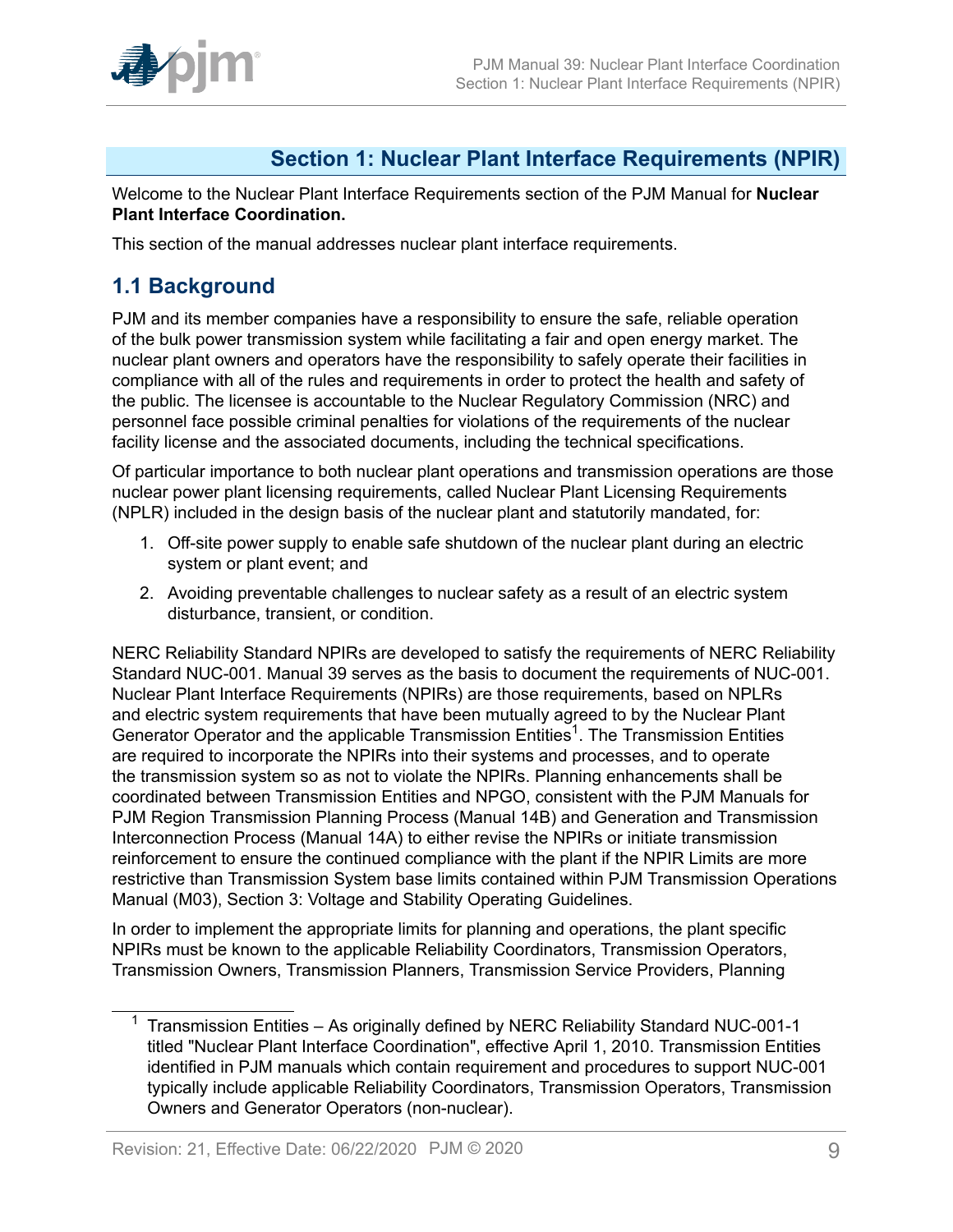

Authorities, Distribution Providers, Load-serving Entities, Generator Owners, Generator Operators, and Balancing Authorities. Further, the Reliability Coordinator, Transmission Operator, Transmission Owner and the Balancing Authority must conduct operations of the electric system that ensures that the NPIRs are upheld at all times. In cases where the NPIRs cannot be maintained within limits, the nuclear plant must be immediately notified so that it can take action to maintain compliance with the NPIRs. If compliance with the NPIRs is dependent on the performance of other neighboring Transmission Planners, Transmission Operators, Reliability Coordinators or Balancing Authorities, the NPIR request must be submitted to those entities by the NPGO.

In the absence of separate bilateral or multi-lateral agreements between the NPGO, the transmission owner(s), PJM, and any applicable neighboring Reliability Coordinators (as discussed in Section 3.7), operational aspects of the NPIRs are to be performed in accordance with the requirements of the PJM agreements, manuals, and agreements with neighboring Reliability Coordinators, as applicable. Many of the requirements contained in NERC Reliability Standard NUC-001 are addressed in the PJM agreements and manuals. The remaining requirements of NUC-001 are addressed in separate agreements between the NPGOs and their respective Transmission Entities. Contents of Plant Specific Nuclear Plant Interface Requirements are documented in template format consistent with Attachment B. Due to the critical nature of the information, PJM, applicable Transmission Entities and NPGO maintain a current revision of the NPIRs but they are not published publically.

## <span id="page-9-0"></span>**1.2 Implementation of the NPIRs**

The NPGO is responsible for extracting requirements from its licensing documentation and design basis for inclusion into the NPIRs. Candidate NPIRs are to be transmitted to the Transmission Entities and PJM with the proposed requirements that the TEs and PJM will be expected to operate to. PJM and TO Real-time communication requirements are documented in PJM Transmission Operations Manual 03 (M03) Section 5: Index and Operating Procedures for PJM RTO Operations, Voltage Control at Nuclear Stations. PJM Day-ahead analysis and communication requirements are documented in PJM Operations Planning Manual 38 (M38) Attachment B: Transmission Reliability Analysis Procedure and PJM Reliability Coordination Manual 37 (M37) Attachment A: PJM Reliability Plan.

## **PJM Actions**

PJM is responsible for the following activities:

- Receipt of proposed NPIRs as submitted by the NPGO and acknowledge receipt of the NPIRs back to the nuclear licensee. (NERC Reliability Standard NUC-001, R1)
- Incorporation of the mutually agreed NPIRs into the PJM operating requirements, including: (NERC Reliability Standard NUC-001, R4.1)
	- o Obtaining the necessary data from the NPGO or other entities that are necessary to support calculation and monitoring of the NPIRs in real time operations (PJM Manual for Energy Management Systems (EMS) Model Updates and Quality Assurance (Manual 3A)).
	- o Inclusion into the operating reliability analyses (See Manual M-38, Operations Planning)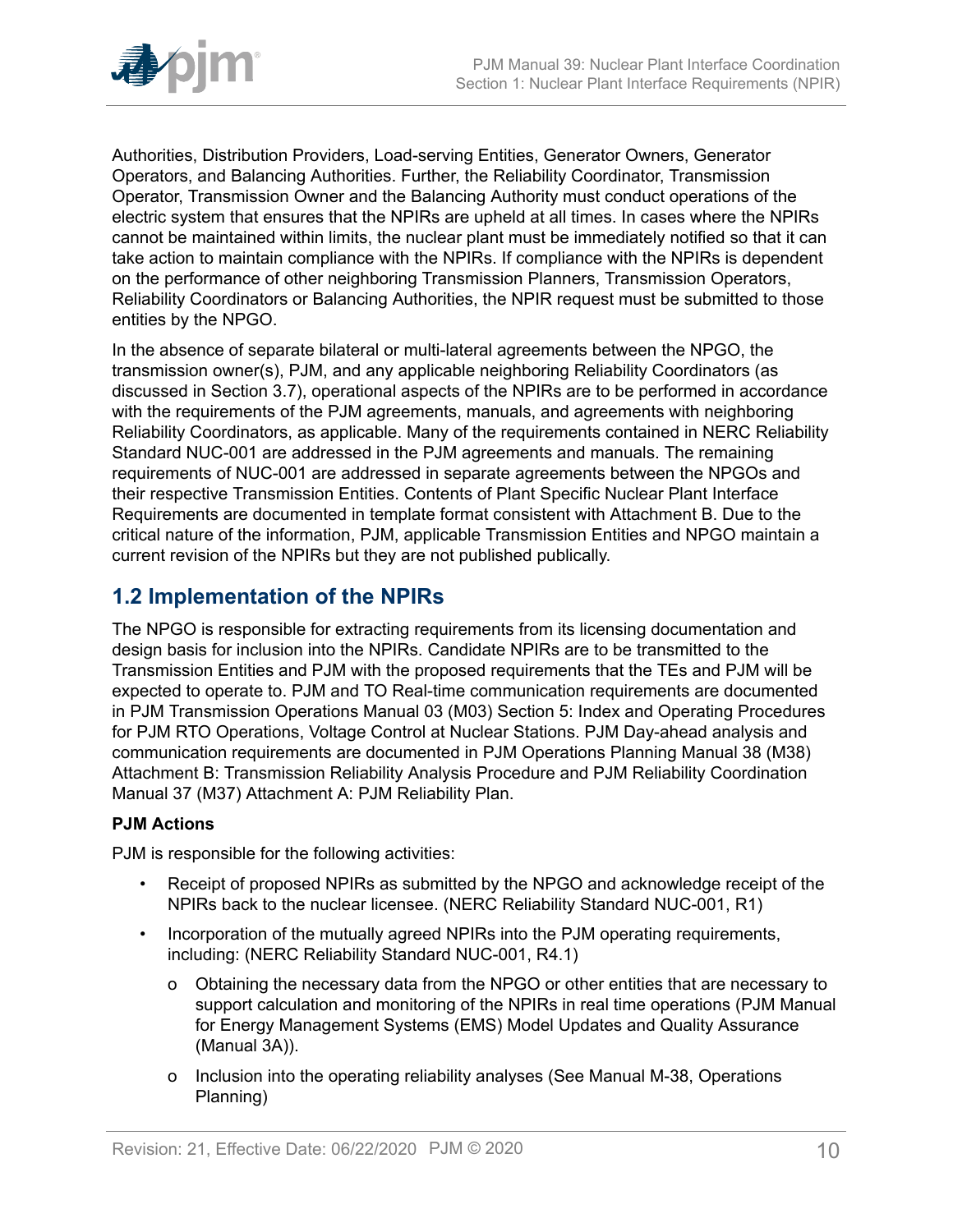

- o Incorporation of the NPIRs into the PJM operating limits that are monitored by the PJM real time operating tools. (See Manual M-03, Transmission System Operations, Attachment C: Requesting Voltage Limit Exceptions to the PJM Base-Line Voltage Limits).
- o Assisting the Nuclear Plant Generator Operator in coordinating with the other members and external entities to ensure that the NPIRs are included in their operating plans.
- o Operate the electric system to meet the NPIRs (NERC Reliability Standard NUC-001, R4.2)
- o Notify the Nuclear Plant Generator Operators through the TOs (in accordance with M03), when the ability to assess the operation of the electric system affecting NPIRs is lost. (NERC Reliability Standard NUC-001, R4.3)
- Incorporation of the NPIR into the PJM planning analysis process. The frequency of planning analyses will be that which is required in the PJM RTEP process. (Manual 14B – Generation and Transmission Expansion Planning, NERC Reliability Standard NUC-001, R3, R9.2.3)
- The results of the planning analyses are made available to all participants, including the NPGOs, according to the RTEP process. (NERC Reliability Standard NUC-001, R3)
- If the planning analysis results identify the need for transmission reinforcements in the future in order to maintain compliance with the NPIRs, then PJM shall contact the NPGO to determine whether a change to the NPIRs could be implemented to reduce or eliminate the need for transmission reinforcements or whether the appropriate reinforcements are required to be constructed in a timely manner to ensure that the transmission system will be able to operate within the limits of the NPIRs at all times (NERC Reliability Standard NUC-001, R3).
- The Nuclear Generator Owner will be responsible for costs of reinforcements resulting from more limiting plant limitations.

## **NPGO Actions**

PJM NPGOs are responsible for performing the following activities:

- Extracting licensing requirements from the licensing documentation and analysis for development as NPIRs.
- Providing proposed NPIRs in writing to the applicable TEs (i.e. Transmission Owners, Balancing Authorities, Transmission Operators, Transmission Planners, Transmission Service Providers, Reliability Coordinators, Distribution Providers, Load Serving Entities, Planning Authorities, Generator Owners, and Generator Operators). (NERC Reliability Standard NUC-001, R1)
- Verifying that the NPIR transmittals have been received by all of the Transmission Entities. (NERC Reliability Standard NUC-001, R1)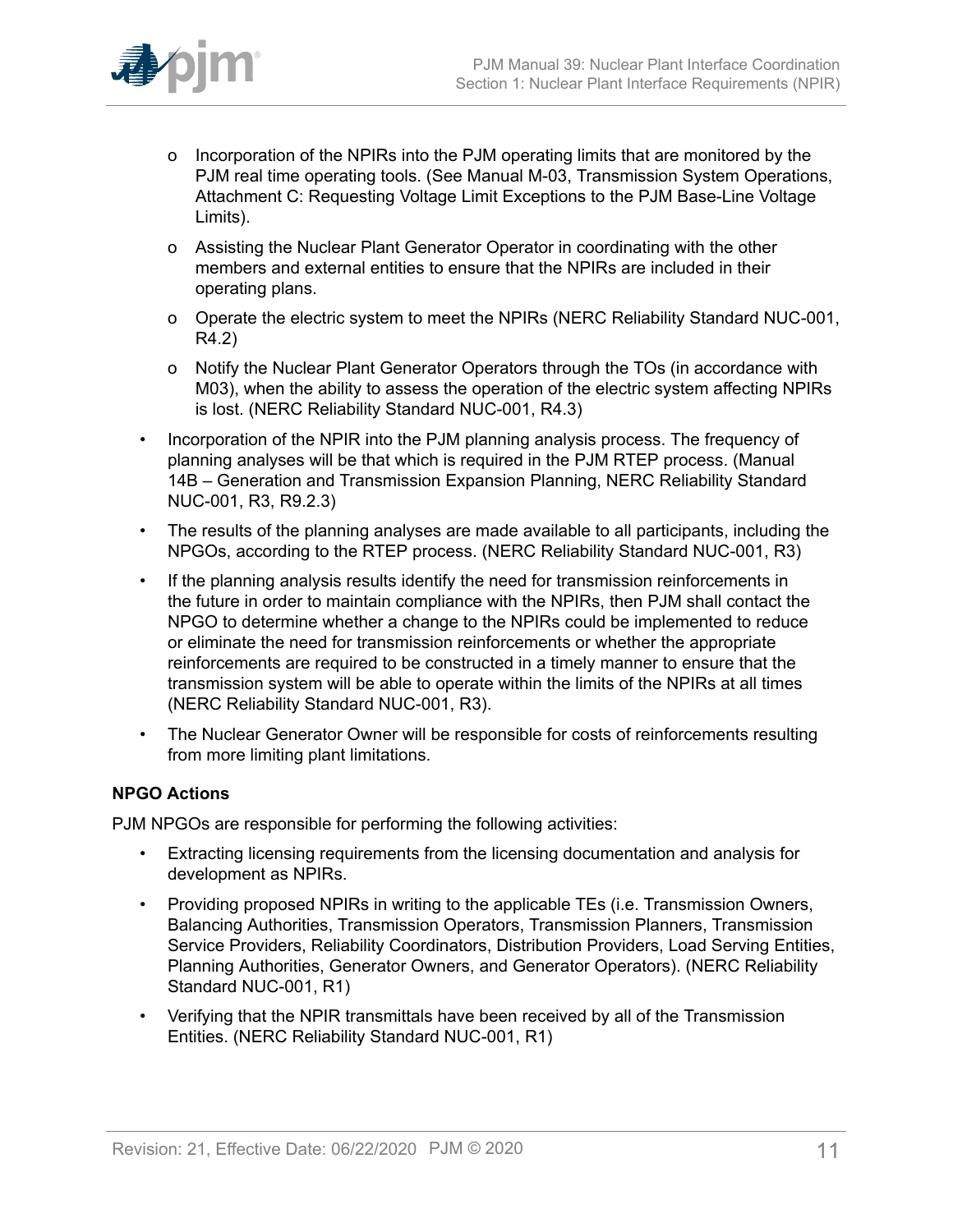

- Identifying the parameters, limits, configurations, and operating scenarios that comprise the NPIRs and, as applicable, procedures for providing any specific data not provided within the agreement. (NERC Reliability Standard NUC-001, R9.2.1)
- Establishing the ownership demarcation of the electrical facilities, so that the boundaries of operational control and the associated responsibility for maintenance are clear. (NERC Reliability Standard NUC-001, R9.3.1)
- Specifying analyses and the frequency of such analyses necessary to ensure continuous compliance with the NPIRs (NERC Reliability Standard NUC-001, R9.2.3).
- NPGO shall operate per Manual 39, which was developed to satisfy the requirements of NUC-001. (NERC Reliability Standard NUC-001, R5).
- NPGO shall establish agreements with other Transmission Entities to address requirements of NERC Reliability Standard NUC-001 that are not addressed within this manual and are identified in Section 4: NUC-001 Requirements Not Addressed by Manual 39.

## **Transmission Owner (TO) Actions**

PJM Transmission Owner(s) is responsible for the following activities:

- Acknowledge receipt of the NPIRs as submitted by the NPGO. (NERC Reliability Standard NUC-001, R1)
- Establishing the ownership demarcation of the electrical facilities, so that the boundaries of operational control and the associated responsibility for maintenance are clear. (NERC Reliability Standard NUC-001, R9.3.1)
- Incorporation of the NPIRs into the TO operating requirements, including:
	- o Obtaining the necessary data from the NPGO or other entities that are necessary to support calculation and monitoring of the NPIRs in real time operations.
	- o Inclusion into the operating reliability analysis. (NERC Reliability Standard NUC-001, R4.1)
	- o Incorporation of the NPIRs into the operating limits that are monitored by the real time operating tools and operate to those limits. (NERC Reliability Standard NUC-001, R4.2)
	- o Upon direction/consultation from/with PJM, inform the Nuclear Plant Generator Operator when the ability to assess the operation of the electric system affecting NPIRs is lost. (NERC Reliability Standard NUC-001, R4.3)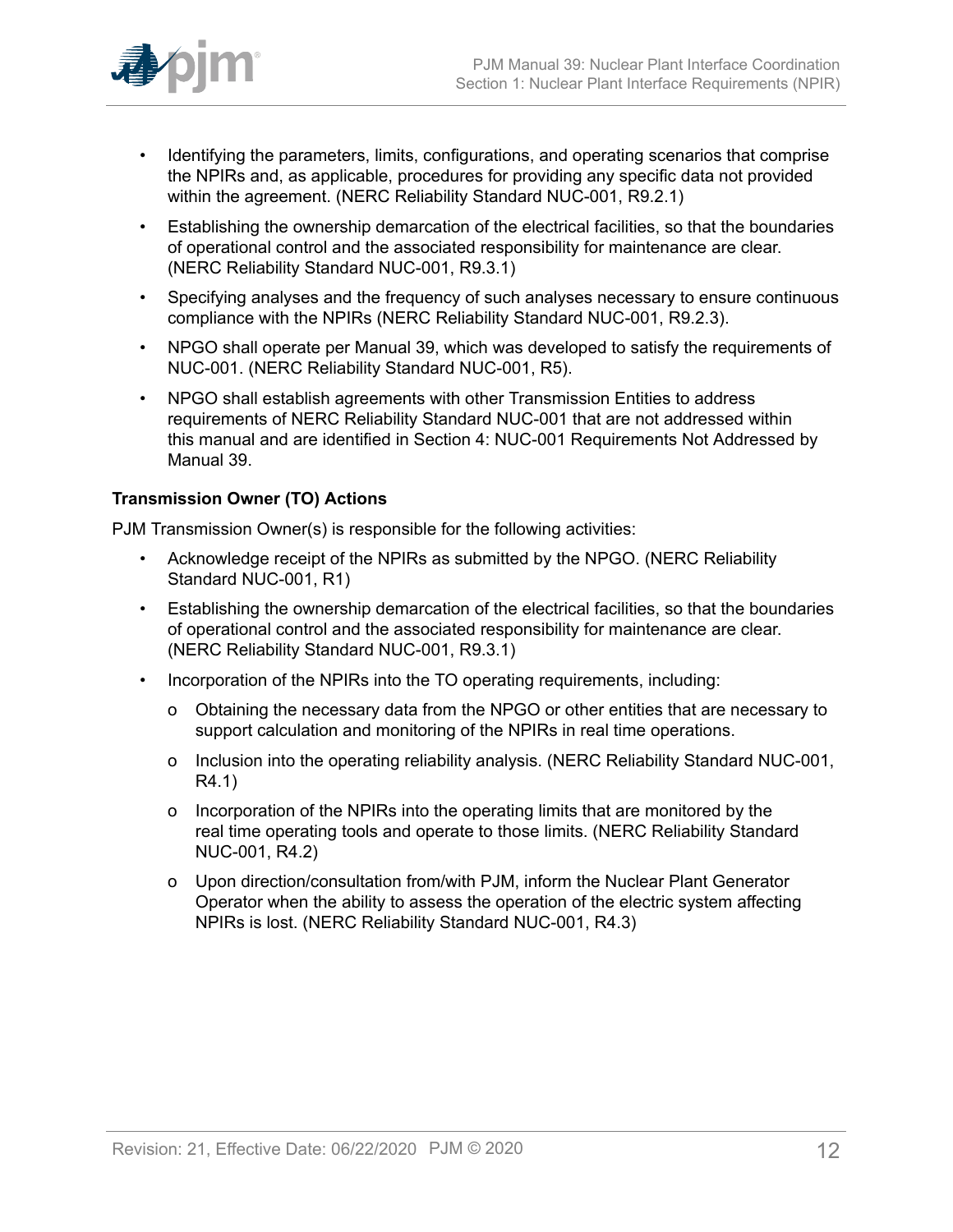

## <span id="page-12-0"></span>**Section 2: Operating to the NPIRs**

Welcome to the *Operating to the NPIRs* section of the PJM Manual for *Nuclear Plant Interface Coordination*. In this section, you will find the following information:

- Outage Coordination
- Real Time Operations
- Notification for Loss of Calculation Capability
- Notification and Mitigation Protocols for NPIR voltage limits
- Emergency Operations
- System Restoration
- Remedial Action Scheme and Under Frequency Load Shedding/Under Voltage Load Shedding Scheme Coordination

## <span id="page-12-1"></span>**2.1 Outage Coordination**

PJM is responsible for coordinating and approving requests for outages of generation and transmission facilities, as necessary, for the reliable operation of the PJM RTO. PJM will coordinate outages which affect the NPIRs with the NPGO and TEs. Outage coordination for outages, including testing and calibration of equipment related to the NPIRs, will be in accordance with M-38, Operations Planning, Section 2 and Attachment B: Transmission Reliability Analysis Procedure. [NERC Reliability Standard NUC-001, R6 and R9.3.3]

The Transmission Owner, whose asset connects to the same substation where the nuclear plant interconnects, or results in an off-site station light and power source to be outaged or single-sourced, or results in a loss of power flow to the nuclear plant or off-site source, and is performing the work is responsible to submit and coordinate planned outages consistent with timing requirements identified in the plant specific Nuclear Plant Interface Requirements

## <span id="page-12-2"></span>**2.2 Real Time Operations**

PJM and the applicable Transmission Owners will monitor the NPIR limits in real time, in accordance with PJM Transmission Operations Manual (M-03), Section 5: Index and Operating Procedures for PJM RTO Operations, Voltage Control at Nuclear Stations. PJM and the Transmission Entities will take action in real time, to ensure that the NPIRs are not violated. [NERC Reliability Standard NUC-001, R4.2, R5]

## <span id="page-12-3"></span>**2.3 Notification for Loss of Calculation Capability**

The continuous calculation and monitoring of post-contingency voltages for nuclear power plants (for the loss of the nuclear unit) is an important requirement to ensure that adequate voltage is always available for the operation of the nuclear safety systems. Given this requirement, the nuclear power plant(s) shall be notified in cases where the transmission monitoring capability (at PJM and the Transmission Owner) becomes unavailable and the ability to calculate the post-contingency voltages is lost. [There may be situations where the calculations are only being performed at PJM. In this case, loss of the PJM capability shall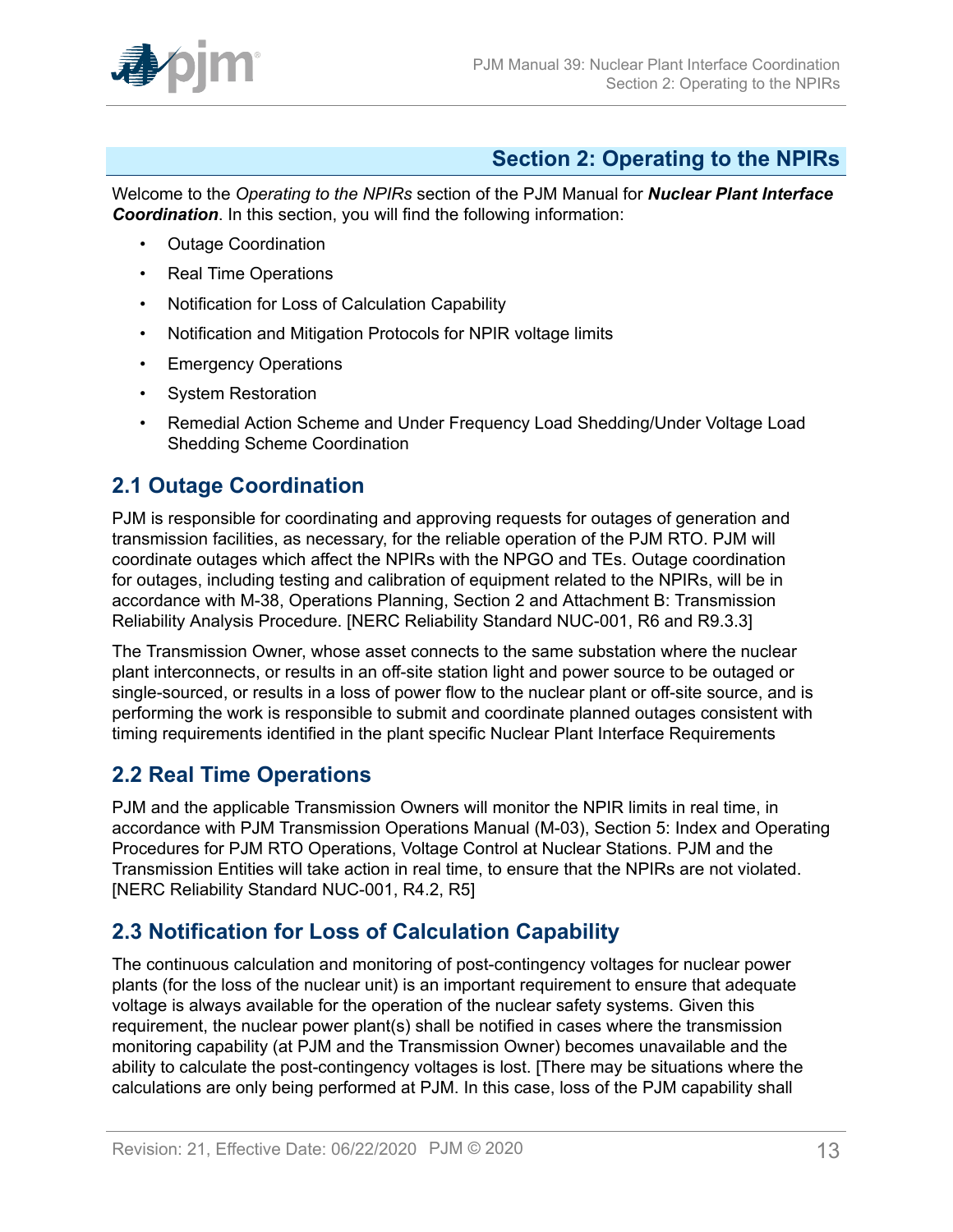

trigger the notification to the nuclear power plant(s).] The notification will go via the All-Call from PJM to the Transmission Owner(s) who will then communicate with the applicable nuclear power plant(s) consistent with PJM Transmission Operations Manual (M-03), Section 5: Index and Operating Procedures for PJM RTO Operations, Voltage Control at Nuclear Stations [NERC Reliability Standard NUC-001, R4.3]. Such notification shall occur within 30 minutes of the loss of EMS capability [NERC Reliability Standard NUC-001, R9.3.4]

## <span id="page-13-0"></span>**2.4 Notification and Mitigation Protocols for NPIR Voltage Limits**

The maintenance of acceptable actual and post-contingency voltages at the substations of nuclear power plants is critical to assuring that the nuclear safety systems will work properly if required. In order to provide this assurance, the nuclear power plant operators must be notified whenever actual or post-contingency voltages are determined to be below acceptable limits. This requirement applies to all contingencies involving the tripping of the nuclear plant generator or any transmission facility as the contingent element. The notification is required even if the voltage limits are the same as the standard PJM voltage limits. [NERC Reliability Standard NUC-001, R4.3]

Generally, nuclear plants may have voltage limits that are more restrictive than standard PJM voltage limits. In the case where standard PJM voltage limits, as defined by the Transmission Owner (TO), are more restrictive, PJM will direct redispatch without consultation of nuclear plants after all non-cost measures are implemented; however, PJM will still notify the NPGO of the violation to the limit. [NERC Reliability Standard NUC-001, R4.2] Off-cost generation will set Locational Marginal Prices (LMP). In the case where NPIR voltage limits are more restrictive than standard PJM voltage limits, all costs required to mitigate the violations will be borne by the generation owner.

PJM's EMS models and operates to the most restrictive substation voltage limit for both actual and N-1 contingency basis. PJM will initiate notification to nuclear plants if the PJM EMS results indicate nuclear substation voltage violations. This notification should occur within 15 minutes for voltage contingency violations and immediately for actual voltage violations. To the extent practical, PJM shall direct operations such that the violation is remedied within 30 minutes. [NERC Reliability Standard NUC-001, R9.3.4]

## <span id="page-13-1"></span>**2.4.1 Communication**

All communication of future and current operations between PJM and the nuclear plant should be through the Transmission Owner (TO). If there is any confusion about a communication, the plant can talk directly with PJM, however, the Transmission Owner should be apprised of the discussion. If PJM to a nuclear plant direct discussions are needed the preferred method would be a 3-way call among all parties (i.e., inclusion of TO). Attachment A, entitled Nuclear Plant Communications Protocol, provides additional background materials and defines roles and responsibilities to ensure appropriate communications between NPGO and Transmission Entities. PJM Control Center Requirements Manual (M01) Section 4: Voice Communications details 3-part communication requirements. If off-cost operations are required based on a more restrictive NPIR voltage limit, the Nuclear Plant Operator may consult with the related Market Operations Center (MOC), as defined within the PJM Operating Agreement Section1.3.12, and evaluate whether an alternative such as operating at a reduced output would alleviate the voltage violation and is more cost effective. PJM will provide the approximate nuclear plant reduction, if applicable. (NERC Reliability Standard NUC-001, R9.4.1)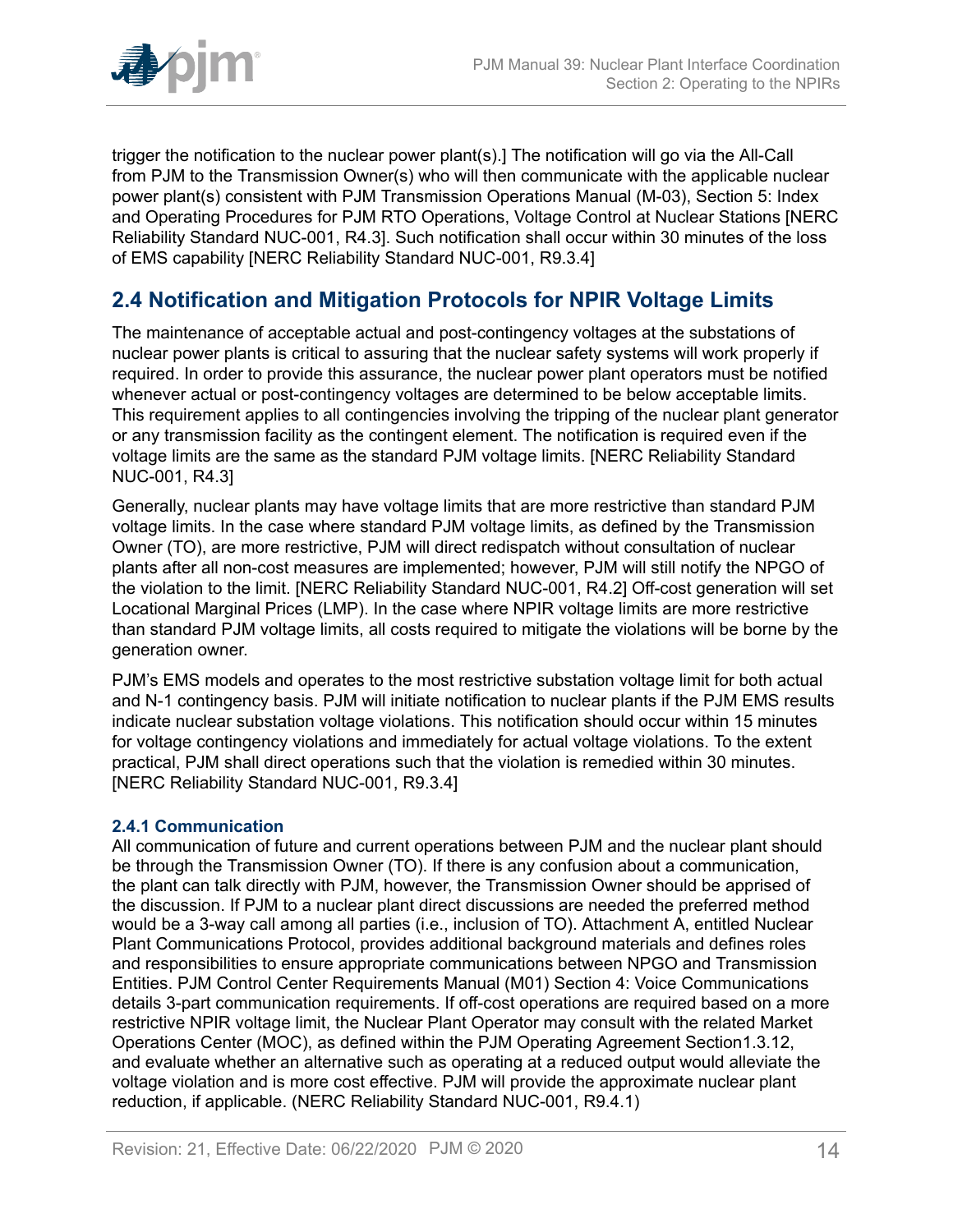

All communication of imminent or actual real-time operations should be through the Transmission Owner (TO) of the substation where the nuclear plant interconnects.

All communication regarding outage planning should be facilitated by the asset owner submitting the planned outage.

## <span id="page-14-0"></span>**2.4.2 Information Exchange**

Normally, PJM does not provide information relative to transmission operation to any individual market participant without providing that information to all. However, in this unique condition where the public health and safety requirement is to have a reliable source for safe unit shutdown and/or accident mitigation; it is imperative that specific information be provided to a nuclear plant (this information should not be provided to their marketing members). If PJM observes voltage violations or anticipates voltage violations (pre or post-contingency) at any nuclear stations, PJM is permitted to provide the nuclear plant with the actual voltage at that location, the post-contingency voltage at that location (if appropriate) and limiting contingency causing the violation. The operation for more restrictive NPIR limits at these nuclear stations should not be posted or provided to the market via eData, once off-cost operations are initiated. PJM Transmission Operations Manual (M-03), Section 5: Index and Operating Procedures for PJM RTO Operations, Voltage Control at Nuclear Stations contain the defined procedure to analyze and communicate NPIR or PJM limit violations to the NPGO.

## **PJM Action**

- PJM shall notify the nuclear plant, through the Transmission Owner, of calculated post contingency voltage violation of the Nuclear Plant Generator Operator requirements (Transmission Owner or more limiting voltage limits defined in the NPIRs).
- PJM shall notify the nuclear plant, through the Transmission Owner, of violations to actual voltage limits (Transmission Owner or more limiting voltage limits defined in the NPIRs). Actions taken to mitigate violations of more restrictive NPIR limits must be agreed upon by the nuclear plant and logged by PJM.
- All non-cost actions should be implemented prior to MW adjustments.
- All costs required to mitigate violations of more restrictive NPIR voltage limits will be borne by the generation owner.
	- o Controlling actions must be cost-capped, if applicable.
	- o LMP shall not be used to control the voltage at these locations.
	- o TLR shall not be used to control the voltage at these locations.
- PJM shall notify the nuclear plant, through the Transmission Owner, when the voltage level is restored within limits (and stable).
- PJM shall attempt to control more restrictive NPIR voltage limitations within 30 minutes.
- PJM will continue to monitor the appropriate voltage limits based on changes provided.

## **Transmission Owner Action**

• Transmission Owner shall independently monitor for Nuclear Plant actual and contingency voltage violations as reflected on the Transmission System.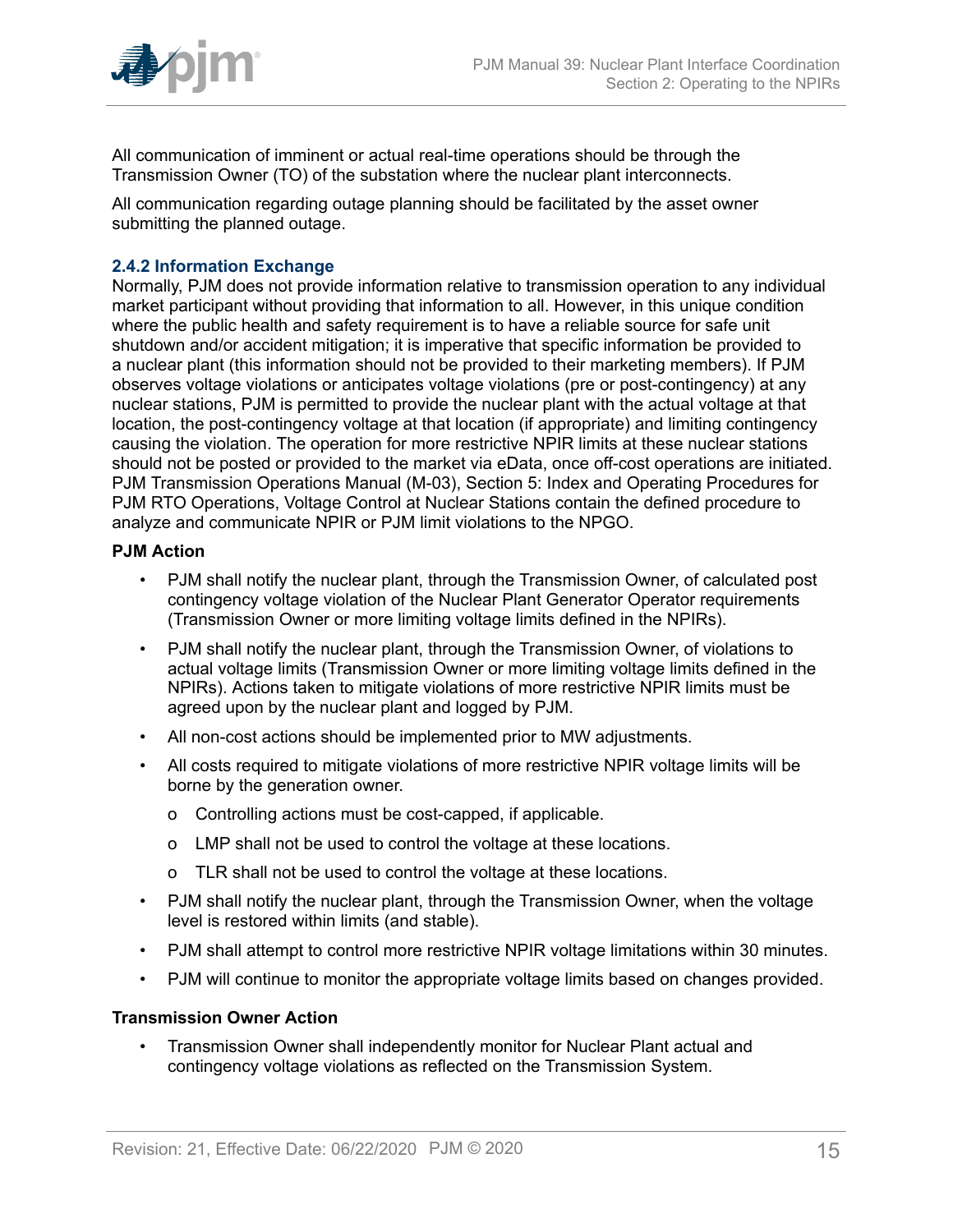

- Transmission Owner will communicate notifications from PJM to the nuclear plant (Transmission Owner or more limiting NPIR voltage limit violations).
- Transmission Owners will monitor the appropriate voltage limits based on changes to more limiting NPIR voltage limits as provided by the Nuclear Plant Operator.

#### **NPGO Action**

- Nuclear plant will notify PJM when different (new or default) temporary voltage limits shall be used based on various plant service loading conditions. The process to communicate temporary voltage limit restrictions is documented in the PJM Manual for Transmission Operations (M03), Attachment C: Requesting Voltage Limit Exceptions to the PJM Base-Line Voltage Limits.
- Determine internal plant options, and if appropriate, provide revised limits.
- Coordinate with MOC to evaluate PJM provided redispatch option (no cost or unit information will be provided).
- Provide PJM with decision to redispatch if applicable.
- Provide PJM with decision that nuclear plant will closely monitor plant activities and will take action within the plant if conditions change and inform PJM not to implement offcost.
- Provide PJM with clear direction if they do not want PJM to perform redispatch.

#### **Note:**

PJM's goal is to resolve all security violations (i.e., N-1 contingency) within 30 minutes, however; inherent communication delays related to off-cost agreement for NPIR voltage limits may not permit this goal to be achieved.

## <span id="page-15-0"></span>**2.5 Emergency Operations**

Emergency operations are conducted in accordance with PJM Manual, M-13, Emergency Operations. Any situation or operation that either impacts or could impact the continuing ability to comply with the NPIRs must be communicated to the nuclear plant, as provided for in the manual. The process for communicating is explained in Attachment A, Nuclear Communications Protocol. [NERC Reliability Standard NUC-001, R9.4.1 and R9.4.2)]

## <span id="page-15-1"></span>**2.6 System Restoration**

System restoration is conducted in accordance with PJM Manual, M-36. PJM and the Transmission Owner will provide the Nuclear Plant Generator Operator provisions for coordination during an off-normal or emergency event affecting NPIRs, including timely information explaining the event, an estimate of when the system will be returned to a normal state, and the actual time the system is returned to normal. (NERC Reliability Standard NUC-001, R9.3.5 and R9.4.2).

Offsite power should be restored as soon as possible to nuclear units, both to units that had been operating and to those units that were already offline prior to the system disturbance,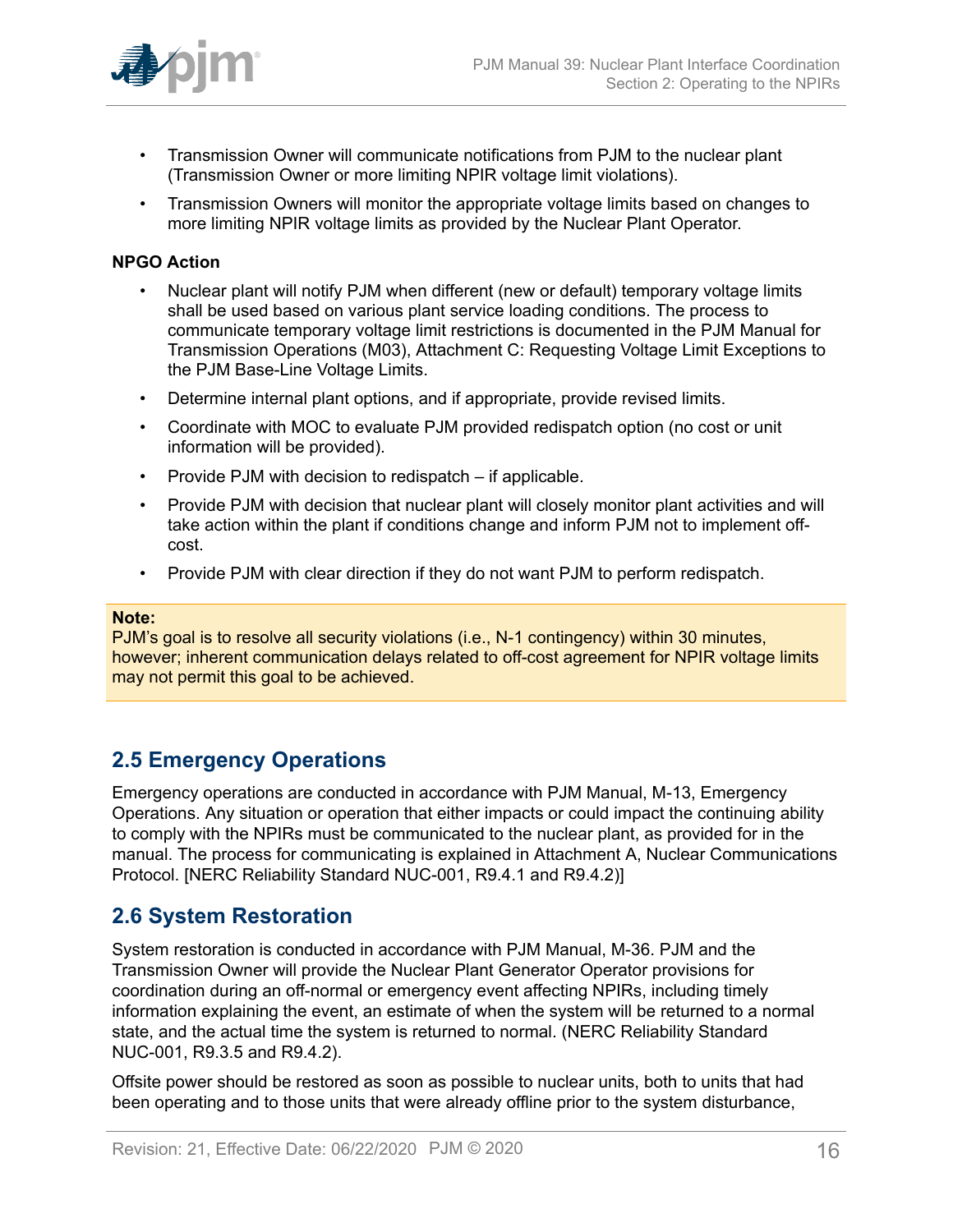

without regard to using these units for restoring customer load. There is a heightened urgency if the nuclear plant has lost both offsite and onsite AC power (NERC Reliability Standard NUC-001, R9.3.5).

Safe shutdown loading shall be considered in the following manner in the plant specific NPIRs:

• *For the purpose of determining the TO/TOP zonal blackstart requirement for critical load, as defined in PJM Manual 36, the minimum required load capability of an offsite power source, in order to maintain the unit(s) in safe shutdown and to allow the transition to cool down using the main condenser, are xx.x MVA\* at yy.y% power factor for Unit 1 and xx.x MVA at yy.y% power factor for Unit 2 The load capability also allows transition from natural circulation. Providing offsite power for Plant XXX is a restoration priority. The target restoration time of four hours is to be a drilled upon goal - however it is not a requirement since restoration times will be dependent on the nature of the LOOP event.*

## <span id="page-16-0"></span>**2.7 Remedial Action Schemes and Under Frequency Load Shedding/ Under Voltage Load Shedding Coordination**

Any transmission system Remedial Action Schemes (RAS) and any programs that reduce or shed load based on underfrequency or undervoltage conditions, such as Under Frequency Load Shedding or Under Voltage Load Shedding (UFLS/UVLS) schemes that affect the nuclear plant, shall be coordinated with the nuclear plant and identified in the plant interface agreements with the Transmission Owners. Transmission Owners shall communicate any changes to such schemes to the NPGO to facilitate the process to update the interface agreements as required (NERC Reliability Standard NUC-001, R9.3.7).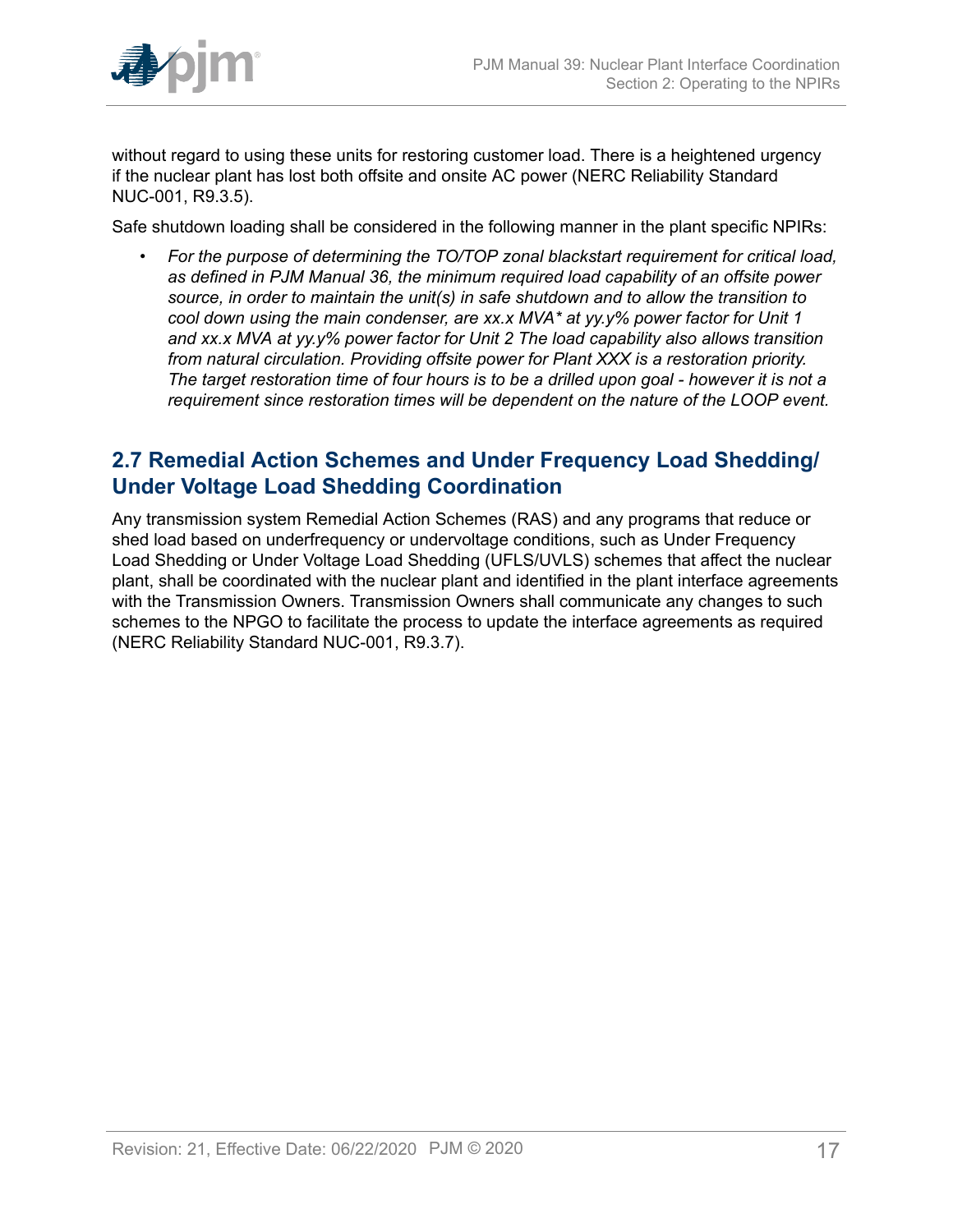

## <span id="page-17-0"></span>**Section 3: Other NPIR Issues**

Welcome to the *Other NPIR Issues* section of the PJM Manual for **Nuclear Plant Interface Coordination**. In this section, you will find the following information:

- Changes to the NPIRs
- Reporting and Investigation of Unplanned Events
- Training
- Dispute Resolution
- Periodic Review of Manual
- Nuclear Plant Deactivations and Retirements
- Coordination Functions Between Reliability Coordinators

## <span id="page-17-1"></span>**3.1 Changes to the NPIRs**

The NPGO shall inform PJM and the other applicable Transmission Entities whenever there is a proposed change to the NPIRs. Similarly, PJM and the Transmission Entities shall inform the NPGO whenever there is an actual or proposed change to the transmission system that can impact the ability of the electric system to meet the NPIRs. All such changes need to be communicated as soon as known, as monitoring systems and operator training may need to be updated to support the change. It is important that there be a clear understanding between the NPGO, PJM, and the other applicable Transmission Entities as to when the change becomes effective, so that there be no discontinuity or confusion in compliance requirements. [NERC Reliability Standard NUC-001, R7, R8]

Revisions to nuclear plant specific NPIRs may require actions to be implemented by one or more parties prior to formal incorporation of the NPIRs into Manual 39. In general, the milestone date(s) for the implementation / required actions by one or more parties should be documented in formal correspondence between the parties.

PJM stakeholder / committee approval of nuclear plant specific NPIR revisions is not required: however, PJM will post notification of changes to M39 Attachment C Plant Specific NPIR Revision History as informational updates on the respective PJM stakeholder meeting agendas. The effective date of revised plant specific NPIRs may be prior to the effective date of the version of Manual 39 that includes the revised NPIRs.

## **PJM Actions**

- Receive proposed changes to the plant specific NPIRs from the NPGO.
- Identify changes that may impact the ability of the electric system to meet the NPIRs and communicate that information to the Transmission Entities and the NPGO.
- Incorporate NPIR changes into monitoring systems, planning criteria, analysis techniques, operator training materials, etc. to ensure that the modified NPIRs will be properly considered in real time operations and planning studies.
- Inform the NPGO of actual or proposed changes to electric system design (e.g., protective relay setpoints), configuration, operations, limits, or capabilities that may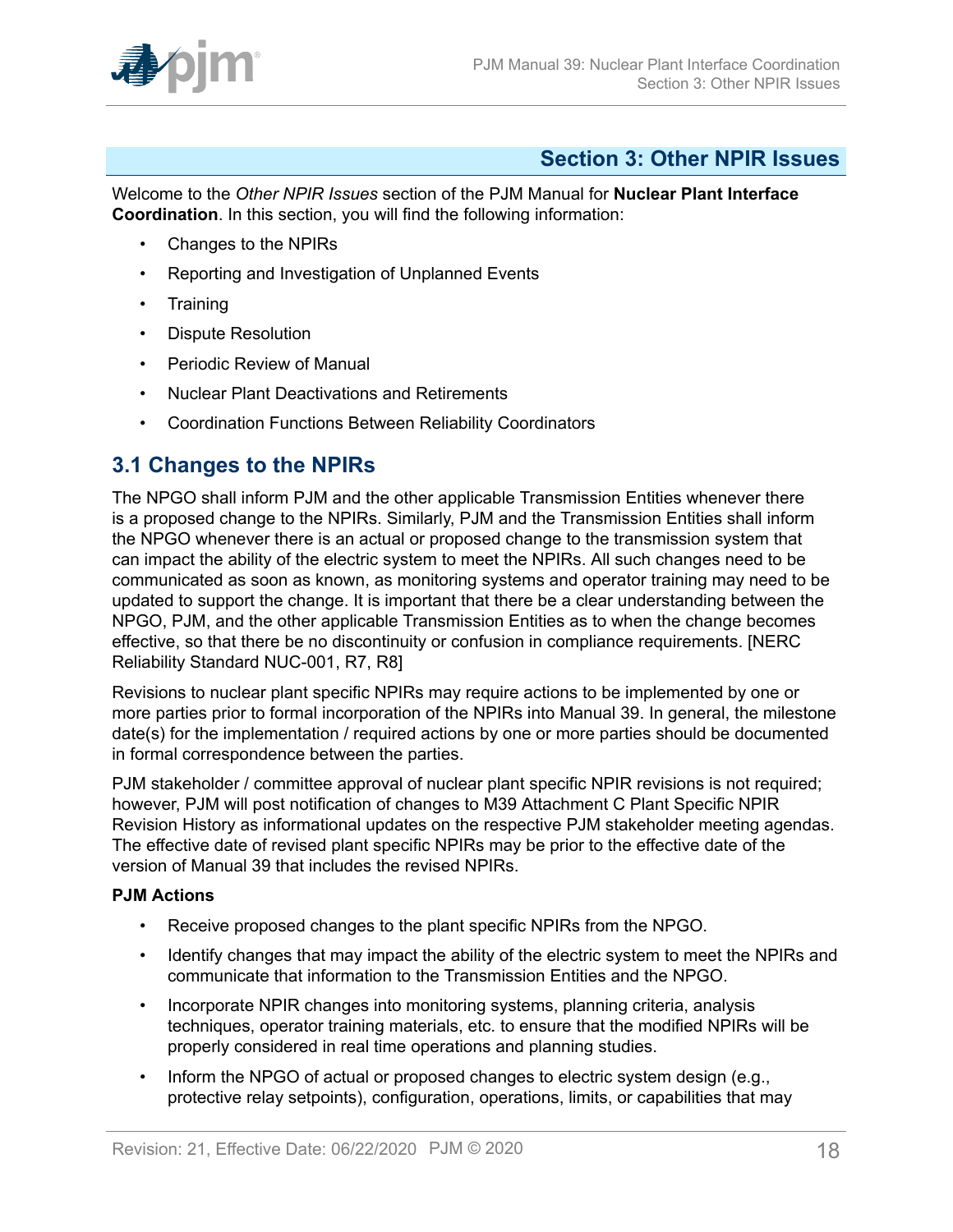

impact the ability of the electric system to meet the NPIRs. (NERC Reliability Standard NUC-001, R7)

## **NPGO Action**

- Provide a redline version of the proposed NPIR, including proposed changes to nuclear plant design, configuration, operations, limits, protection systems, or capabilities that may impact the ability of the electric system to meet the NPIRs. The NPIRs shall be provided in writing to the TEs (i.e. Transmission Owner(s), Balancing Authorities, Transmission Operators, Transmission Planners, Planning Authorities, Transmission Service Providers, Reliability Coordinators, Distribution Providers, Load Serving Entities, Generation Owners and Generation Operators) as applicable.
- Communicate with PJM, other members, and external entities, to explain and clarify the proposed changes to the NPIRs and its incorporation into the operations of PJM and the other members.
- Once all parties concur with NPIR revisions, provide both redline (including all changes from the previous version) and clean versions of the updated NPIRs that include an effective date.

## **Transmission Owner Actions**

- Receive proposed changes to the NPIRs from the NPGO.
- Incorporate NPIR changes into monitoring systems, analysis techniques, operator training materials, etc. to ensure that the modified NPIRs will be properly considered in real time operations.
- Inform the NPGO of actual or proposed changes to electric system design (e.g., protective relay setpoints), configuration, operations, limits, or capabilities that may impact the ability of the electric system to meet the NPIRs (NERC Reliability Standard NUC-001, R7).

## <span id="page-18-0"></span>**3.2 Reporting and Investigation of Unplanned Events**

PJM, Transmission Owners and the NPGO shall coordinate investigations of causes of unplanned events affecting the NPIRs and develop solutions to minimize future risk of such events. Unplanned events that impact the NPIRs will be reported to governmental agencies if such events meet the reporting criteria, as detailed in PJM Manual for Emergency Operations (M-13), Attachment L: Event Investigation Program. [NERC Reliability Standard NUC-001, R9.4.4] The event may also be investigated according to the PJM Event Investigation Process, which is included in PJM Manual M-13, Emergency Operations. [NERC Reliability Standard NUC-001, R9.4.3]

## <span id="page-18-1"></span>**3.3 Training**

Specific training on this manual is included in the curriculum for the PJM System Operators (PJM Dispatch, PJM Transmission Owners and Market Operations Centers). Specific training for the member operators will be conducted as part of the PJM Initial Training Program and refreshed on a periodic basis at the annual PJM Spring Operator Seminar. PJM System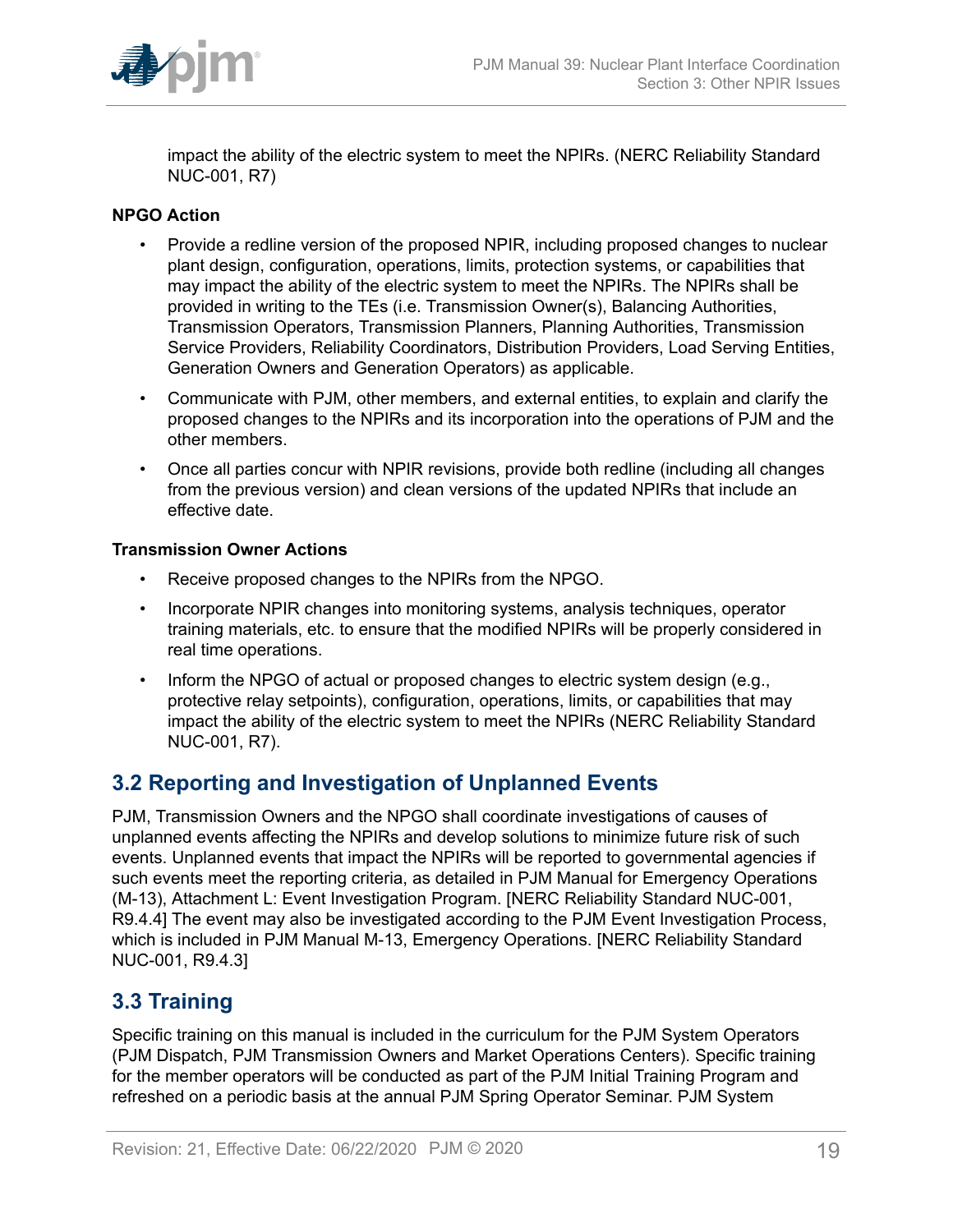

Operator training requirements are defined within PJM Manual for Certification and Training Requirements (Manual 40). [NERC Reliability Standard NUC-001, R9.4.5]

## <span id="page-19-0"></span>**3.4 Dispute Resolution**

Should the execution of the requirements of this process, which are embodied in the PJM agreements and manuals, result in a dispute between any interested parties, the PJM Dispute Resolution Procedures (Schedule 5 of the PJM Operating Agreement) shall be used.

## <span id="page-19-1"></span>**3.5 Periodic Review of Manual**

PJM will lead a periodic review of this manual sponsored by the System Operations Subcommittee, with support from the Nuclear Generators Owners Users Group (NGOUG), with a periodicity not to exceed every 3 years. As part of this review, NPGO will lead a review of the NPIRs to include applicable Transmission Entities and shall revise NPIRs if required. PJM will add revised NPIRs in Attachment B and update revision history in Attachment C.

## <span id="page-19-2"></span>**3.6 Nuclear Plant Deactivations and Retirements**

Once a nuclear generating unit is permanently shut down the unit will no longer be part of the Bulk Electric System as a generating resource and NERC Standard NUC-001 will no longer be mandatory and enforceable to the NPGO, PJM, or the associated Transmission Entities. The process for changes to NERC Registration are dependent on how the GO is registered with NERC and the specific requests from the applicable NERC Region, however, there are critical considerations during the transition from permanent shutdown through decommissioning that should be evaluated and coordinated with PJM and any other associated NUC-001 Transmission Entities. Early coordination with PJM is encouraged to ensure transition to decommissioning status adequately addresses the nuclear plant's decommissioning needs.

Critical considerations that may affect the date the PJM NPGO revises its NERC registration and terminates the associated NPIRs will be unique to each nuclear generating unit but should include an evaluation of the following at a minimum:

- Date of nuclear generating unit final shutdown and generator output breakers opened.
- Date fuel is offloaded from the reactor.
- Station Blackout (SBO) Agreement termination.
- NRC notifications and implementation of Permanent Defueled Technical Specifications (PDTS).
- Electrical configuration post shutdown and permanent (physical) separation from the grid as a generating unit.
- Restoration Plan considerations/revisions (may need to be coordinated with the TO).
- Design Changes with potential to affect the BES.
- Potential revisions to existing Agreements or generation of new Agreements to support power supply as a retail customer.

PJM NPGOs are responsible for performing the following activities: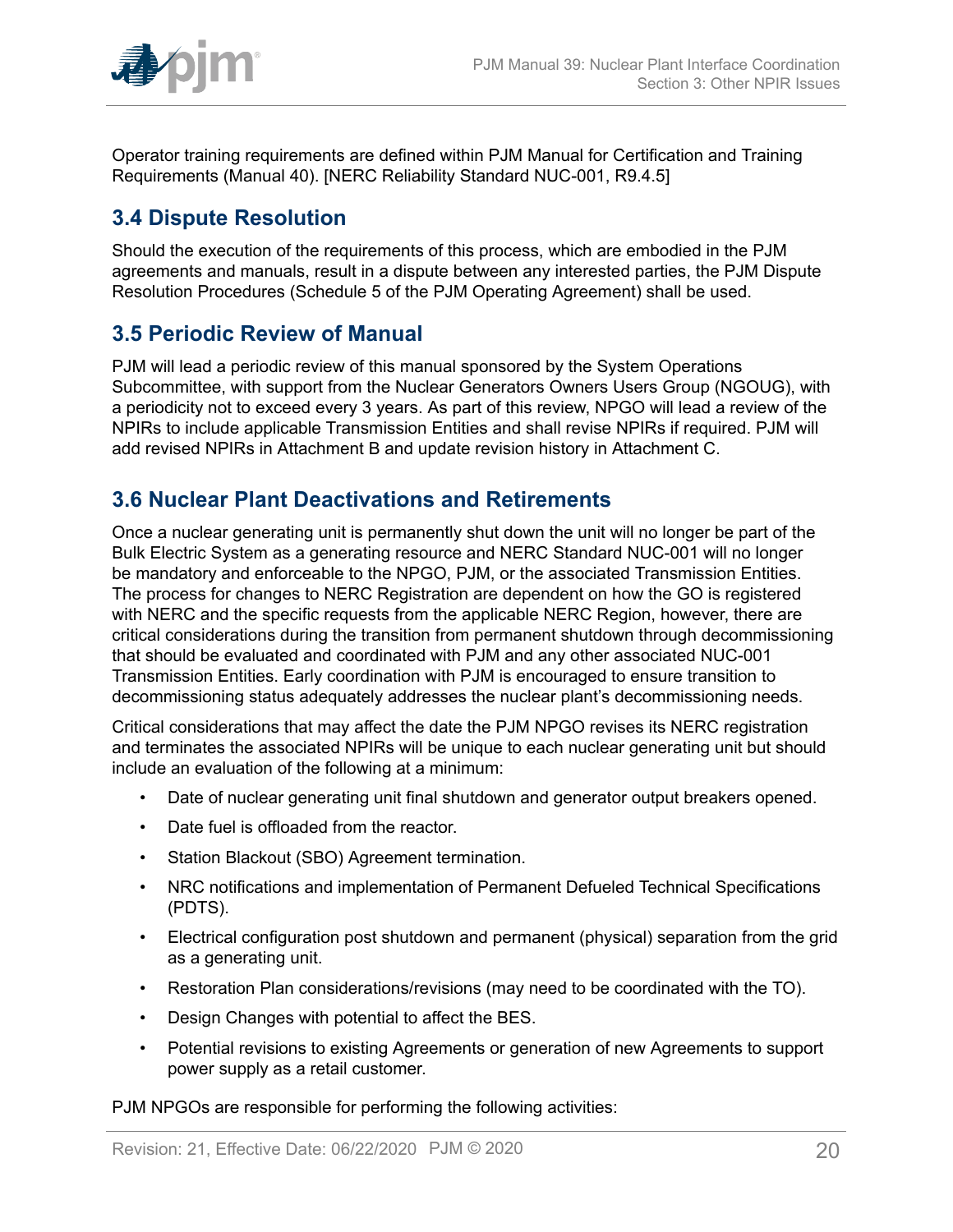

- Notifying PJM of the impending permanent shutdown and decommissioning activities related to registration changes, the NPIRs, and M39.
- Notifying PJM of the proposed timeline for the permanent shutdown, NERC registration changes, termination of the NPIRs, and inclusion as an applicable nuclear plant listed in M39 Attachment C.

## <span id="page-20-0"></span>**3.7 Coordination Functions Between Reliability Coordinators**

In certain cases, the PJM member NPGOs may identify an applicable Transmission Entity (TO/TOP/GO) that is not a member of PJM but may be a member of another Reliability Coordinator (e.g., Midcontinent Independent System Operator (MISO)). Examples may include configurations where the nuclear generating unit is physically located within PJM on the "border" near the neighboring Reliability Coordinator and one or more of the offsite power lines supporting the NPIRs are owned by a TO that is not a member of PJM (a "non-member"); the remote end of a transmission line supplying an offsite power line for the NPGO is owned and/or operated by a non-member TO/TOP; or a dedicated non-nuclear generating unit supporting the NPIRs as a Station Blackout (SBO) resource is owned and/or operated by a non-member GO/ GOP.

PJM and the NPGO shall coordinate with the non-member Transmission Entity and the other Reliability Coordinator as necessary to ensure that all provisions that support the interactions between Reliability Coordinators are addressed in agreements between the Reliability Coordinators.

Coordination between the Reliability Coordinators may include the following provisions:

- References to necessary operating guides or procedures, as appropriate, to meet the applicable NPIRs.
- Coordination on weather emergencies
- ICCP links to facilitate real-time data transmittal associated with the non-member Transmission Entity owned facilities (including ICCP link failure protocol)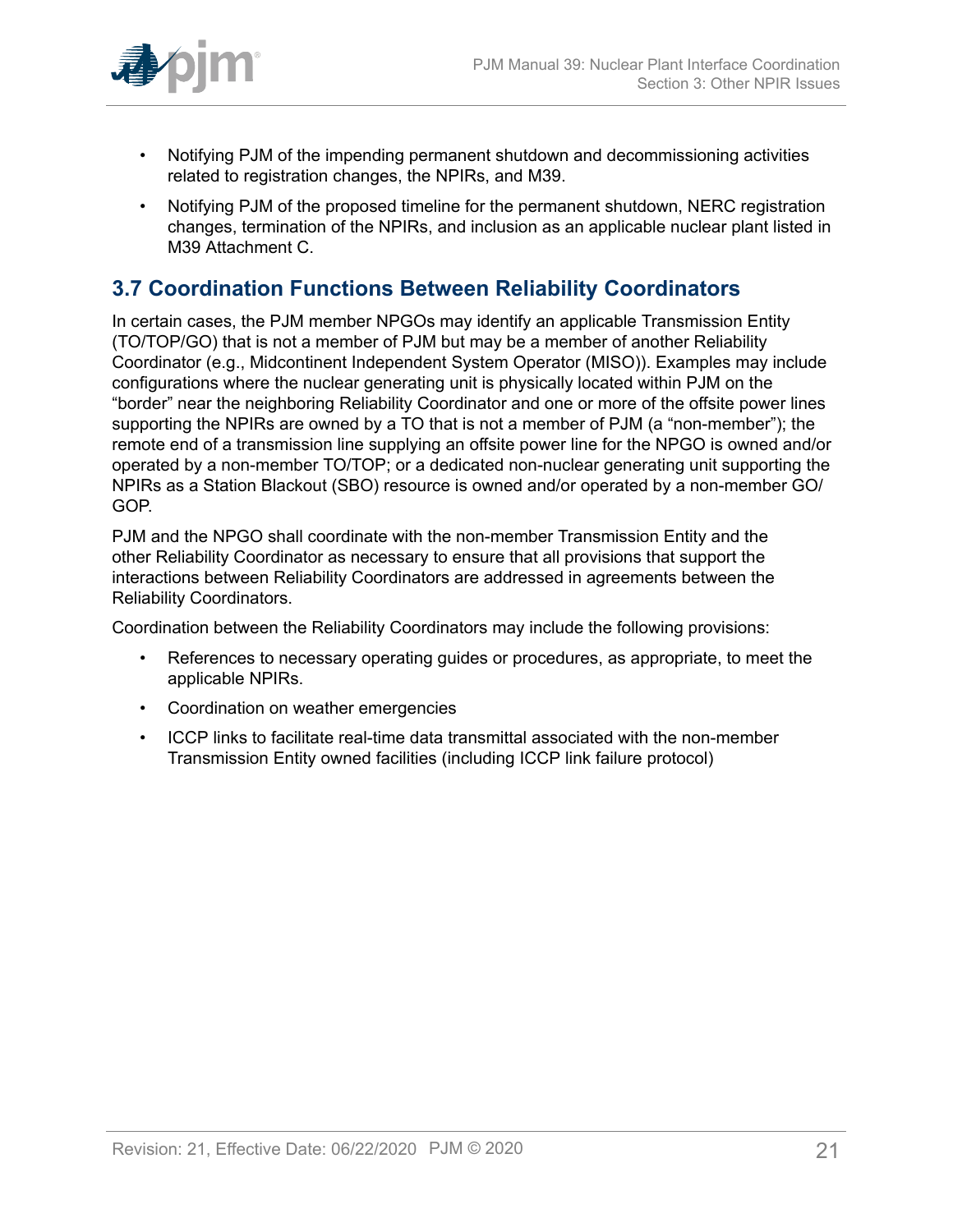

## <span id="page-21-0"></span>**Section 4: NUC-001 Requirements Not Addressed by M39**

Welcome to the *NUC-001 Requirements Not Addressed by M39* section of the PJM Manual for **Nuclear Plant Interface Coordination**. In this section, you will find the following information:

• Additional NPGO Requirements

## <span id="page-21-1"></span>**4.1 Additional Nuclear Plant Generator Operator Requirements**

In order to fully comply with NERC Reliability Standard NUC-001, the PJM NPGO shall establish one or more agreements with applicable Transmission Entities to address requirements of NERC Reliability Standard NUC-001 and the NPIRs that are not explicitly addressed within the body of this manual.

Attachment B of M39 contains the complete set of NPIRs for each nuclear plant as defined in NUC-001. For the requirements not handled in the body of M39, separate agreements will need to be established between NPGOs and applicable transmission entities. PJM Manual 39 applies to the subset of NPGO NPIRs and NERC Reliability Standard NUC-001 requirements applicable as a result of PJM's function as a Transmission Operator (TOP), Reliability Coordinator (RC), and Planning Authority (PA). The applicable requirements are identified in each nuclear plant NPIRs (Attachment B of M39) and further detailed within the body of this manual.

Given PJM's function as a TOP, RC and PA for the NPGO, some of the NUC-001 requirements do not apply to PJM. Specifically, the following NUC-001 Requirements do not apply to PJM as a TOP, RC or PA:

| <b>NUC-001</b><br><b>Requirement</b> | <b>Description</b>                                                                                                                                                                                                                                                                                                                                                                                            | <b>Reason not Applicable to PJM</b>                                                                                                                                                |
|--------------------------------------|---------------------------------------------------------------------------------------------------------------------------------------------------------------------------------------------------------------------------------------------------------------------------------------------------------------------------------------------------------------------------------------------------------------|------------------------------------------------------------------------------------------------------------------------------------------------------------------------------------|
| R <sub>5</sub> .                     | Per the Agreements developed in<br>accordance with this standard, the<br>Nuclear Plant Generator Operator<br>shall operate the nuclear plant to<br>meet the NPIRs.                                                                                                                                                                                                                                            | This requirement is specific to the Nuclear<br>Plant Generator Operator and does not<br>apply to PJM.                                                                              |
| R7.                                  | Per the Agreements developed<br>in accordance with this standard,<br>the Nuclear Plant Generator<br>Operator shall inform the applicable<br><b>Transmission Entities of actual</b><br>or proposed changes to nuclear<br>plant design (e.g., protective relay<br>setpoints), configuration, operations,<br>limits, or capabilities that may impact<br>the ability of the electric system to<br>meet the NPIRs. | This requirement is specific to the Nuclear<br>Plant Generator Operator and does not<br>apply to PJM.                                                                              |
| R9.3.6.                              | Coordination of physical and cyber<br>security protection at the nuclear<br>plant interface to ensure each asset<br>is covered under at least one entity's<br>plan.                                                                                                                                                                                                                                           | This requirement is the responsibility of the<br>asset owners and PJM does not own any<br>of the applicable assets. This requirement<br>is specific to the Nuclear Plant Generator |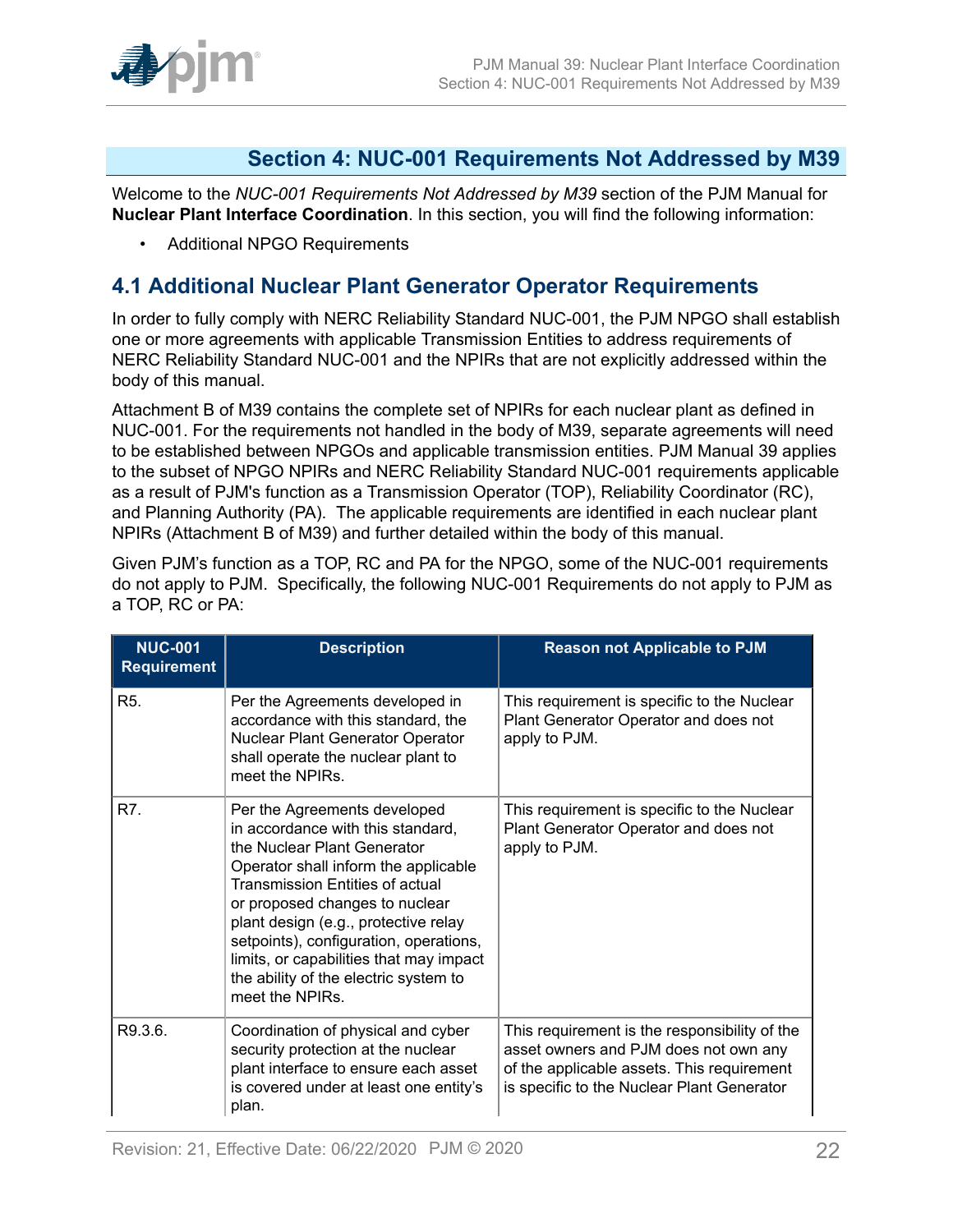

| <b>NUC-001</b><br>Requirement | <b>Description</b> | <b>Reason not Applicable to PJM</b>                                                 |
|-------------------------------|--------------------|-------------------------------------------------------------------------------------|
|                               |                    | Owner and applicable Transmission Owner,<br>and is therefore not applicable to PJM. |

### **PJM Actions**

• PJM shall provide support to NPGO to assist in identifying applicable Transmission Entities that the NPGO may have to establish agreements with to comply with NUC-001.

### **NPGO Action**

• NPGO shall establish necessary agreements with applicable Transmission Entities to ensure compliance with NUC-001.

#### **Transmission Owner Actions**

- Transmission Owner shall provide support to NPGO to assist in identifying other entities that the NPGO may have to establish agreements with to comply with NUC-001.
- Transmission Owner shall work with NPGO to establish agreements necessary to comply with NUC-001.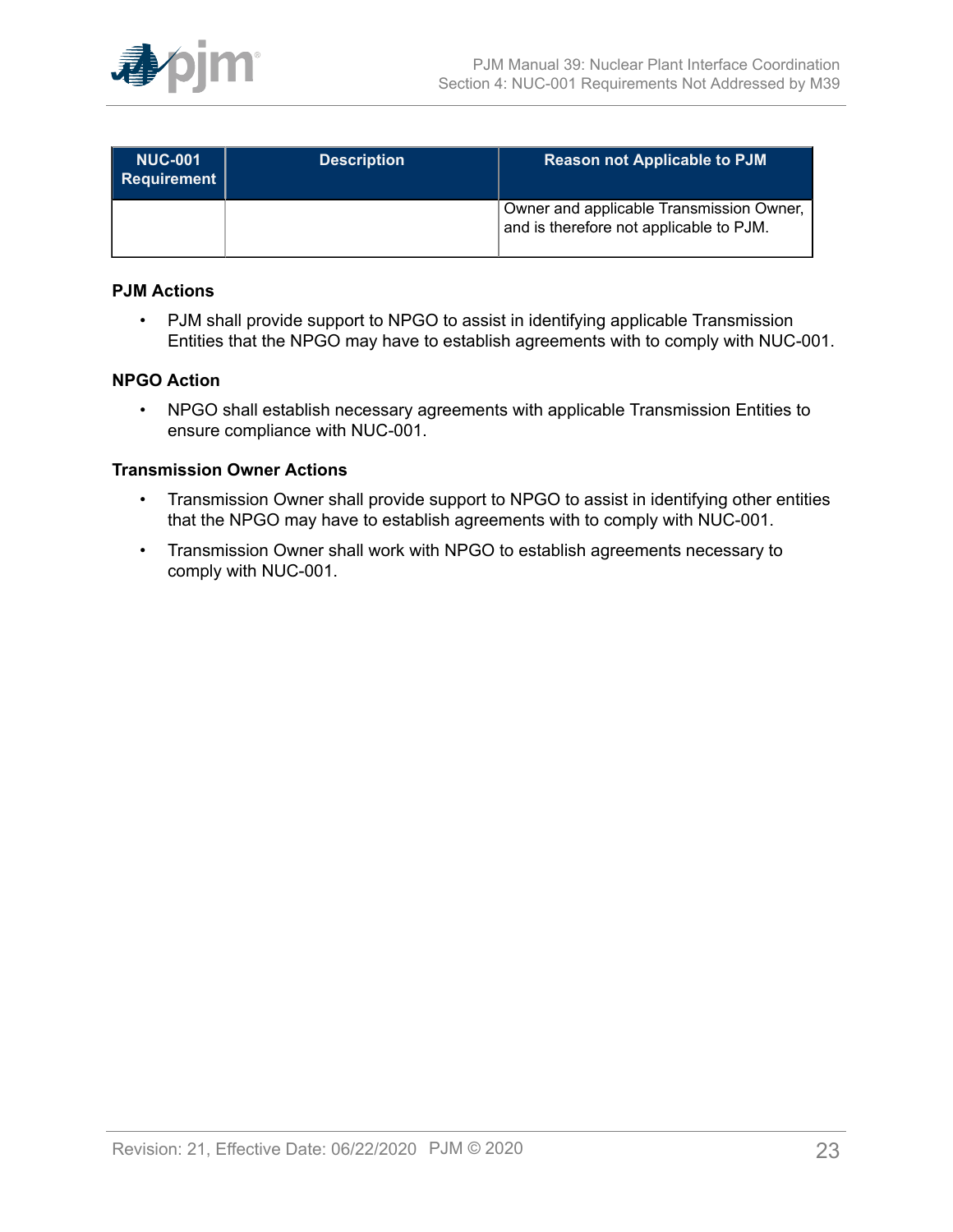

## <span id="page-23-0"></span>**Attachment A: Nuclear Plant Communications Protocol**

## <span id="page-23-1"></span>**A.1 Purpose**

PJM and its member companies have a responsibility to ensure the safe, reliable operation of the bulk power transmission system while facilitating a fair and open energy market. The nuclear plant owners and operators have the responsibility to safely operate their facilities in compliance with all of the rules and requirements in order to protect the health and safety of the public. The proper execution of these responsibilities by the respective set of parties can have very significant impact on the others. The collective requirements are not mutually exclusive, but support the business needs of nuclear and transmission as they both strive to maintain operational excellence.

It is imperative that the nuclear plant owners and operators, the transmission owning members of PJM, and PJM work seamlessly together to carry out these significant responsibilities. A key aspect of that mutual effort to achieve operational excellence is to provide accurate and timely communications among the parties so that all operations are conducted safely and reliably.

Given that the respective regulatory obligations and lexicons are different, the purpose of this document is to provide explanatory information for both the nuclear and transmission businesses to enable the seamless cooperation and communication that we all seek. Also, each business needs to understand the key phrases and terms that each other use to signify critical events that require open and immediate response from the other. Understanding and properly using the key phrases will ensure that each business supports the other in the proper execution of their respective responsibilities and obligations.

This document provides examples of significant events that require implementation of this protocol document in order to ensure safe and reliable operation of both the transmission system and nuclear generation facilities.

## <span id="page-23-2"></span>**A.2 Nuclear Safety**

The Atomic Energy Act of 1954 and the Energy Reorganization Act of 1974, "empowers the NRC to establish by rule or order, and to enforce, such standards to govern these uses as the Commission may deem necessary or desirable in order to protect health and safety and minimize danger to life or property."<sup>2</sup>

"The nuclear industry is strictly regulated because radioactive materials are potentially hazardous. Radioactive materials give off radiation, which can be hazardous to people exposed to it in significant amounts. The amount of harm depends on the type and amount of radioactive material, the distance between the source of the radiation and a person, and the length of time a person is exposed to the radiation. If radioactive materials are properly handled and regulated, they do not pose a significant risk to the public or to workers. $3$ 

<sup>&</sup>lt;sup>2</sup> NRC Website

<sup>3</sup> NRC Website NUREG/BR-0164, Rev. 9 June 2012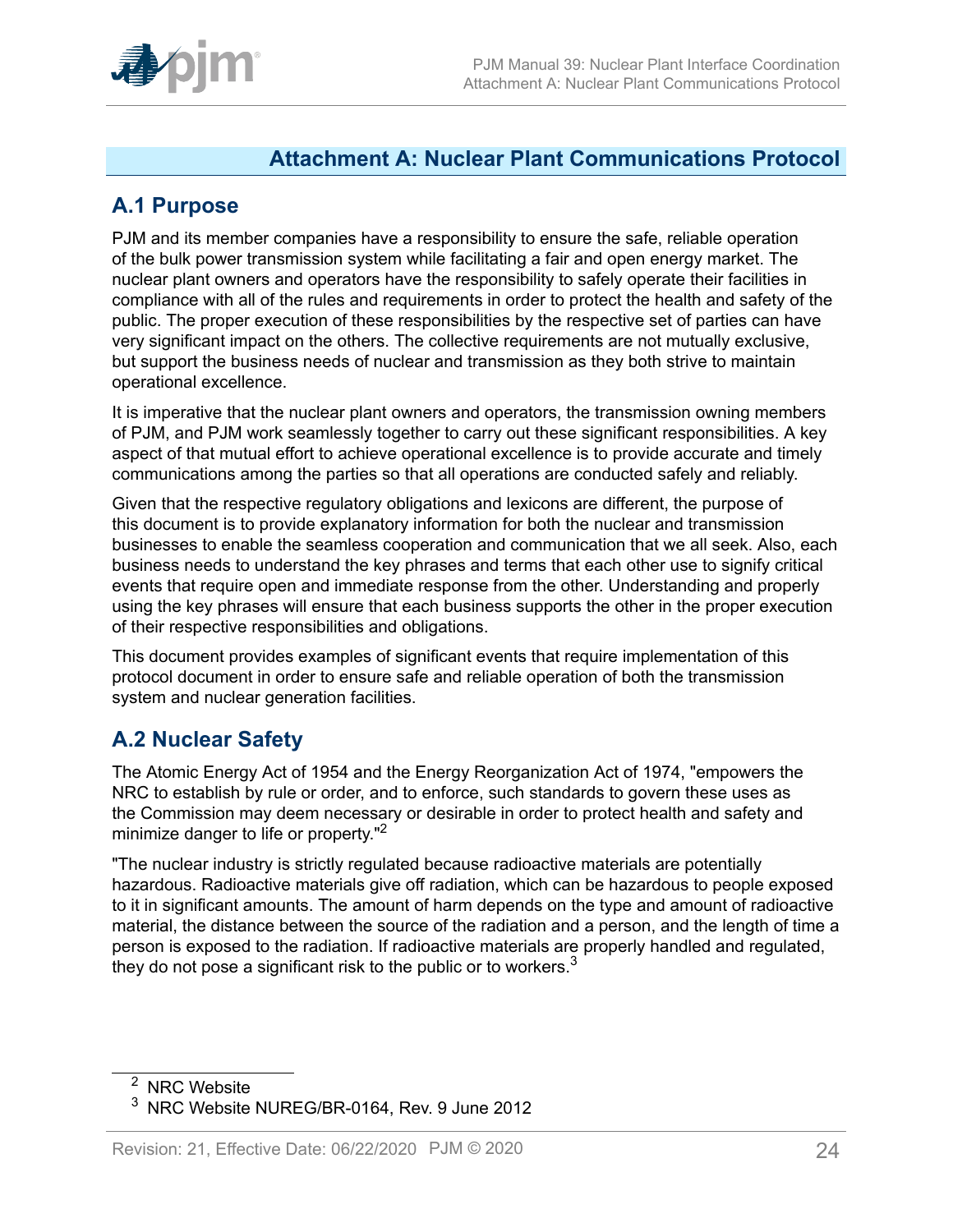

# <span id="page-24-0"></span>**A.3 Grid Reliability**

Bulk-power systems are fundamentally different from other large infrastructure systems, such as air-traffic control centers, natural-gas pipelines, and long-distance telephone networks. Electric systems have two unique characteristics:

- The need for continuous and near instantaneous balancing of generation and load, consistent with transmission-network constraints. This requires metering, computing, telecommunications, and control equipment to monitor loads, generation, and the voltages and flows throughout the transmission system, and to adjust generation output to match load. Generation must follow load in near real time because it is difficult and expensive to store electricity.
- The transmission network is primarily passive. Unlike natural gas pipelines, transmission grids have few "control valves" or "booster pumps" to regulate electrical flows; control actions are limited primarily to adjusting generation output and to opening and closing switches to add or remove transmission lines from service.

These two unique characteristics lead to four reliability consequences with practical implications that dominate power system design and operations. The consequences are:

- Every action can affect all other activities on the grid. Specifically, changes in the locations and amounts of power generated and consumed, and in the configuration of the transmission grid can affect flows throughout the system. Therefore, the operations of all bulk-power participants must be coordinated.
- Cascading problems that increase in severity are a real problem. Failure of a single element can, if not managed properly, cause the subsequent rapid failure of many additional elements, disrupting the entire transmission system.
- The need to be ready for the next contingency, more than current conditions, dominates the design and operation of bulk-power systems. It is usually not the present flow through a line or transformer that limits allowable power transfers, but rather the flow that would occur if another element fails.
- Because electricity flows at nearly the speed of light, maintaining reliability often requires that actions be taken instantaneously (within fractions of a second), which requires computing, communication, and control actions that are automatic.<sup>4</sup>

## <span id="page-24-1"></span>**A.4 Operating Philosophy**

## **A.4.1 Nuclear Safety Nuclear Risk Management**

Nuclear power plants assess risk based on a plant risk model, usually a computer model, at various plant operating conditions. The objective of risk management is to control risk increases

<sup>&</sup>lt;sup>4</sup> Hirst, Eric. Electric Reliability—Potential Problems and Possible Solutions. May 2000, page 4.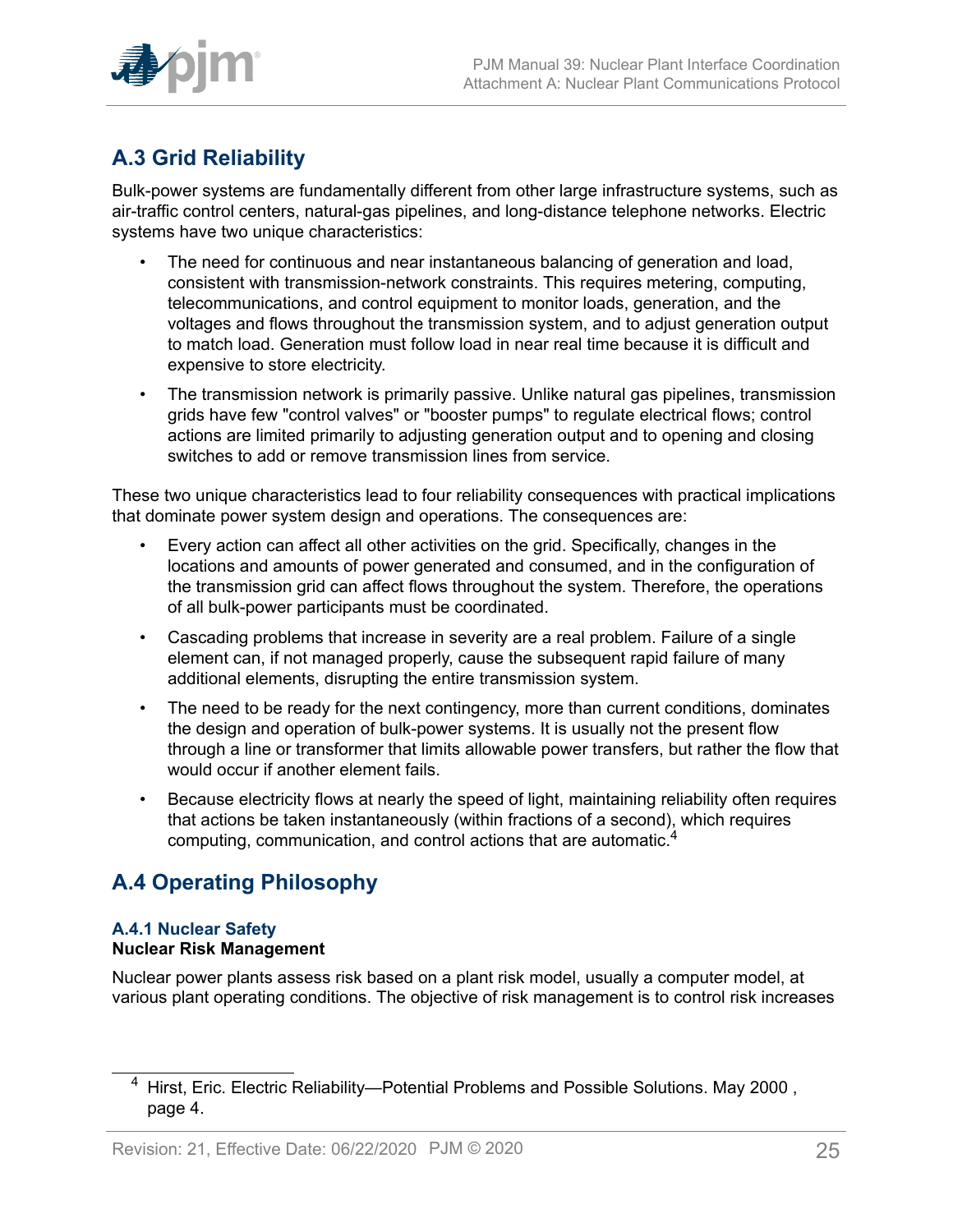

from maintenance activities on Maintenance Rule $^5$  (10CFR50.65) structure systems and components (SSCs). While the plant may experience an increase in instantaneous risk during scheduled activities, the overall plant risk will decrease as a result of the activities. Preventative and corrective maintenance and modifications control the aging process, renew equipment and correct deficiencies in the equipment. The equipment reliability is improved as a result of the activities.

The risk program will protect systems and equipment vital to the safe shutdown of the nuclear units. Performing work on maintenance rule equipment for any reason - corrective or preventative maintenance, surveillance testing, etc. - removes the equipment from its normal alignment. The additional risk involved with these evolutions must be assessed. The results of the assessment must then be used to manage the risk based on the magnitude and duration of the risk impact, the nature of the activity and other factors.

#### **Nuclear Safety Significant**

A condition or potential condition which can lead to operation in a degraded mode, with regard to safety systems, which may exceed the Limiting Conditions for Operation (LCO) as defined by the nuclear plant specific Technical Specifications. Events declared as "Nuclear Safety Significant" by the nuclear plant operators are with the intent to minimize the consequences of undue risk to the public health and safety. In these scenarios, requests for information that may ordinarily be understood as market sensitive due to Code of Conduct concerns should be granted as the nuclear safety concerns are paramount.

## **A.4.2 Transmission**

The Bulk Electric System is planned, maintained and operated such that it can withstand the loss or outage of any single element, such as a transmission line, transformer, or generation plant or contingency without causing the remaining elements of the system to become overloaded or to cause cascading outages.

The philosophy is contained in the purpose statement from NERC Reliability Standard TOP-004, Transmission Operations:

"To ensure that the transmission system is operated so that instability, uncontrolled separation, or cascading outages will not occur as a result of the most severe single Contingency and specified multiple Contingencies."

To ensure that the N-1 operating philosophy is not violated, PJM and the other control area operators of North America use analytical tools which simulate the loss of each element (a contingency) and calculate that the remaining system will be secure from the thermal (conductor or equipment heating), voltage (magnitude and stability) and stability (transient and dynamic) perspectives. (In PJM's case, the analysis is on-line, running approximately every minute.) If the security analysis program identifies a contingency or actual violation, PJM's operators will initiate any number of actions, including re-dispatch of generation, reconfiguring the transmission system (e.g. opening lines, removing equipment from service, etc.), invoking emergency procedures, or interrupting load or combinations of the above. Normally, the consequences of not responding correctly or timely enough is to cause protective devices on

 $5$  Maintenance Rule equipment generally includes any equipment that could cause a plant trip and may include switchyard equipment and other non-safety related equipment. The purpose of the Maintenance Rule is to monitor and analyze important plant equipment to ensure that the overall maintenance program related to this equipment is effective.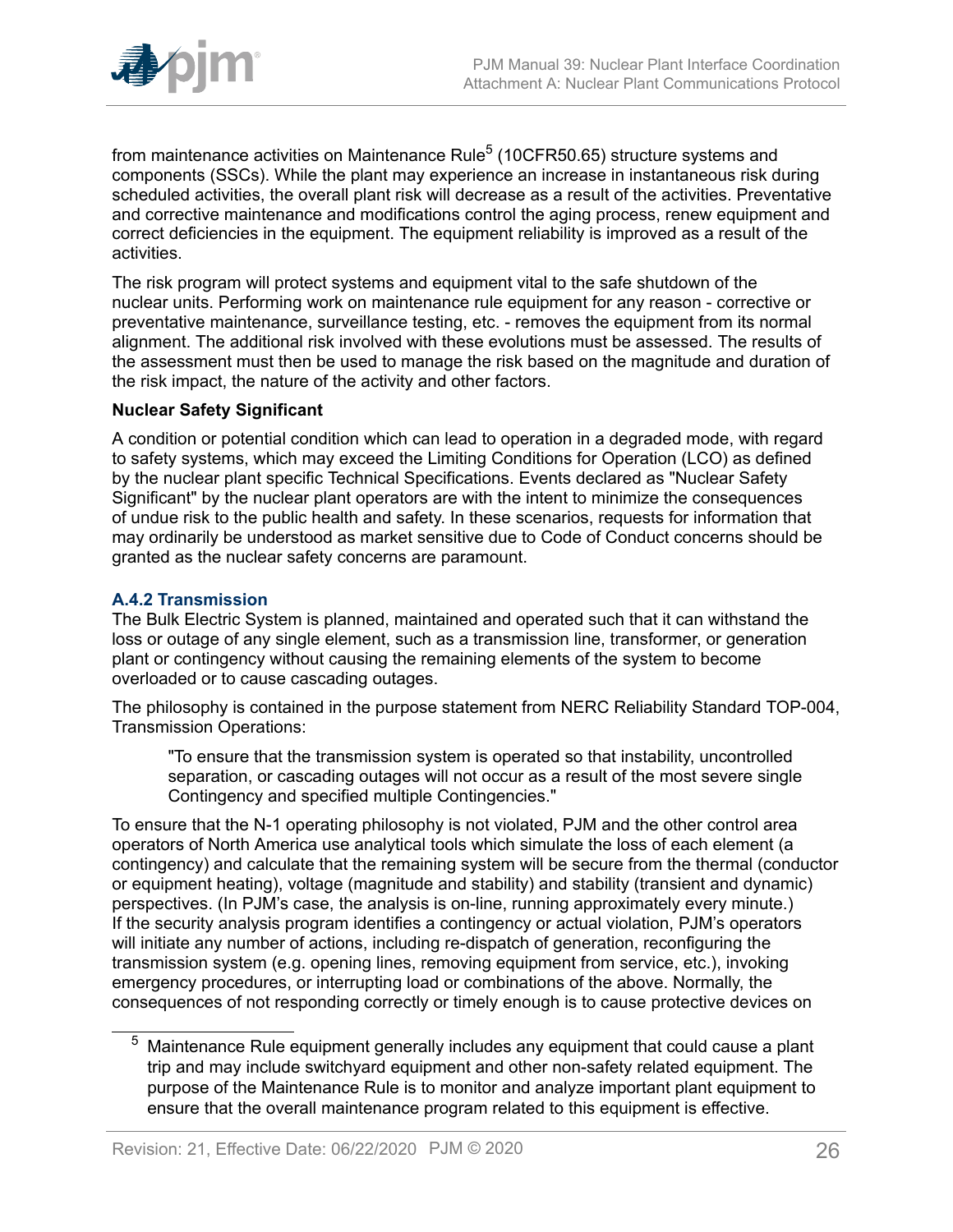

the equipment to operate taking the equipment out of service. However, such events can also lead to catastrophic equipment failure from overheating, or induce a cascading outage which can interrupt large numbers of customers, etc.

## <span id="page-26-0"></span>**A.5 Roles and Responsibilities**

#### **A.5.1 Nuclear Plant Operations Operate in compliance with the license**

The nuclear plant must operate in accordance with the provisions of its license. It is accountable to the NRC and personnel may face criminal penalties for violations of the requirements of the license and the associated documents, including the technical specifications.

Any request for a nuclear plant to deviate from any regulatory requirement must allow time for the plant owner, the Transmission Owner, and PJM to approach the NRC with the appropriate analysis to justify the request. It is simply not possible for the nuclear plant to honor such requests in real time. Also, such a request will only be considered when the electrical system emergency is such that there is significant risk of widespread outages impacting large numbers of consumers. Therefore, it is imperative that PJM, through the Transmission Owner and the applicable market operations center, fully inform the nuclear plant of any impending system problems or emergencies that could require unusual operations by the nuclear plant.

#### **Inform Market Operations Center (MOC) and/or Local Control Center (LCC) of impending plant status changes or regulatory circumstances that could impact power production**

Nuclear plant generation is a very significant portion of the PJM generating assets. As such, any changes to the ability of the nuclear plants to provide energy will likely have significant impacts to PJM's generation schedule and will be difficult to replace in a short period of time. Therefore, it is very important that any condition of the nuclear plant's operational capability be communicated to the MOC, the associated LCC, and to PJM so that analysis can be conducted to assess any system impacts and to develop contingency plans. Following notification, through established communication channels with the associated LCC and PJM as detailed in Section 2.4.1, of a grid-side event that impacts the NPIRs, the nuclear plant shall in turn communicate through the established communication channels, any resultant limiting conditions experienced at the plant, such as but not limited to offsite power no longer being considered operable, or initiation of shutdown sequence to comply with a Technical Specification requirement. This is intended to ensure PJM and LCC awareness of impacts to the plant as they operate the system to meet the NPIRs.

## **Coordinate maintenance outages with MOC and/or LCC**

Normally, the nuclear plant outages are planned far in advance. However, there can be situations where transmission work needs to be done during the window of the nuclear plant outage. Such coordination is important to ensuring that the minimum amount of outage time is needed to accomplish the necessary maintenance for the nuclear plants and the transmission facilities.

## **Respond to transmission system operator requests**

Requests from the transmission system operators will come into the nuclear plant from the MOC or the LCC. In some circumstances, the various parties may be convened by PJM on a conference call. All requests need to be complied with on a timely basis after consideration of consequences to nuclear safety, personnel safety, and equipment protection. If there are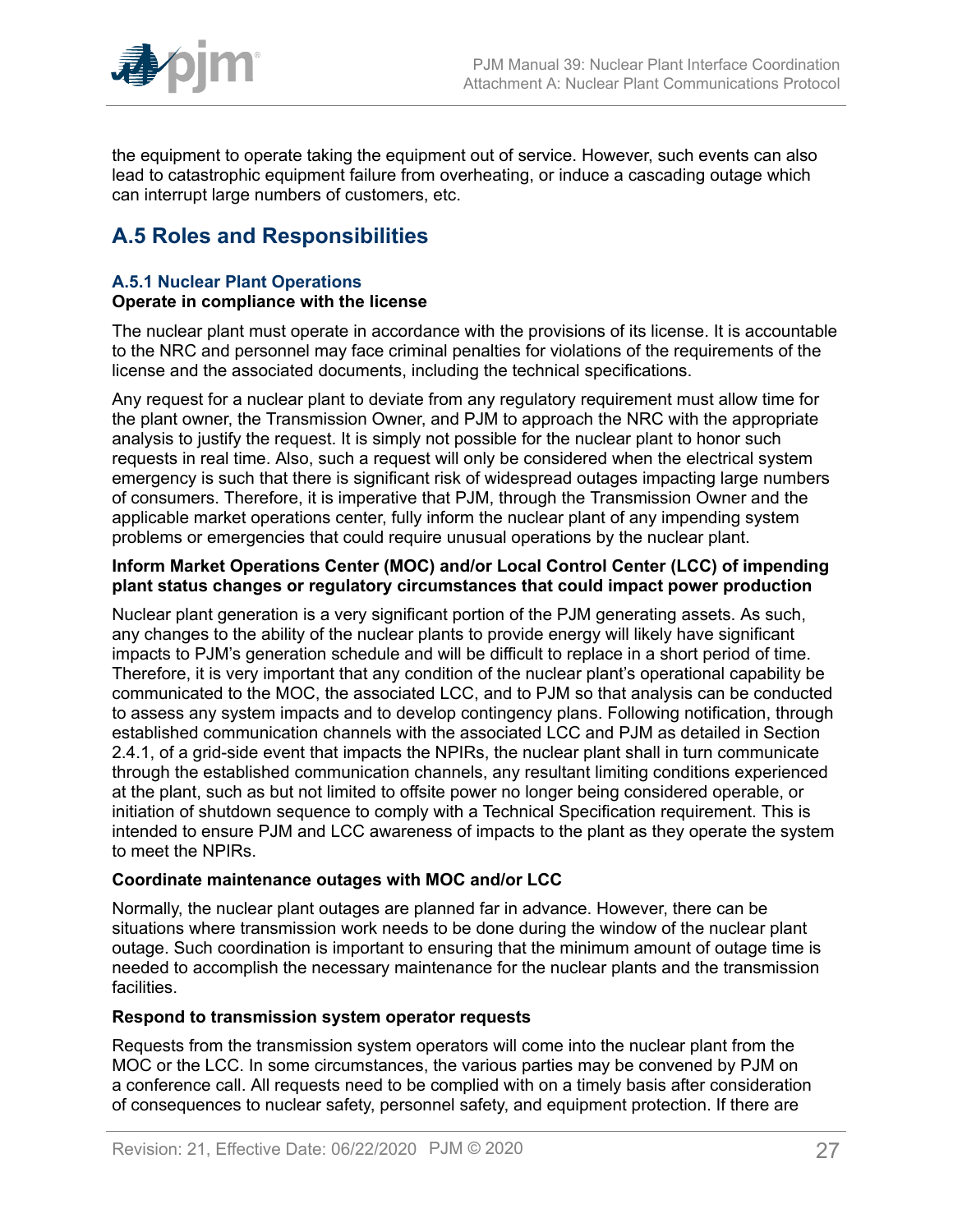

questions or doubts in the nuclear plant operators' minds, the request should be questioned with the requestor and elevated as necessary to assure that there is understanding of the situation and the request.

### **A.5.2 Affiliated Power Marketer Operations Center (MOC)**

#### **Inform PJM of nuclear plant conditions that could impact the continued power production of the nuclear plant.**

If there are conditions that have the potential to result in a nuclear plant reducing generation or going off-line, the LCC and PJM need to know as soon as possible. If the situation is regulatoryrelated, that is important information that needs to be conveyed.

#### **Submit bidding information for applicable nuclear plants.**

The MOC needs to understand the business implications of any nuclear and transmission system situation that could impact the nuclear plant operations so that it can accurately reflect the impact into the market. The MOC shall interface with PJM regarding maintenance outage requests and other potential reliability issues.

If the situation will require the nuclear plant to taken off-line, the MOC shall process the appropriate outage request for approval by PJM.

#### **A.5.3 Transmission Owner Local Control Center (LCC)**

The LCC shall inform the nuclear plant operations staff of system events or conditions that could impact the continued safe operation of the nuclear plant.

The LCC is a critical link in the communications chain from PJM to the nuclear plant and back. The LCC also has the clearest picture of the local situation in the vicinity of the nuclear plant and can be an important facilitator in the discussions between PJM, the MOC, and the nuclear plants.

## **A.5.4 PJM Control Center**

#### **Operate the transmission system in accordance with NERC Reliability Standards, regional reliability council requirements, PJM agreements, and PJM manuals.**

PJM is responsible for the safe and reliable operation of the transmission facilities on behalf of the PJM Transmission Owners. PJM is accountable to FERC, NERC, the Regional Entities, the PJM members, and the various state regulatory bodies who have oversight responsibility for PJM's activities.

In an emergency situation, PJM has the authority to direct any necessary action to be taken to preserve the reliability of the system. Normally, PJM will work directly with the LCCs to accomplish these actions, but there may be situations where PJM will need to gather the nuclear plant operators, LCCs, MOCs together to explain a request for coordinated action by all parties.

PJM shall inform the LCC and MOC of system conditions and events that need to be communicated to nuclear plant operations.

Timely information is the key for permitting the proper response to any operating situation. Regarding the nuclear plants, it is important to convey the details behind the event, so that the need for understanding that is ingrained in the nuclear business can be satisfied.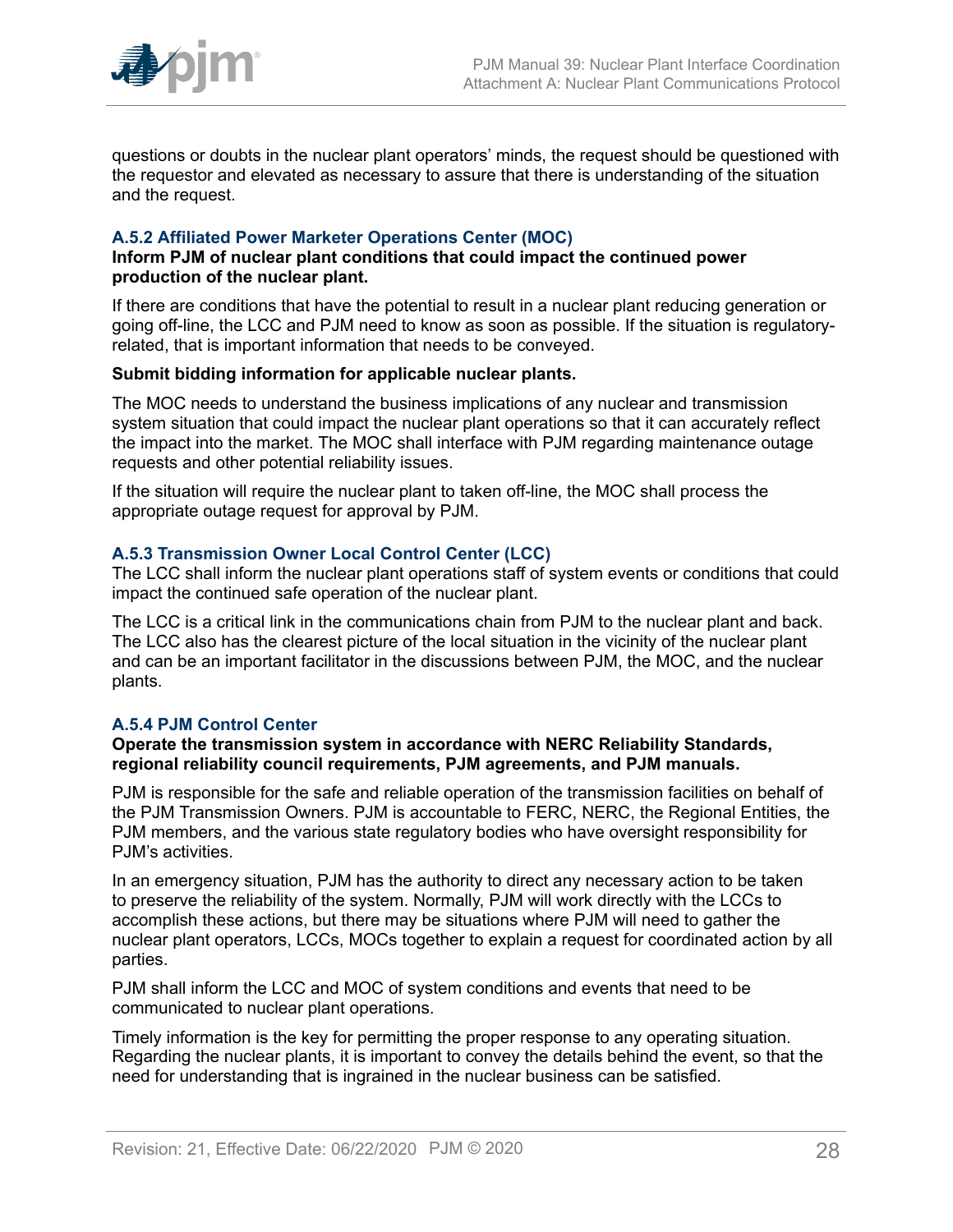

It is incumbent upon PJM to keep timely and accurate information flowing to all of the operating entities during the course of transmission system events. Effective concerted action can only be accomplished when the all of the operating entities completely understand the situation and their role in implementing the solution. In order to facilitate rapid communications to the nuclear plant, the Code of Conduct should be bypassed when conditions are such that the nuclear plant needs to have immediate information on the transmission system.

Facilitate communications among nuclear plant operations, MOC, and LLC as necessary to ensure that nuclear plant and transmission system event information is transferred and understood by the respective operational entities.

Ensuring that all entities understand the situation and are clear in their role in the response is the key to successfully mitigating any negative impacts. Since the level of understanding of the transmission system may be an issue, PJM must strive to get the right parties together and take the time to explain what is happening and what response PJM seeks.

## <span id="page-28-0"></span>**A.6 Implementation of the Protocol**

## **A.6.1 Event Initiation and Identification**

#### **Normal Communications**

Communications between and among the nuclear plants, MOCs, LCCs, and PJM should be in accordance with accepted professional practices. There is a need to be able to clearly direct and communicate instructions in a timely manner to ensure safe and reliable operations. Nothing in this protocol supersedes the need for professional behavior by all of the parties.

## **Special Situations**

There will be special situations where the need to communicate rapidly and clearly will be heightened. The need for clear, accurate communications will be even more important due to the impact either to nuclear safety or transmission system reliability or both. All parties need to be prepared to understand the language used and the implications associated with the situation. Listed below are the special terms to which all parties need to be especially attentive. (The following is not intended to be an all-inclusive list, but is meant to identify many of the situations that operators can be expected to face.)

## **KEY NUCLEAR TERMS**

## **Limiting condition for operation (LCO)**

The section of Technical Specifications that identifies the lowest functional capability or performance level of equipment required for safe operation of the facility. Failure to resolve the LCO within the established timeframe will result in a controlled shutdown of the plant. Nuclear Power Plants are required to follow the actions of the LCO unless prior NRC approval is obtained.

**Implication**: If the LCO time period ends without satisfactory resolution of the problem, the nuclear plant is required to immediately implement a safe shutdown of the plant. Immediate replacement of the energy of the plant will be necessary. During the course of any LCO event, the transmission system operators should be planning for the potential loss of that plant's energy at the end of the LCO time limit. [Bear in mind that multiple unit sites can have differing requirements and an LCO may apply to one or all units at the site.]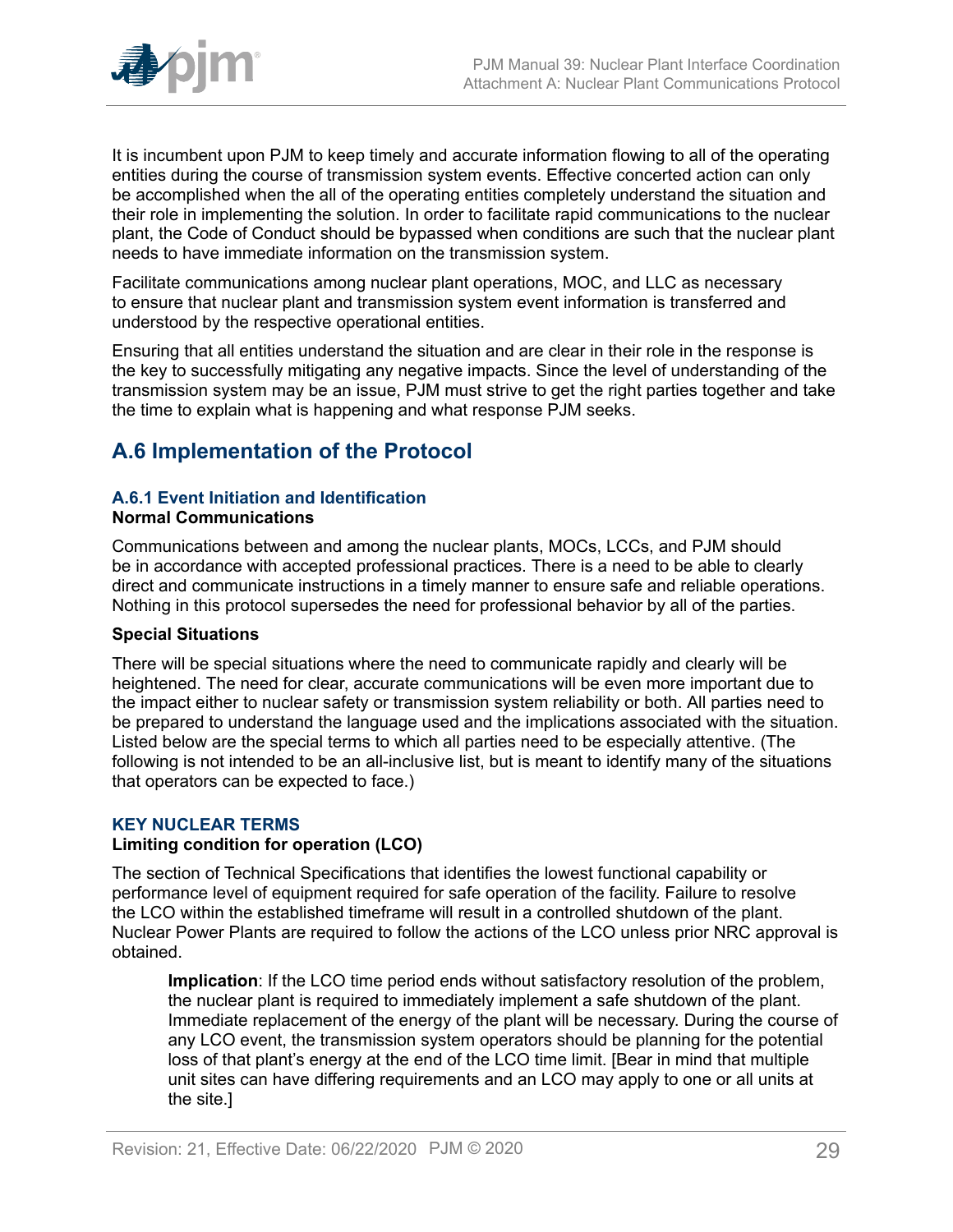

## **Safety limit**

A restriction or range placed upon important process variables that are necessary to reasonably protect the integrity of the physical barriers that guard against the uncontrolled release of radioactivity. The nuclear plant cannot violate these limits under any circumstances.

**Implication**: When the nuclear plant communicates that it is up against a safety limit that is the end of any discussion about providing any additional output (MW or MVAR).

#### **Safety related**

The managerial controls, administrative documents, operating procedures, systems, structures, and components that have been designed to mitigate the consequences of postulated accidents that could cause undue risk to public health and safety.

**Implication**: When the nuclear plant reports degradation of safety related equipment (nuclear safety system unavailability, diesel generator unavailability, off site power loss, etc.), a serious situation exists which the nuclear plant is required to immediately resolve or face near-term shutdown. Any assistance that can be immediately rendered should be dispatched. Plans should be developed to replace the plant's energy.

#### **SCRAM**

The sudden shutting down of a nuclear reactor, usually by rapid insertion of control rods, either automatically or manually by the reactor operator. (May also be called a reactor trip)

**Implication***:* A SCRAM is an unplanned manual or automatic trip of a Nuclear Plant. In many cases the initiating event of a SCRAM may not be known. In these situations the Transmission system operators should be supportive to the nuclear plant information request, as the nuclear plant operators may need expeditious answers to questions from regulator or plant oversight safety review committees.

#### **Reactor Shutdown**

A decrease in the rate of fission (and heat production) in a reactor.

**Implication**: A nuclear plant is never completely out of service, unless it is decommissioned. A nuclear plant in shutdown mode still is required to have its safety systems and off site power sources in service and maintain them in service throughout any outage.

#### **Technical Specifications**

Part of an NRC license authorizing the operation of a nuclear production or utilization facility. A Technical Specification establishes requirements for items such as safety limits, limiting safety system settings, limiting control settings, limiting conditions for operation, surveillance requirements, design features, and administrative controls.

**Implication**: Technical specifications are non-negotiable, mandatory requirements that the nuclear plant must comply with as part of its license to operate. Requesting that the nuclear plant provide a variance to a technical specification is simply not an option.

#### **Notice of Enforcement Discretion (NOED)**

Term used when the nuclear facility goes to the NRC to request an extension of an LCO to prevent plant shutdown when the LCO limit is reached. NRC can grant extension of LCO time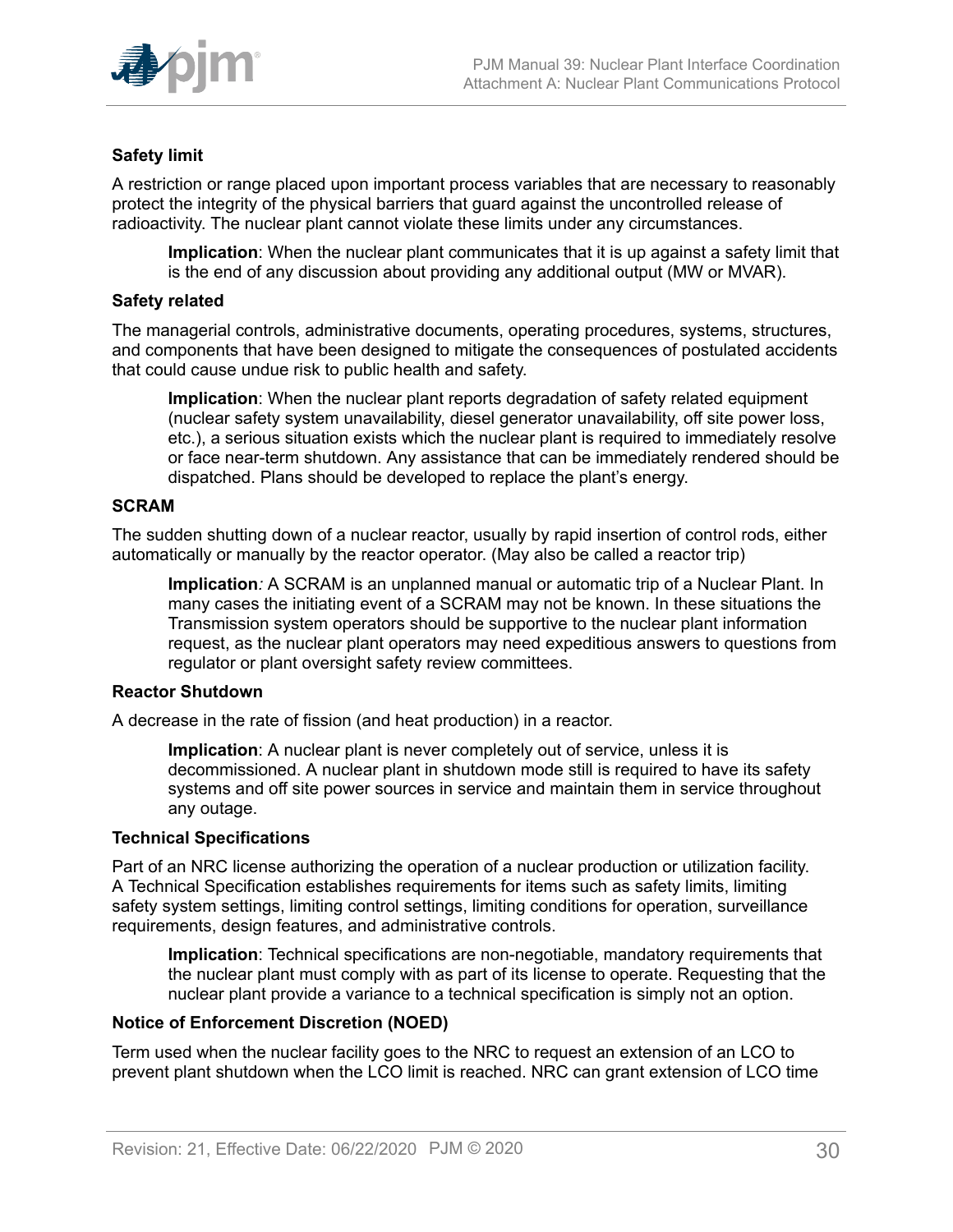

if the nuclear facility can demonstrate that they know precisely the problem (i.e. they are not troubleshooting) and a clear time estimate to fix the problem is available.

**Implication**: In order to provide this discretion to the nuclear plant, the NRC may require detailed information from the transmission operators that would provide the justification for granting this discretion. These requests should be immediately elevated to management for a response.

## **KEY TRANSMISSION TERMS**

#### **First Contingency Violation**

The transmission system is operated so that the single loss of any facility (line, generator, etc.) will not result in violation of any operating limit. The single loss is called the first contingency. The transmission operators have software that simulates the first contingency individually for a number of facilities on the system.

**Implication**: The operators are required to correct any first contingency violation that will violate the emergency ratings on any facility within a period of time (normally within 30 minutes). If the operators ask the nuclear plant to take action as the result of the first contingency violation, the action should be implemented unless the action will jeopardize nuclear safety, personnel safety, or equipment protection.

#### **Actual Overload/Voltage Violation**

The transmission operators receive telemetered data from a large number of facilities and are monitoring actual thermal overloads (excessive flow) and actual voltages. Violations are alarmed and require immediate action from the operators to prevent equipment damage.

**Implication**: Actual overloads need to be mitigated quickly (minutes). Requests to the nuclear plant should be accommodated unless nuclear safety, personnel safety, or equipment protection would be jeopardized. Such requests may include changing voltage regulator modes to either increase or decrease VAR output.

## **Voltage Collapse/Instability**

Stability or collapse conditions are serious situations for the transmission system because they can result in significant loss of load in an instant. Stability problems occur in two scenarios: Transient instability—Instability caused by a sudden outage of equipment. Normally, these situations are analyzed ahead of time but may arise when equipment is removed from service for maintenance in certain combinations or patterns. Dynamic instability—Instability caused by the interaction of various system elements, characterized by oscillating flows or voltages.

Voltage collapse can occur when there are insufficient reactive resources (capacitors, generator VARs, etc.) in an area leading to local blackout or a cascading outage, which is an outage that spreads to large areas of the system (e.g. the Northeast Blackout of August 14, 2003).

**Implication**: All of these situations are serious situations that require quick action by the transmission operators. Transmission operators will attempt to mitigate these conditions as quickly as possible. The transmission operators may ask for additional VAR output from the nuclear plant in these scenarios.

These requests need to be implemented immediately to avoid system collapse and blackout.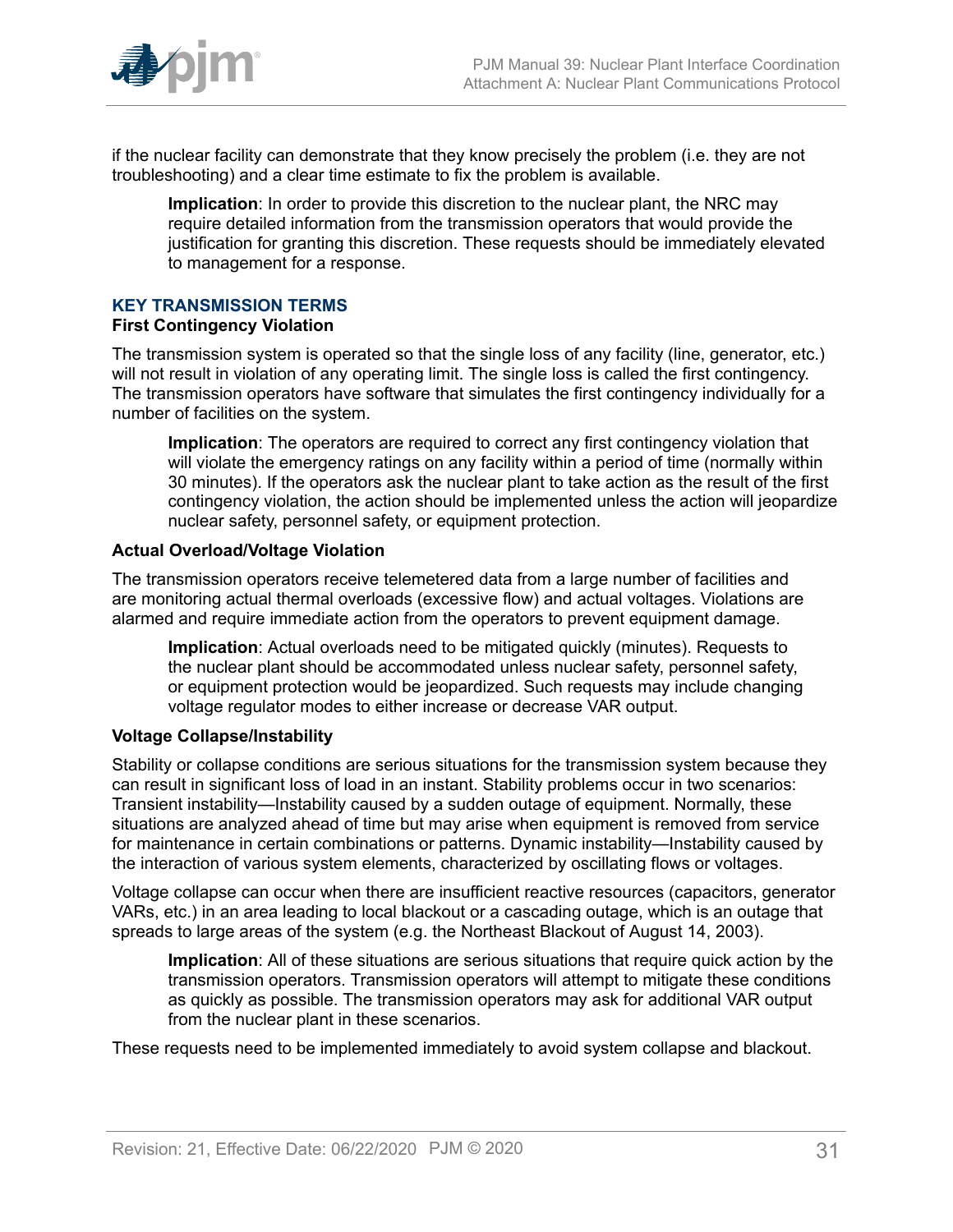

## <span id="page-31-0"></span>**A.7 Emergency Procedures**

Emergency procedures are a set of steps that are implemented by transmission system operators to avoid loss of load associated with a lack of capacity (capacity emergency) or loss of transmission elements. The procedures are a sequence of escalating measures, generally starting with alerts and warnings, progressing to voluntary curtailments, voltage reductions, and ultimately mandatory load shedding. Issuance of NERC EEAs (Energy Emergency Alerts) can also be a part of emergency procedures, indicating an impending capacity or transmission emergency.

Another type of emergency procedure is a Minimum Generation Emergency. In this scenario, demand is forecast to be lower than the level of economically dispatchable generation. Demand and generation must match in real time, so PJM will issue a Minimum Generation event, and call for reducible generation to reduce output. There may be times when the call for reducible generation will fall upon the nuclear plants.

Emergency procedures can also be implemented for other situations. Responses to security threats, solar magnetic disturbances (SMDs), or local reliability issues are examples of other problems that can cause PJM to invoke emergency procedures. PJM Manual M-13, Emergency Procedures should be consulted for complete descriptions of emergency procedure scenarios and guidance as to the associated PJM response.

**Implication**: Invoking emergency procedures means that a capacity emergency or other reliability problem is anticipated or imminent. The last stages of the emergency procedures can result in load shedding. These situations are very serious situations and *require the full support of all of the parties.*

## <span id="page-31-1"></span>**A.8 Communication of the Event**

## **Dissemination**

The receiver of the initial message concerning a special situation needs to quickly disseminate the message among their shift team, particularly to the shift supervision. 3-part communication is necessary to verify that the received message is correct and any requested action is accurately heard and recorded. Any questions regarding the message or requested action should be immediately raised with the requester. Reference to this protocol may be necessary. Accurate logging is important to assure that actions that were requested for later investigation. (Inevitably, these special situations are of such a magnitude that post-event investigations are the norm in both the nuclear and transmission businesses.)

PJM operators may be required to report some of these events to the Department of Energy, FERC, NERC, or other entities. Similarly, nuclear plant operators may be required to report to the NRC or other regulatory bodies. All organizations should be mindful of these reporting responsibilities and be supportive to ensure that all reporting obligations are carried out within the mandated times.

Transmission operators, including PJM and the PJM Transmission Owners are required to abide by a Code of Conduct as required by FERC Order 889. Normally, the Code of Conduct prohibits the disclosure of transmission information by PJM or the LCCs to market entities outside of the OASIS system.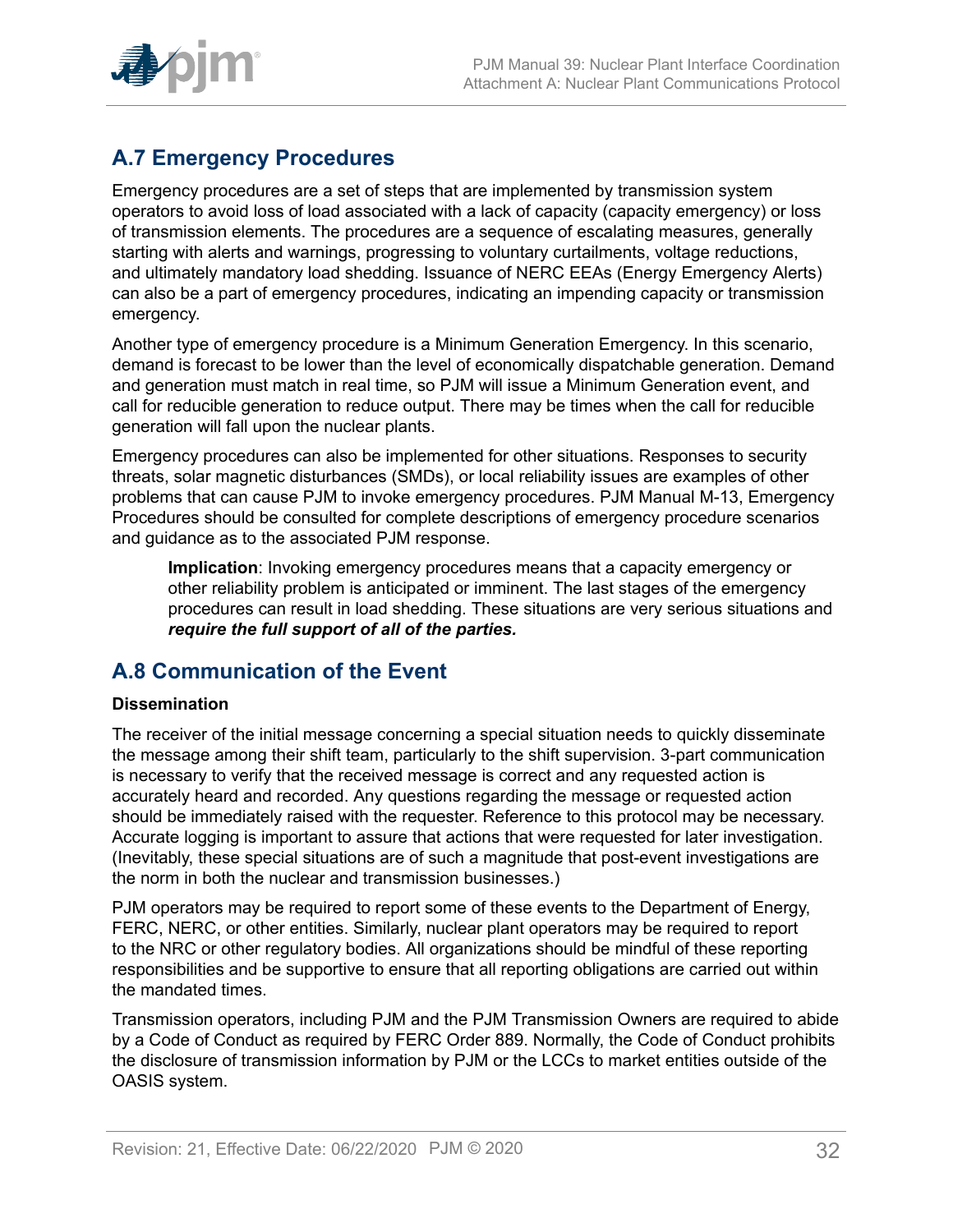

There will be situations where the Code of Conduct should be bypassed, because the potential nuclear safety implications take precedence. Examples of applicable situations are: (1) actual or imminent transmission system degradation or failure that could impact the nuclear plant and its off-site power sources; (2) ongoing or forecasted system conditions that may result in emergency procedures, outages, or blackout; (3) transmission stability issues that could impact the nuclear plant and its off-site power sources. If PJM or the LCCs choose to disclose this information to the market entiti*e*s, PJM will be required to follow-up that information with a posting on the PJM OASIS.

## **Elevation**

Shift personnel should not carry the full burden of managing these events. It is important to elevate the event to management. Management may decide to further communicate the event within the respective organization. PJM will normally implement conference calls with the System Operators Subcommittee to coordinate information and response to special situations. PJM may also implement additional communications with neighboring systems as necessary to assure coordinated action.

## **Monitoring**

Vigilance is necessary to ensure that any continuing surveillance or action is being properly implemented. Periodic reviews of the situation are required, both within the shift personnel and management. Shift turnovers are particularly important as a means to make sure that accurate information is both available and being acted upon in these events.

### **Close Out**

Once the situation has been resolved, communications are needed to close out the event and to clearly indicate to the operating entities to resume normal operations.

## <span id="page-32-0"></span>**Appendix 1 – Regulatory Background**

## **US Nuclear Regulatory Commission (NRC)**

The U.S. Nuclear Regulatory Commission (NRC) was formed in 1975 to regulate the various commercial and institutional uses of nuclear energy, including nuclear power plants. The agency succeeded the Atomic Energy Commission, which previously had responsibility for both developing and regulating nuclear activities. It is the NRC's job to protect people and the environment from radiation hazards through regulation of the various commercial and institutional uses of nuclear material, including nuclear power plants in the United States. The mission is accomplished through (1) establishment of standards, regulations and requirements governing licensed activities: (2) licensing of nuclear facilities and the possession, use and disposal of nuclear materials: and (3) inspection of facilities and users to ensure compliance with these requirements.<sup>6</sup>

## **Nuclear Plant Licensing Summary**

The licenses for nuclear power plants are issued for a 40-year period. Licenses for nuclear power plants can be amended and updated as the result of operating experiences at that plant

<sup>&</sup>lt;sup>6</sup> NRC Website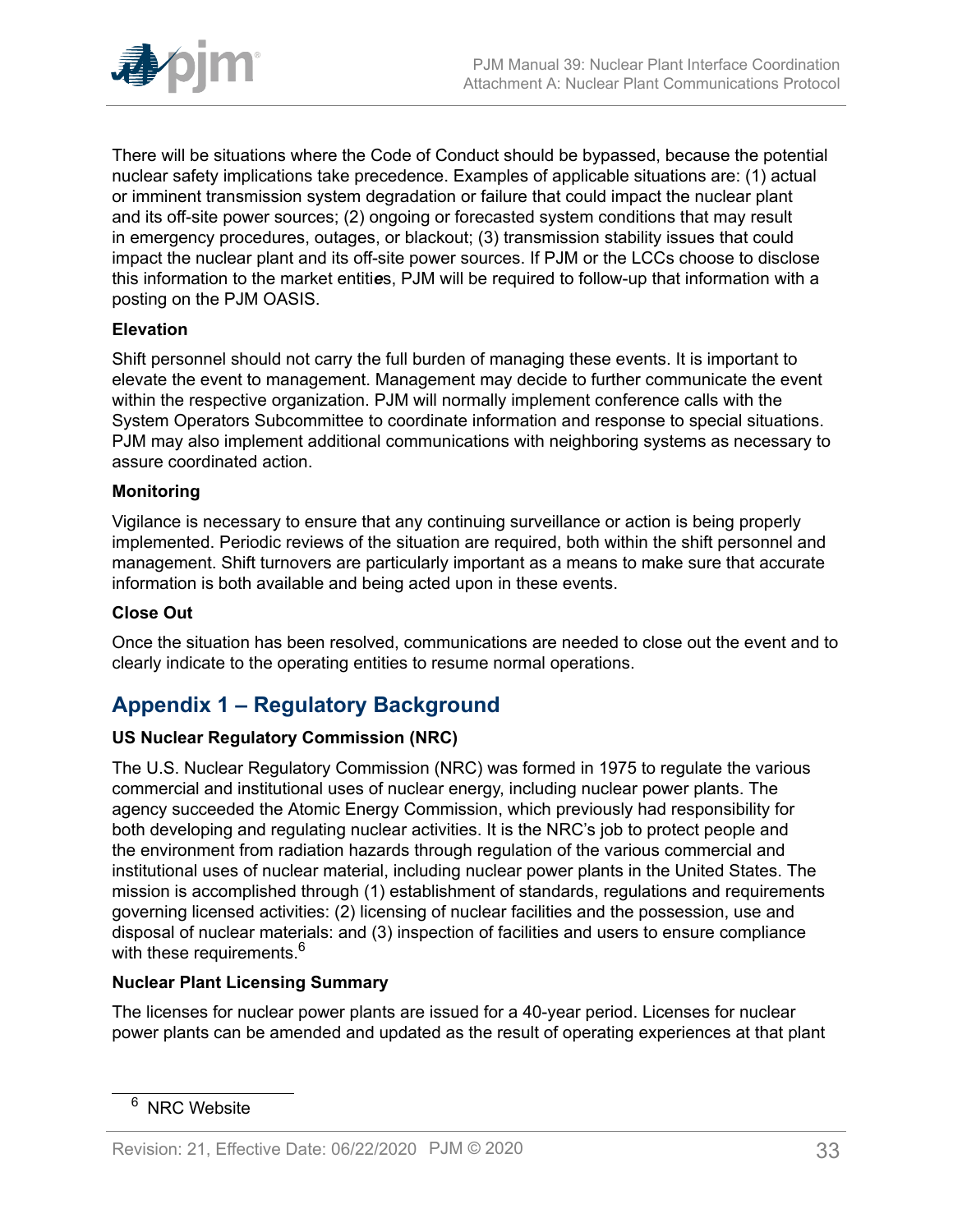

or at other plants. When necessary, the NRC can impose new regulations or require changes in operating procedures or equipment to improve the safety of nuclear power plant operations.

In addition to licensing the facility, the NRC also licenses the individuals who operate the controls of the reactor. Licenses fall into two categories -- reactor operator and senior reactor operator. The second category is necessary for supervisory positions. Before operator licenses are issued, individuals must complete an extensive training program conducted by the utility and pass license examinations administered by NRC examiners. Once licensed, the operators continue to receive training and are periodically tested to show they remain qualified to operate the plant.

## **Key Licensing Documents**

The application for a nuclear plant license contains many parts which form the basis for the enforcement program that follows once the application is approved and the plant goes into service. Key documents include:

## **Updated Final Safety Analysis Report (UFSAR).**

Each application for a license to operate a facility shall include a final safety analysis report. The final safety analysis report shall include information that describes the facility, presents the design bases and the limits on its operation, and presents a safety analysis of the structures, systems, and components and of the facility as a whole.<sup>7</sup>

The Final Safety Analysis report contains information on the plants Transient Stability Studies that are required to show, for transmission configurations with various bus and line faults, the system remains stable and satisfactory recovery voltages are maintained, resulting in uninterrupted supply to the offsite power system. The acceptance criteria are based on the reliability requirements of the applicable NERC regional reliability council along with any plant specific stability requirements listed in their FSAR or design basis documents.

In order for the nuclear power plants to be able to support their design basis, the transmission system minimum allowable voltages have been determined and provided to PJM. PJM uses these plant specific voltage requirements to ensure under all contingency cases and as part of the PJM planning process; these voltage limits are not violated. The plant specific voltage requirements are usually contained in design basis calculations or plant Technical Specifications. The FSAR provides the design basis criteria in which the plant voltage limits need to support.

## **Technical Specifications**

Each license authorizing operation of a production or utilization facility of a type described in §50.21 or §50.22 will include technical specifications. The technical specifications will be derived from the analyses and evaluation included in the safety analysis report, and amendments thereto, submitted pursuant to §50.34. The Commission may include such additional technical specifications as the Commission finds appropriate. Technical specifications will include items in the following categories:

• Safety limits, limiting safety system settings, and limiting control settings.

<sup>7</sup> 10CFR 50.34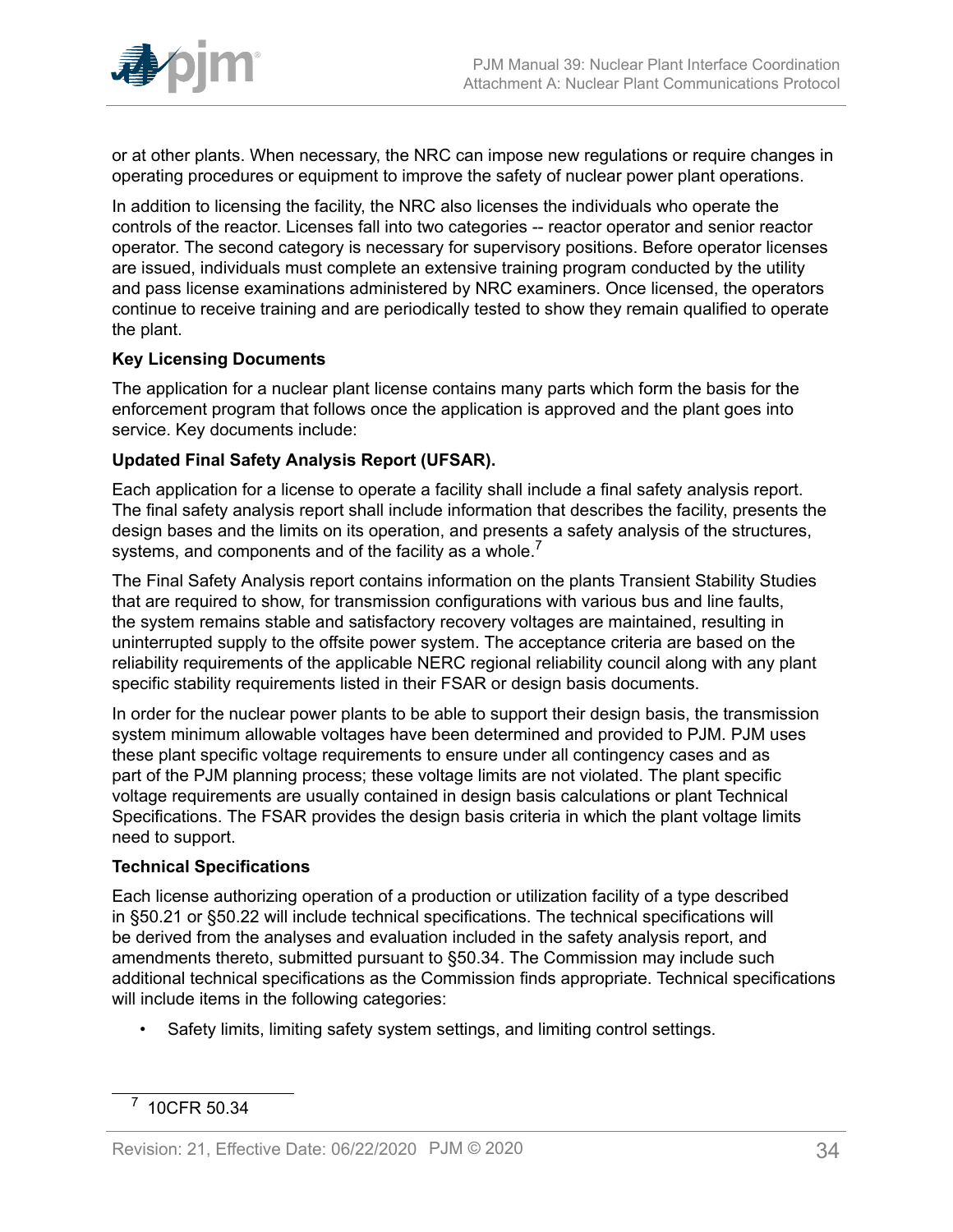

- Limiting conditions for operation (LCO) Limiting conditions for operation are the lowest functional capability or performance levels of equipment required for safe operation of the facility. When a limiting condition for operation of a nuclear reactor is not met, the licensee shall shut down the reactor or follow any remedial action permitted by the technical specifications until the condition can be met.
- Surveillance requirements are requirements relating to test, calibration, or inspection to assure that the necessary quality of systems and components is maintained, that facility operation will be within safety limits, and that the limiting conditions for operation will be met.
- Design features
- Administrative controls
- Decommissioning
- Initial notification
- Written Reports<sup>8</sup>

## **Enforcement**

Violations are identified through inspections and investigations. All violations are subject to civil enforcement action and may also be subject to criminal prosecution. Unlike the burden of proof standard for criminal actions (beyond a reasonable doubt), the NRC uses the Administrative Procedures Act standard in enforcement proceedings (preponderance of evidence, i.e., information that is of greater weight or credibility or is more likely correct than not). After an apparent violation is identified, it is assessed in accordance with the Commission's Enforcement Policy.<sup>9</sup>

- 1. The Commission may obtain an injunction or other court order to prevent a violation of the provisions of -- (1) The Atomic Energy Act of 1954, as amended; (2) Title II of the Energy Reorganization Act of 1974, as amended; or (3) A regulation or order issued pursuant to those Acts.
- 2. The Commission may obtain a court order for the payment of a civil penalty imposed under Section 234 of the Atomic Energy Act: (1) For violations of -- (i) Sections 53, 57, 62, 63, 81, 82, 101, 103, 104, 107, or 109 of the Atomic Energy Act of 1954, as amended; (ii) Section 206 of the Energy Reorganization Act; (iii) Any rule, regulation, or order issued pursuant to the sections specified in paragraph (b)(1)(i) of this section; (iv) Any term, condition, or limitation of any license issued under the sections specified in paragraph (b)(1)(i) of this section. (2) For any violation for which a license may be revoked under section 186 of the Atomic Energy Act of 1954, as amended.<sup>10</sup>

## **Federal Energy Regulatory Commission (FERC)**

 $^8\,$  10CFR 50.36 (33 FR 18612, Dec. 17, 1968, as amended at 48 FR 33860, July 26, 1983; 51 FR 40308, Nov. 6, 1986; 53 FR 19249, May 27, 1988; 60 FR 36959, July 19, 1995; 61 FR 39299, July 29, 1996)

NRC Website, Enforcement Program Overview

<sup>10</sup> 10CFR50.110 Violations (57 FR 55075, Nov. 24, 1992)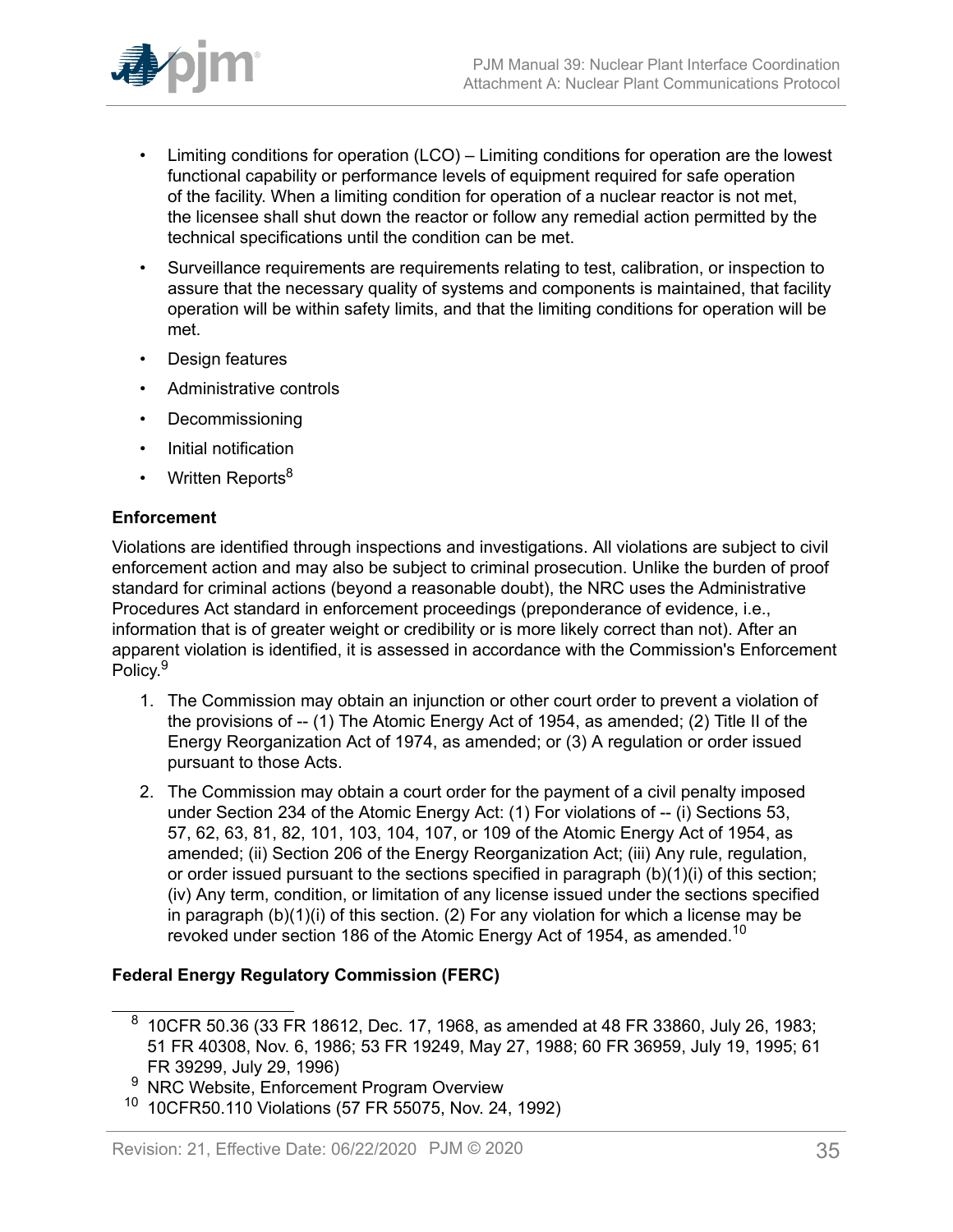

The Commission is a five-member independent regulatory agency, which succeeded to the regulatory responsibilities of the Federal Power Commission in 1977. The Commission's responsibilities include the licensing of non-federal hydroelectric facilities, the certification of natural gas pipelines, regulating the rates of natural gas pipelines and pipelines transporting crude oil and oil products, regulating the rates and other aspects of electric utility activities, protects the reliability of the high voltage interstate transmission system through mandatory reliability standards, monitors and investigates energy markets and enforces FERC regulatory requirements through imposition of civil penalties and other means.

Since 1935, the Commission has regulated certain electric utility activities under the Federal Power Act (FPA). Under FPA Sections 205 and 206, the Commission oversees the rates, terms and conditions of sales for resale of electric energy and transmission service in interstate commerce by public utilities. The Commission must ensure that those rates, terms and conditions are just and reasonable, and not unduly discriminatory or preferential. Under FPA Section 203, the Commission reviews mergers and other asset transfers involving public utilities. The utilities regulated under FPA sections 203, 205 and 206 are primarily investorowned utilities; government-owned utilities (such as the Tennessee Valley Authority [TVA], the federal power marketing agencies, and municipal utilities) and most cooperatively-owned utilities are not subject to the Commission's regulation, with certain exceptions.<sup>11</sup>

## **Open Access Order (Order No. 888)**

FERC issued Order 888 in April 1996, requiring investor-owned utilities to file tariffs for openaccess transmission. The Order also encouraged utilities to form and join independent system operators (ISOs) to operate transmission grids and be independent of all commercial interests.

Today, these systems are used to transport power over longer distances, often across several utility systems. Both the number and complexity of these wholesale power transactions have grown dramatically in recent years, stimulated by the creation of more than 700 FERC-approved power marketers.<sup>12</sup>

## **Code of Conduct and OASIS (Order No. 889)**

FERC issued Order 889 in April 1996, requiring each transmission service provider to provide an Open Access Same-time Information System (OASIS), where transmission customers could view availability and product information to enable them to make informed purchase decisions. In addition, the Order required transmission service providers and others who possess transmission information to establish a Code of Conduct which would ensure that transmission information was not made available to affiliated marketing organizations of vertically integrated utilities and other power marketers in a preferential manner. Such information was only to be made available via OASIS or other suitable electronic means.

## **FERC Interpretive Orders on 888/889**

FERC issued Interpretive Orders on 888/889 on February 16, 2006 and May 18,2006.

The Order on February 16, 2006 clarified that Transmission Providers may communicate with affiliated nuclear power plants regarding certain matters related to the safety and reliability of the

<sup>&</sup>lt;sup>11</sup> See, generally, FERC Website, About FERC (2015) http://www.ferc.gov/about/about.asp.

<sup>&</sup>lt;sup>12</sup> Hirst, Eric. Electric Reliability—Potential Problems and Possible Solutions. May 2000, page 6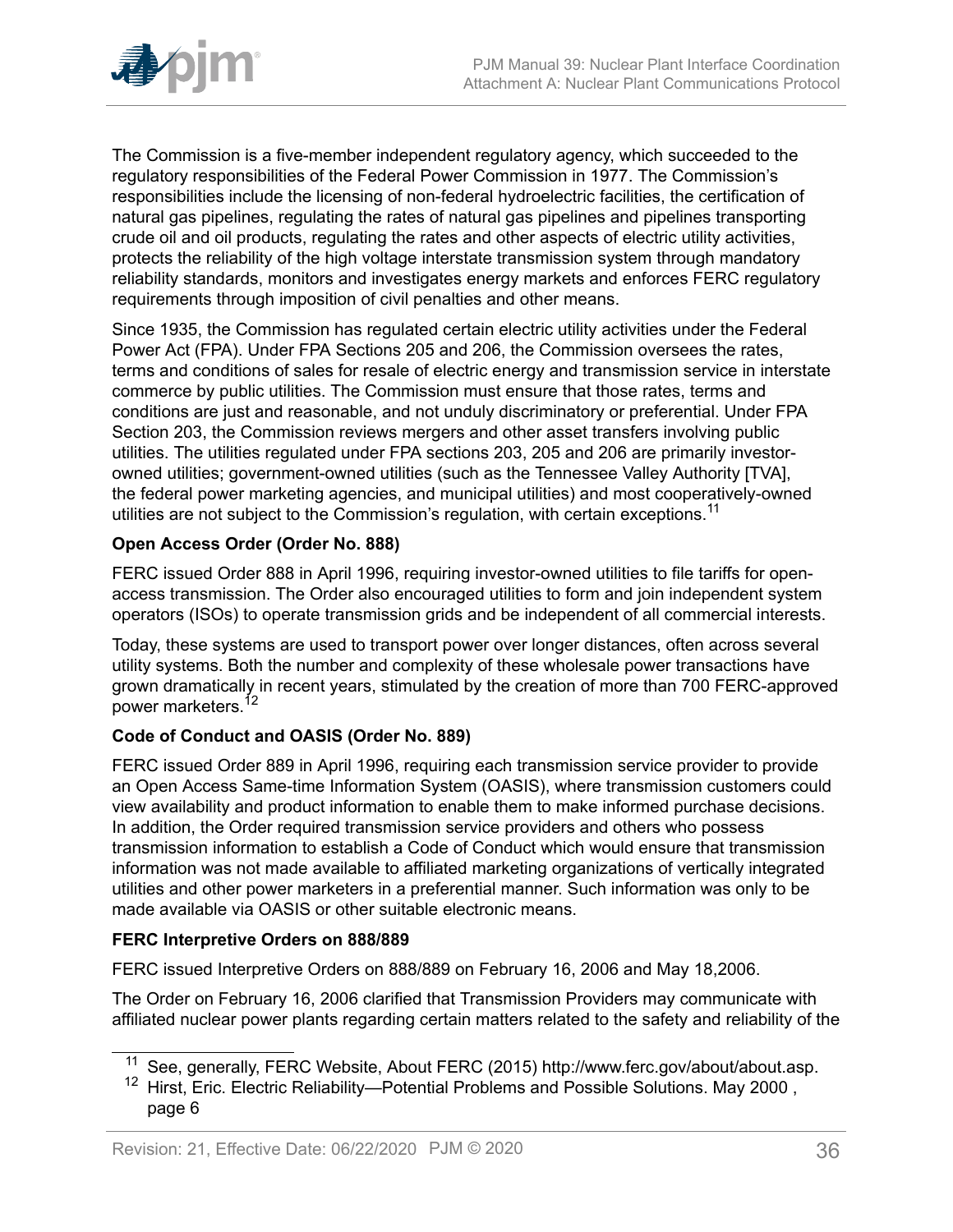

transmission system on the nuclear power plants, in order to comply with the requirements of the Nuclear Regulatory Commission.

The Order on May 18, 2006 clarified that, in the event of a grid disturbance, a Transmission Provider may communicate to affiliated nuclear power plant specific information about transmission system conditions on a real-time basis.

## **RTO Order (Order No. 2000)**

FERC issued Order 2000 in December 1999, setting forth requirements for the formation of Regional Transmission Organizations (RTO) which FERC indicated were the key to advancing competitive wholesale markets and eliminating anticompetitive behaviors by vertically integrated utilities. The RTO characteristics and functions are as follows:

Minimum Characteristics:

- 1. Independence
- 2. Scope and Regional Configuration
- 3. Operational Authority
- 4. Short-term Reliability
- 5. Minimum Functions:
- 6. Tariff Administration and Design
- 7. Congestion Management
- 8. Parallel Path Flow
- 9. Ancillary Services
- 10. OASIS and Total Transmission Capability (TTC) and Available Transmission Capability (ATC)
- 11. Market Monitoring
- 12. Planning and Expansion
- 13. Interregional Coordination

PJM was granted RTO status by FERC in July 2001.

## **North American Electric Reliability Corporation (NERC)**

The North American Electric Reliability Corporation's (NERC) mission is to ensure the reliability of the North American bulk power system. NERC is the electric reliability organization (ERO) certified by the Federal Energy Regulatory Commission to establish and enforce reliability standards for the bulk power system. NERC develops and enforces reliability standards; assesses adequacy annually via a 10-year forecast and summer and winter forecasts; monitors the bulk power system; and educates, trains and certifies industry personnel. ERO activities in Canada related to the reliability of the bulk power system are recognized and overseen by the appropriate governmental authorities in that country.<sup>13</sup>

<sup>&</sup>lt;sup>13</sup> NERC Website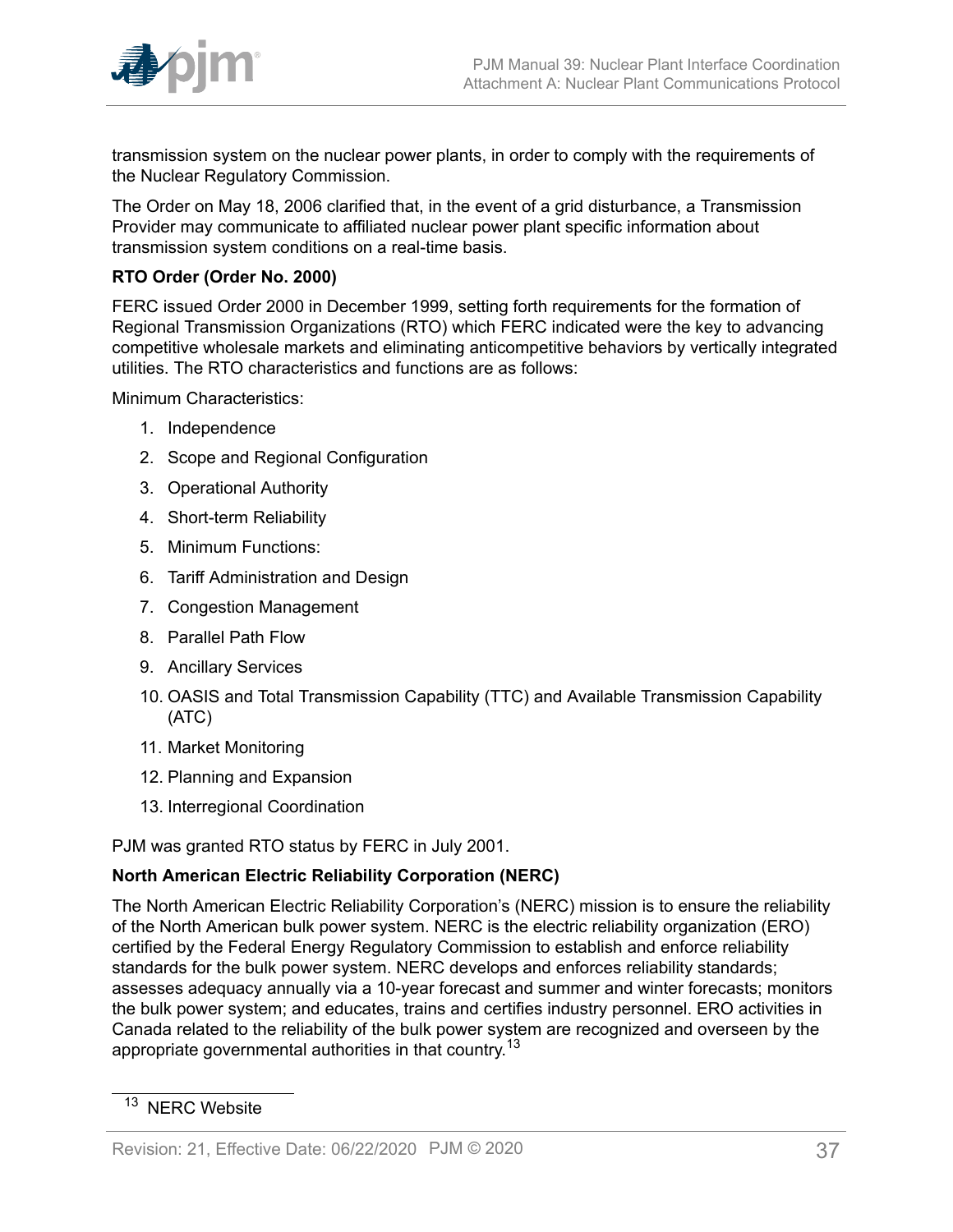

## **Planning and Operating Standards**

NERC reliability standards define the reliability requirements for planning and operating the North American bulk power system. NERC's ANSI-accredited standards development process is defined in the Standard Processes Manual and is guided by reliability and market interface principles. The Reliability Functional Model defines the functions that need to be performed to ensure the Bulk Electric System operates reliably and is the foundation upon which the reliability standards are based. Standards Drafting Teams, made up of industry volunteers and supported by NERC staff, work collaboratively to develop requirements using results-based principles that focus on three areas: measurable performance, risk mitigation strategies and entity capabilities.

## **Compliance and Enforcement Function**

NERC's compliance efforts comprise three key activities:

- 1. **Compliance monitoring** is the process used to assess, investigate, evaluate and audit in order to measure compliance with NERC Reliability Standards.
- 2. **Compliance enforcement** is the process by which NERC issues sanctions and ensures mitigation of confirmed violations of mandatory NERC reliability standards. As part of these efforts, NERC can also issue remedial action directives to immediately address and deter new or further violation(s), irrespective of the presence or status (i.e. confirmed or alleged) of a violation. Sanctioning of confirmed violations is determined pursuant to the NERC Sanction Guidelines and is based heavily upon the Violation Risk Factors and Violation Severity Levels of the standards requirements violated and the violations' duration. Entities found in violation of any standard must submit a mitigation plan for approval by NERC and, once approved, must execute this plan as submitted.
- 3. **Due Process** provides registered entities the opportunity to contest any finding of a violation of a NERC reliability standard. The process allows for hearings at the regional entity and appeals before NERC. Further appeals may be possible at the appropriate governmental authority.

## **Regional Entities**

NERC relies on the regional entities to enforce the NERC Reliability Standards with bulk power system owners, operators, and users through approved delegation agreements. Regional entities are responsible for monitoring compliance of the registered entities within their regional boundaries, assuring mitigation of all violations of approved reliability standards and assessing penalties and sanctions for failure to comply. The PJM members are contained within two REs: Reliability*First Corporation* and SERC Reliability Corporation.

## **State Regulatory Commissions**

State regulatory commissions exert broad powers over jurisdictional utilities and are involved with most activities of utilities as it relates to providing reliable and cost effective service to distribution customers. Transmission is not normally state jurisdictional; it is regulated by FERC. Similarly, nuclear power generation is not normally state jurisdictional; it is regulated by the NRC. However, to varying degrees, PJM members are vertically integrated and hence, subject to state regulatory oversight in many areas, including transmission and nuclear power generation.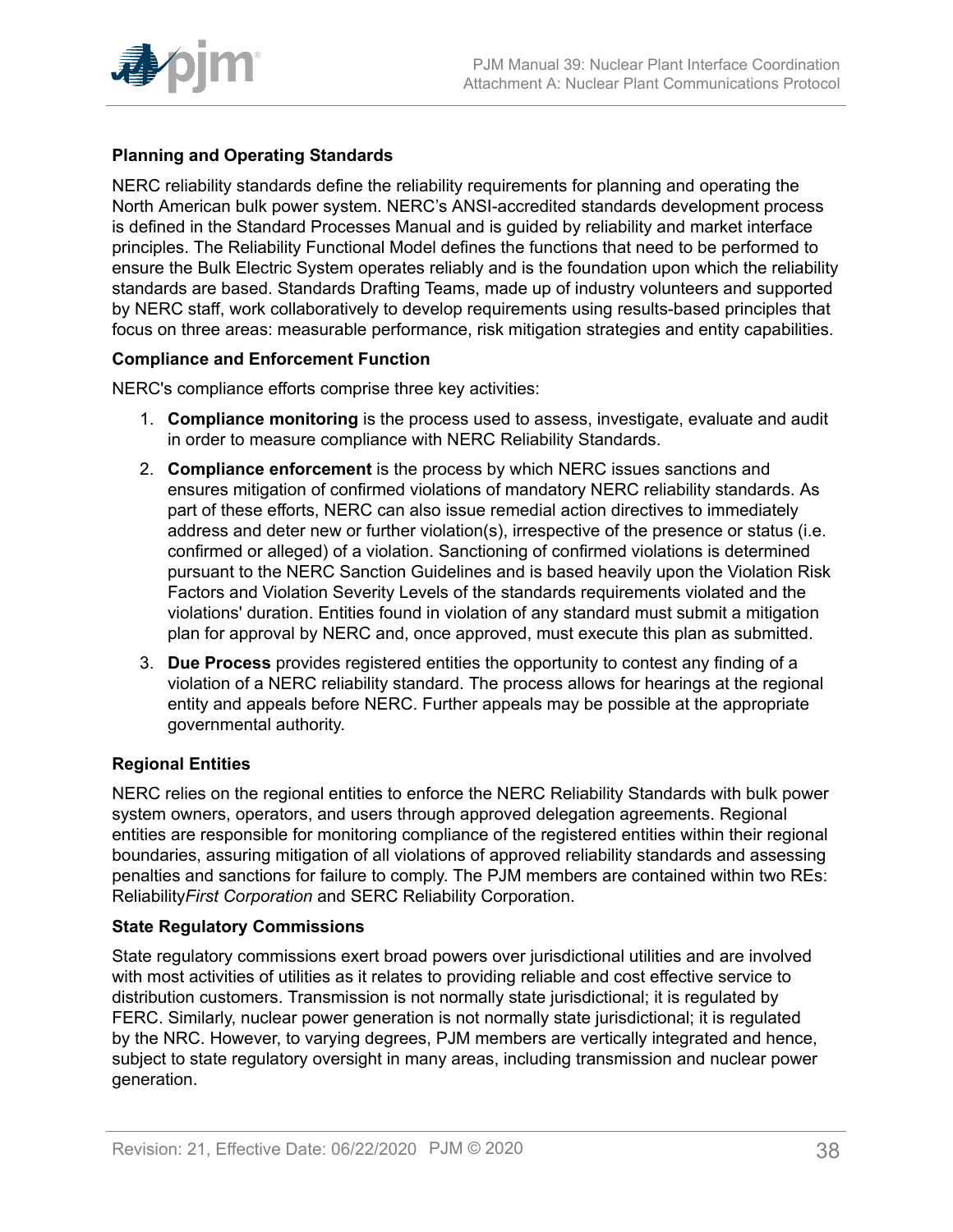

The following is an explanation of the Pennsylvania state regulatory process, which is typical of state regulatory regimes:

## **Regulation**

In order to provide the most economical, efficient and practical service to a community, the state grants a utility the sole right to provide its service within a specified geographical area. Experience and past history have determined that the construction of facilities by more than one utility company in the same location would be extremely costly and disruptive to community life and property. In exchange for the geographic monopoly, the utility accepts regulation by state government to assure that rates are fair and service safe and adequate for customers who cannot choose a different company.

## **Commission Role**

The PUC is responsible for ensuring safe, adequate service for consumers at fair and reasonable rates. The Commission is required to make decisions that allow utilities to meet all prudent expenses including the cost of borrowing money for expansion to provide service. The PUC does not exist solely for the benefit of any one group, but must balance the concerns of all the parties. The Office of Trial Staff, which has experts in economics, engineering, law and financial accounting, represents the public at large by reviewing the company records and rate requests and presenting its view on what is in the public interest.

## **Utility Role**

Regulated utilities must meet all reasonable requests for service by customers within their designated territories. To provide adequate service, it is recognized that the company must obtain a return on its investment sufficient to attract investors. If a company must expand its capacity to provide increased or improve service, it must borrow money, persuade investors to make money available, or seek a rate increase from the PUC.

## **Ratepayer Role**

Ratepayers must pay for the service they use, which includes a share of the cost of utility company expenses, such as salaries, equipment, maintenance and taxes. While the ratemaking process is complex, consumers have the right to be informed about the process; to receive an explanation of their utility bills; to have their complaints resolved in a prompt and fair manner; and to receive continuous utility service if payment responsibilities are met.<sup>14</sup>

## **PJM Agreements**

PJM and member roles and responsibilities are defined in the main agreements that PJM members must execute as a condition of membership— the Amended and Restated Operating Agreement of PJM Interconnection, L.L.C. (Operating Agreement), Consolidated Transmission Owners Agreement, and PJM Open Access Transmission Tariff (PJM Tariff). Following are excerpts from the agreements which outline major roles for each party:

## **Operating Agreement**

## **PJM Duties and Responsibilities**

<sup>&</sup>lt;sup>14</sup> "An Overview of the Ratemaking Process", PA PUC Annual Report, 2001-2002, Page 6.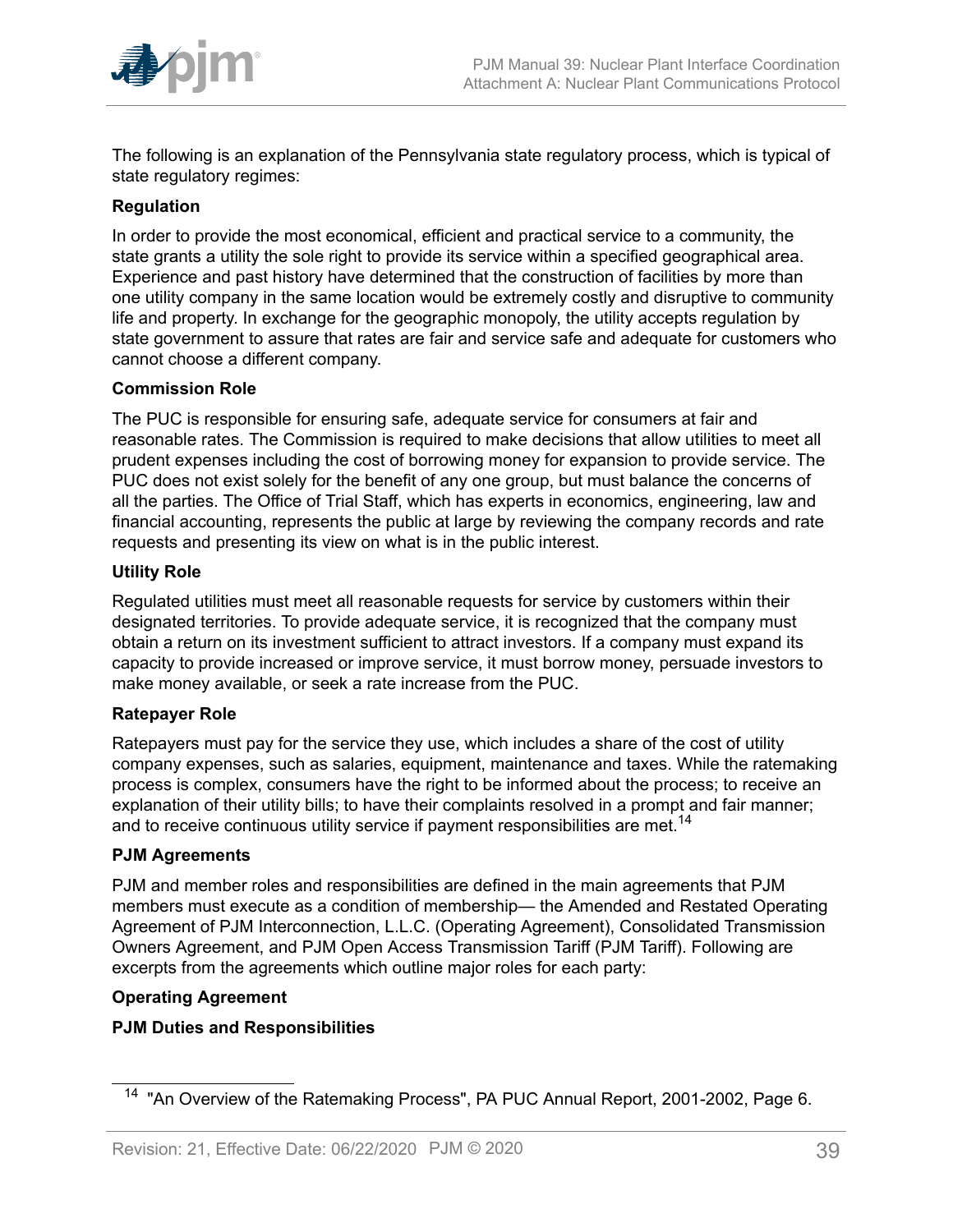

Generally, the duties and responsibilities of the Office of the Interconnection are lin section 10.4 of the Operating Agreement.

## **Member Roles and Responsibilities**<sup>15</sup>

Generally, the roles and responsibilities of PJM's members are in section 11.3 of the Operating Agreement.

## **Transmission Owners Agreement**

Generally, Article 4 and Article 6 of Transmission Owners Agreement contain the commitments and obligations of the parties to the Transmission Owners Agreement.

## **PJM Tariff**

Roles and responsibilities of PJM and its members are specified throughout the PJM Tariff.

<sup>15</sup> PJM Operating Agreement, Section 11.3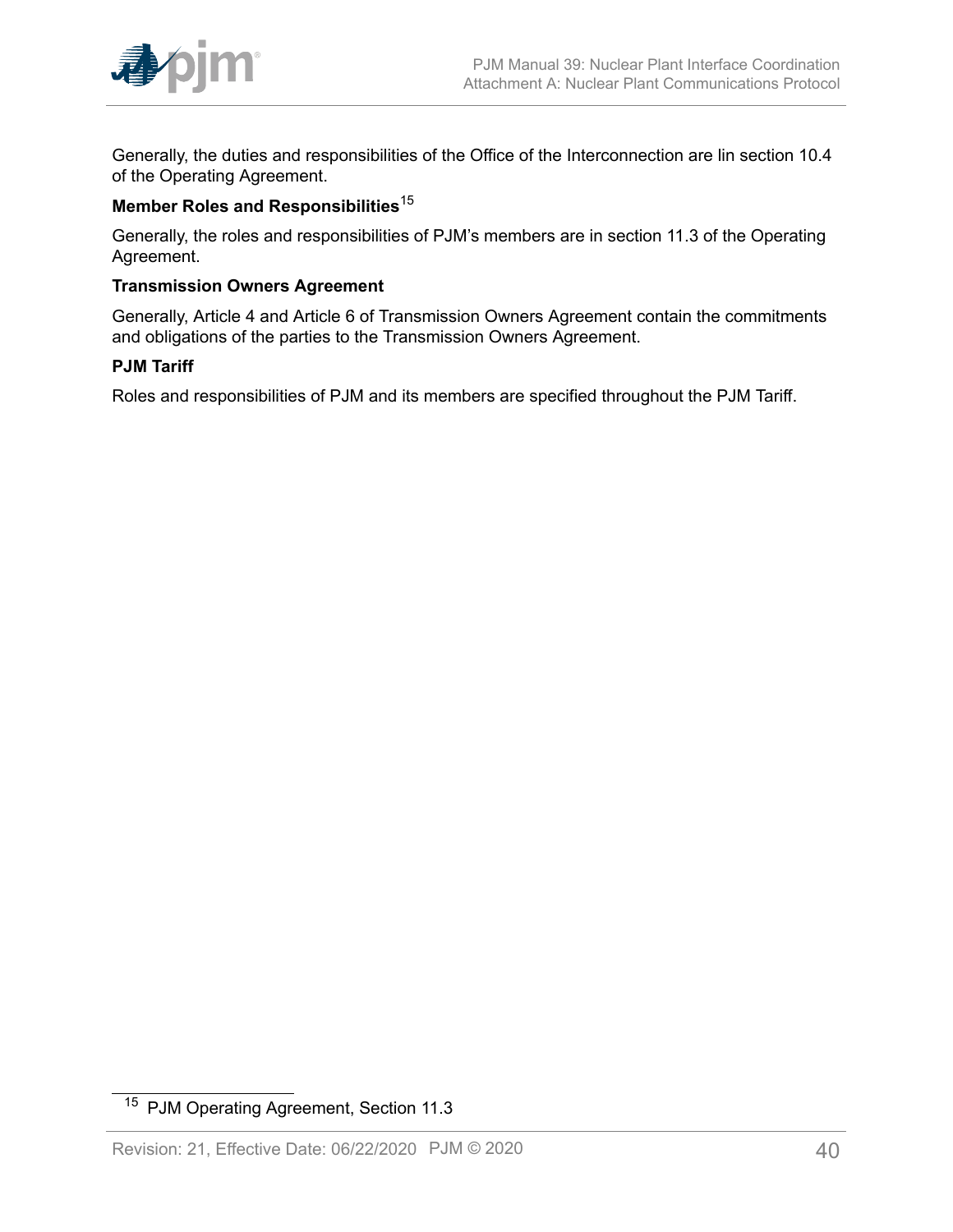

## <span id="page-40-0"></span>**Attachment B: Plant Specific NPIRs**

This attachment provides a Plant Specific NPIR template.

Unit: \_\_\_\_\_\_\_\_\_\_\_\_\_\_\_\_\_\_\_\_\_\_\_\_\_ Operating Company: \_\_\_\_\_\_\_\_\_\_\_\_\_\_\_\_\_\_\_\_\_\_\_\_\_\_\_\_\_\_

**Transmission Zone(s):** \_\_\_\_\_\_\_\_\_\_\_\_\_\_\_\_\_

Requirement Categories:

1. **Operational requirements** (e.g. minimum and maximum voltage, voltage drop or stability limits, configuration or topology limitations, post-accident load requirements, environmental limitations, etc. that are required to be respected in real time operations.) The requirements should contain associated communications requirements to ensure that the nuclear licensee is properly informed about the ability of the Transmission Entities to comply with the requirements.

2. **Planning Requirements** (e.g. minimum and maximum voltage, voltage drop or stability limits, configuration or topology limitations, post-accident load requirements, environmental limitations, etc. that are required to be respected in planning studies and analysis.)

3. **Design Criteria**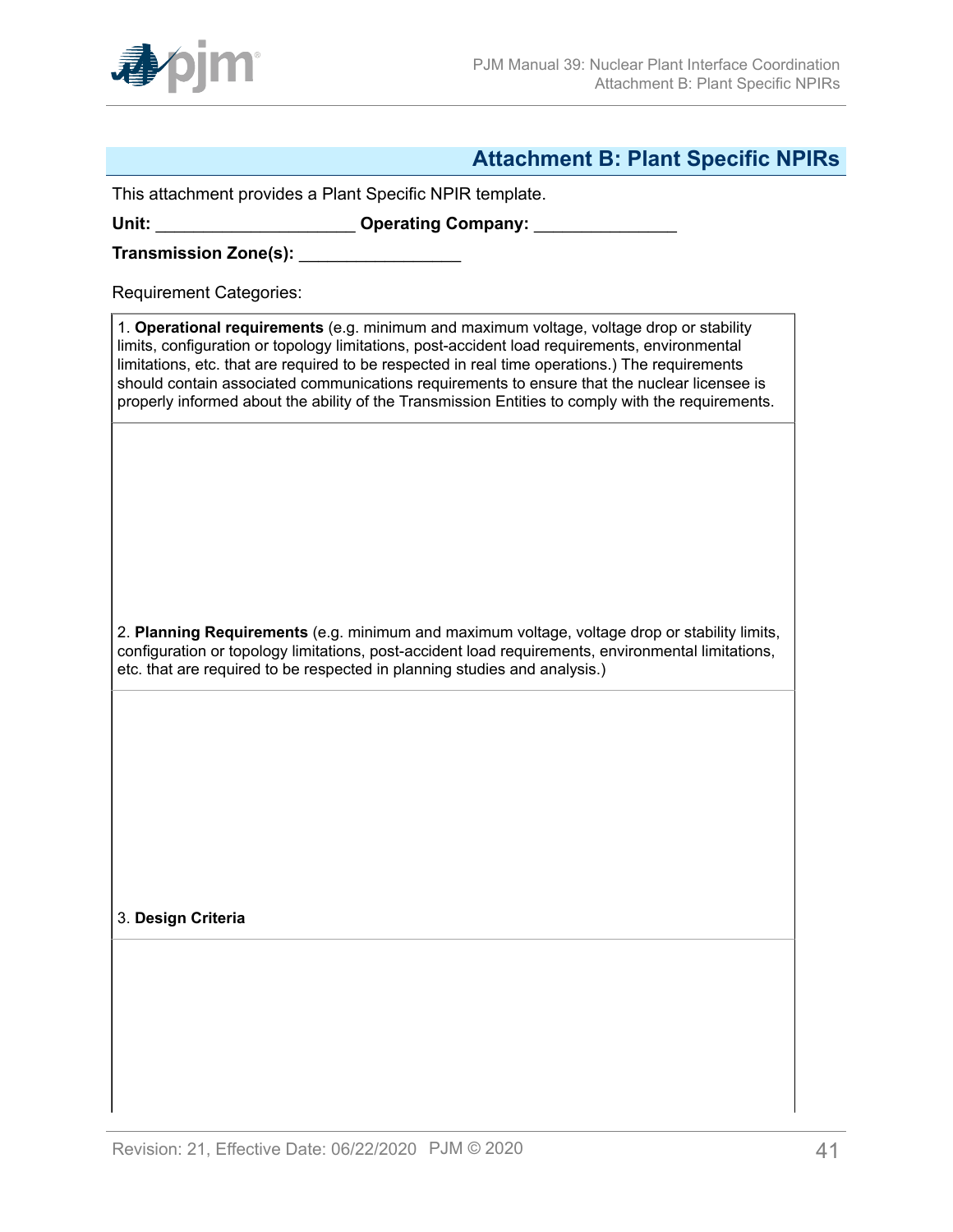

4. **Restoration Requirements** (e.g. Minimum service level requirements to enable restoration of nuclear plant generation, minimum restoration times for the restoration of service to the nuclear plant station service busses, etc.)

5. **Equipment Maintenance Requirements** (e.g., equipment performance requirements, notification and/or communication requirements to inform the plant of degraded equipment function or capability, etc.)

6. **Communication Requirements** (e.g. Emergency Procedures, Conservative Operations, Emergent Grid Issues, Periodic Operations/Planning Study Results, Periodic Restoration/ Emergency Procedure Drill Results, RTEP upgrades impacting Nuclear Stations.)

#### **Note:**

**1:** Maintenance will be addressed between Nuclear Owner and Transmission Owner or designee.

**2:** Attachment B is completed for each nuclear unit on the PJM RTO footprint. Since the completed template may include Critical Infrastructure information it is maintained by PJM Operations Planning Division but not published as part of the manual.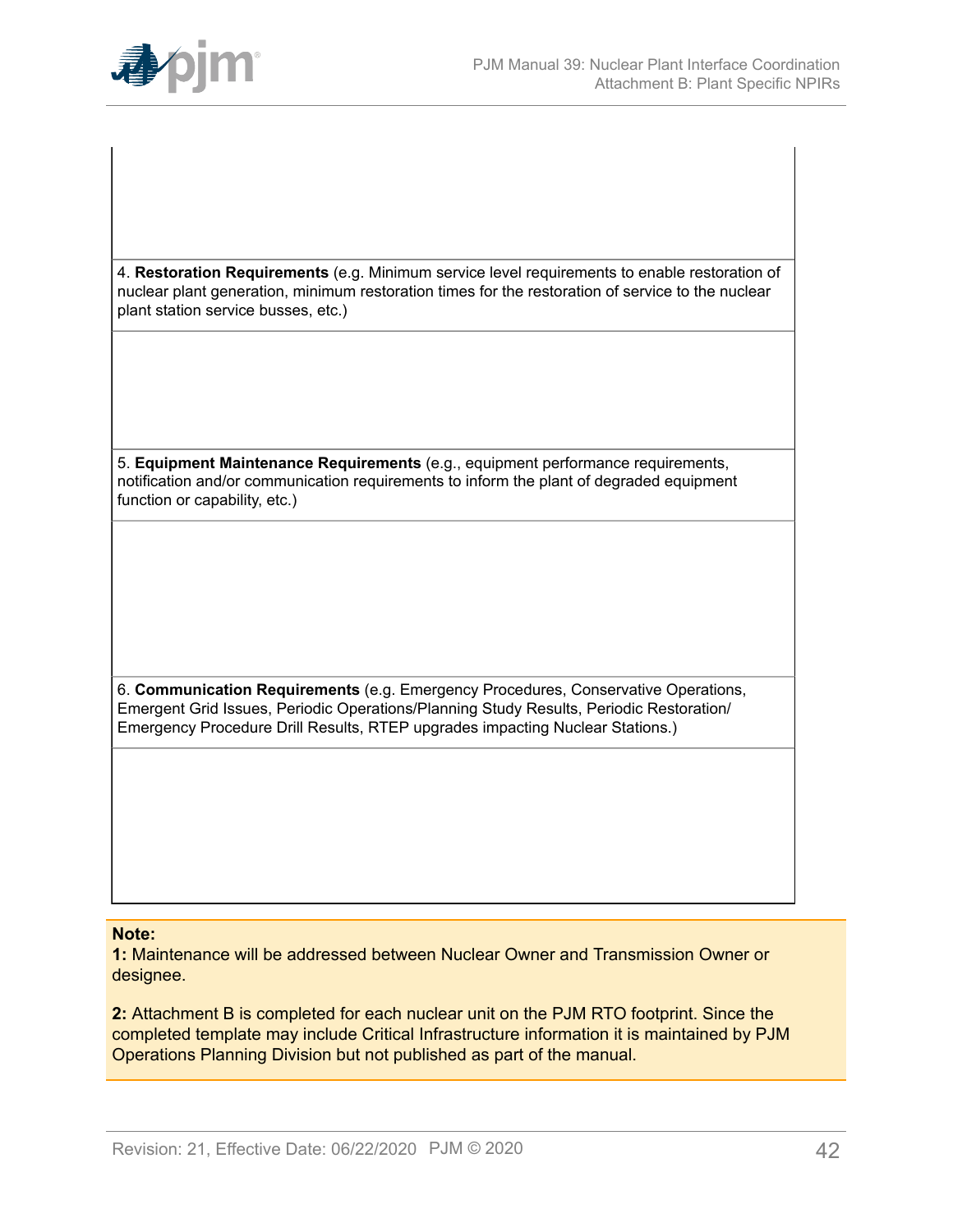

| Attachment C: Plant Specific NPIRS Revision Histo                |                                             |                 |                                  |
|------------------------------------------------------------------|---------------------------------------------|-----------------|----------------------------------|
| <b>Asset Owner</b>                                               | <b>Plant Name</b>                           | <b>App Date</b> | <b>Revision</b><br><b>Number</b> |
| <b>Calvert Cliffs Nuclear PP Inc</b>                             | <b>Calvert Cliffs Nuclear Power Plant 1</b> | 4/14/2020       | 4                                |
| Calvert Cliffs Nuclear PP Inc                                    | <b>Calvert Cliffs Nuclear Power Plant 2</b> | 4/14/2020       | 4                                |
| <b>Exelon Generation Company,</b><br>LLC - Exelon Nuclear        | <b>Braidwood Station 1</b>                  | 9/1/2015        | 3                                |
| <b>Exelon Generation Company,</b><br>LLC - Exelon Nuclear        | <b>Braidwood Station 2</b>                  | 9/1/2015        | 3                                |
| <b>Exelon Generation Company,</b><br>LLC - Exelon Nuclear        | <b>Byron Station 1</b>                      | 3/28/2019       | 6                                |
| <b>Exelon Generation Company,</b><br>LLC - Exelon Nuclear        | <b>Byron Station 2</b>                      | 3/28/2019       | 6                                |
| <b>Exelon Generation Company,</b><br><b>LLC - Exelon Nuclear</b> | <b>Dresden Station 2</b>                    | 5/8/2020        | 10                               |
| <b>Exelon Generation Company,</b><br>LLC - Exelon Nuclear        | <b>Dresden Station 3</b>                    | 5/8/2020        | 10                               |
| <b>Exelon Generation Company,</b><br>LLC - Exelon Nuclear        | LaSalle Station 1                           | 12/7/2016       | 3                                |
| <b>Exelon Generation Company,</b><br>LLC - Exelon Nuclear        | LaSalle Station 2                           | 12/7/2016       | 3                                |
| <b>Exelon Generation Company,</b><br><b>LLC - Exelon Nuclear</b> | <b>Limerick Generating Station 1</b>        | 4/14/2018       | 3                                |
| <b>Exelon Generation Company,</b><br>LLC - Exelon Nuclear        | <b>Limerick Generating Station 2</b>        | 4/14/2018       | 3                                |
| <b>Exelon Generation Company,</b><br>LLC - Exelon Nuclear        | Peach Bottom Atomic Power Station 2         | 2/13/2019       | 8                                |
| <b>Exelon Generation Company,</b><br>LLC - Exelon Nuclear        | Peach Bottom Atomic Power Station 3         | 2/13/2019       | 8                                |
| <b>Exelon Generation Company,</b><br>LLC - Exelon Nuclear        | Quad Cities Nuclear Power Station 1         | 3/25/2020       | 6                                |
| <b>Exelon Generation Company,</b><br>LLC - Exelon Nuclear        | <b>Quad Cities Nuclear Power Station 2</b>  | 3/25/2020       | 6                                |
| <b>FirstEnergy Nuclear</b><br><b>Operating Company</b>           | <b>Beaver Valley 1</b>                      | 8/1/2015        | 3                                |

## <span id="page-42-0"></span>**Attachment C: Plant Specific NPIRs Revision History**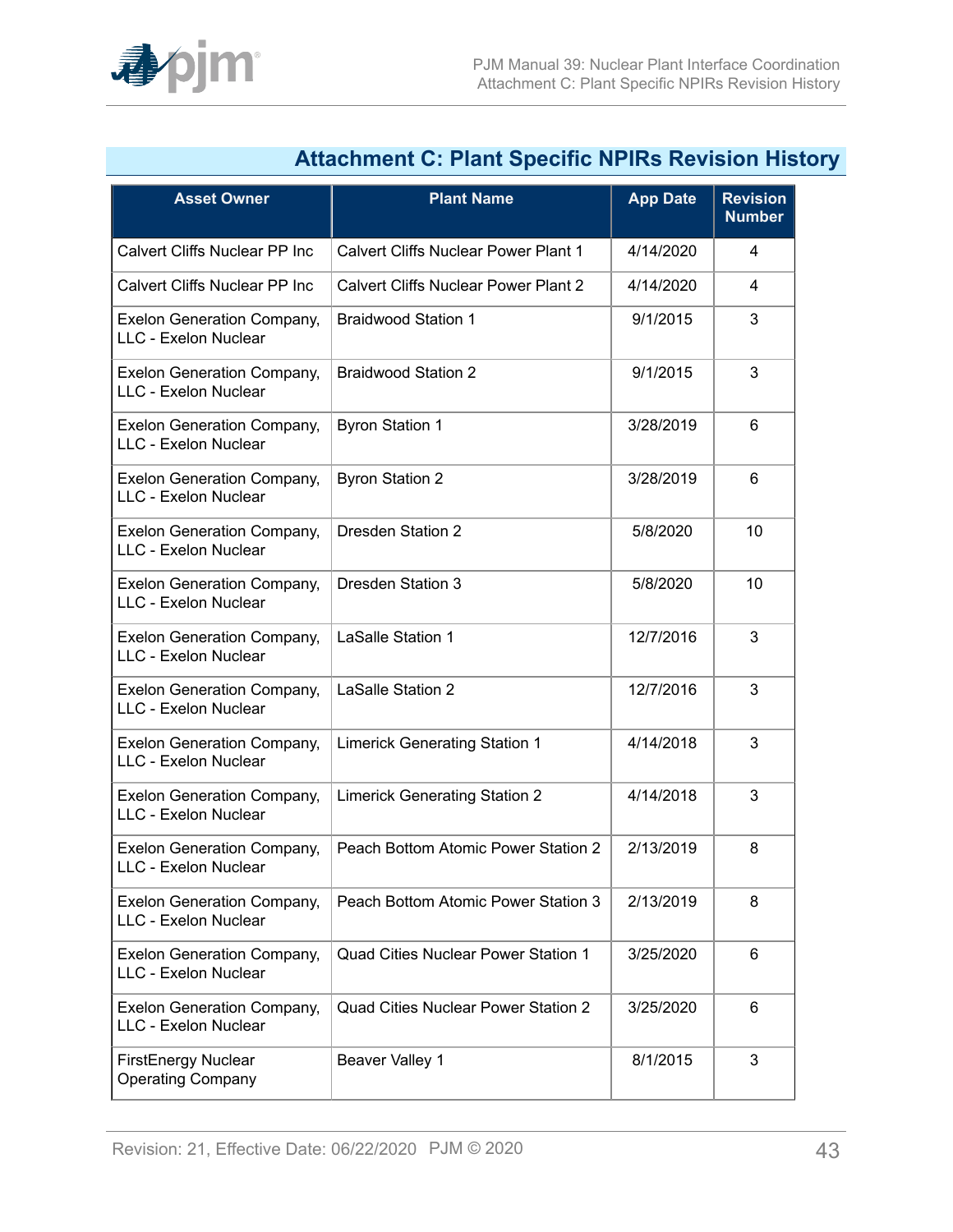

| <b>Asset Owner</b>                                     | <b>Plant Name</b>                       | <b>App Date</b> | <b>Revision</b><br><b>Number</b> |
|--------------------------------------------------------|-----------------------------------------|-----------------|----------------------------------|
| <b>FirstEnergy Nuclear</b><br><b>Operating Company</b> | <b>Beaver Valley 2</b>                  | 8/1/2015        | 3                                |
| <b>FirstEnergy Nuclear</b><br><b>Operating Company</b> | Davis Besse                             | 8/1/2018        | 5                                |
| <b>FirstEnergy Nuclear</b><br><b>Operating Company</b> | Perry                                   | 11/14/2019      | 4                                |
| Indiana Michigan Power Co                              | Donald C Cook 1                         | 7/13/2016       | $\overline{2}$                   |
| Indiana Michigan Power Co                              | Donald C Cook 2                         | 7/13/2016       | $\overline{2}$                   |
| PPL Susquehanna LLC                                    | PPL Susquehanna 1                       | 12/22/2014      | 2                                |
| PPL Susquehanna LLC                                    | PPL Susquehanna 2                       | 12/22/2014      | 2                                |
| <b>PSEG Nuclear LLC</b>                                | PSEG Hope Creek Generating Station<br>1 | 5/1/2015        | 1                                |
| <b>PSEG Nuclear LLC</b>                                | PSEG Salem Generating Station 1         | 5/1/2015        | 1                                |
| <b>PSEG Nuclear LLC</b>                                | PSEG Salem Generating Station 2         | 5/1/2015        | 1                                |
| Virginia Electric & Power Co                           | North Anna 1                            | 12/1/2018       | 4                                |
| Virginia Electric & Power Co                           | North Anna 2                            | 12/1/2018       | 4                                |
| Virginia Electric & Power Co                           | Surry 1                                 | 12/1/2018       | 4                                |
| Virginia Electric & Power Co                           | Surry 2                                 | 12/1/2018       | 4                                |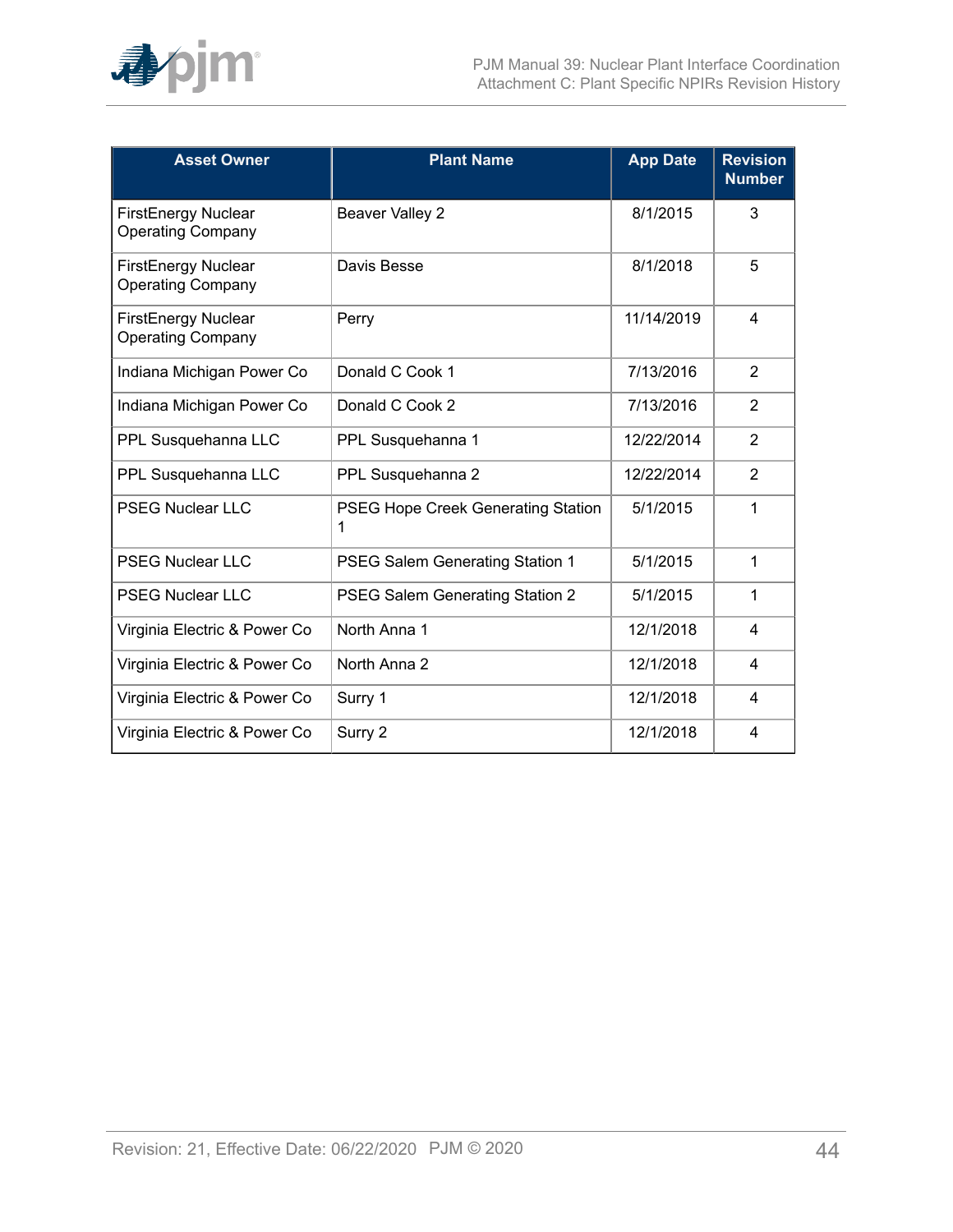

## <span id="page-44-0"></span>**Revision History**

### **Revision 20 (10/15/2019):**

• Attachment C: Plant Specific NPIRs Revision History: NPIR revision update

### **Revision 19 (07/26/2019):**

- Section 2.7: Added section to address the need for coordination between the Transmission Owner and the Nuclear Plant Generator Operator regarding Remedial Action Schemes and Under Frequency Load Shedding/Under Voltage Load Shedding schemes and their identification in plant interface agreements.
- Section 3.6: Added section to address the process by which the NPIRs will be discontinued after a nuclear plant deactivates and retires.
- Section 3.7: Added section to address the coordination between Reliability Coordinators when a non-PJM member is identified by an Nuclear Plant Generator Operator as a Transmission Entity.
- Attachment B: Attachment title updated and note section updated
- Attachment C: NPIR revision update
- Periodic Review to address:
	- o Three-year Nuclear Generators Owners Users Group (NGOUG) review per Section 3.5
	- o Language clarification in Section 1.1

#### **Revision 18 (04/01/2019):**

• Attachment C: Plant Specific NPIRs Revision History: NPIR revision update

#### **Revision 17 (12/05/2018):**

• Attachment C: Plant Specific NPIRs Revision History: NPIR revision update

#### **Revision 16 (07/11/2018):**

• Attachment C: Plant Specific NPIRs Revision History: NPIR revision update

#### **Revision 15 (01/15/2018):**

• Attachment C: Plant Specific NPIRs Revision History: NPIR revision update

#### **Revision 14 (07/01/2017):**

- Section 3.1: Clarified language to ensure all changes made to Nuclear Plant Interface Requirements (NPIR) are clearly highlighted with drivers communicated
- Attachment A, Section 5: Added clarification to reinforce that NPGO notifies PJM and associated LCC of conditions at nuclear plant impacted by grid-side event
- Attachment C: Plant Specific NPIRs Revision History: NPIR revision update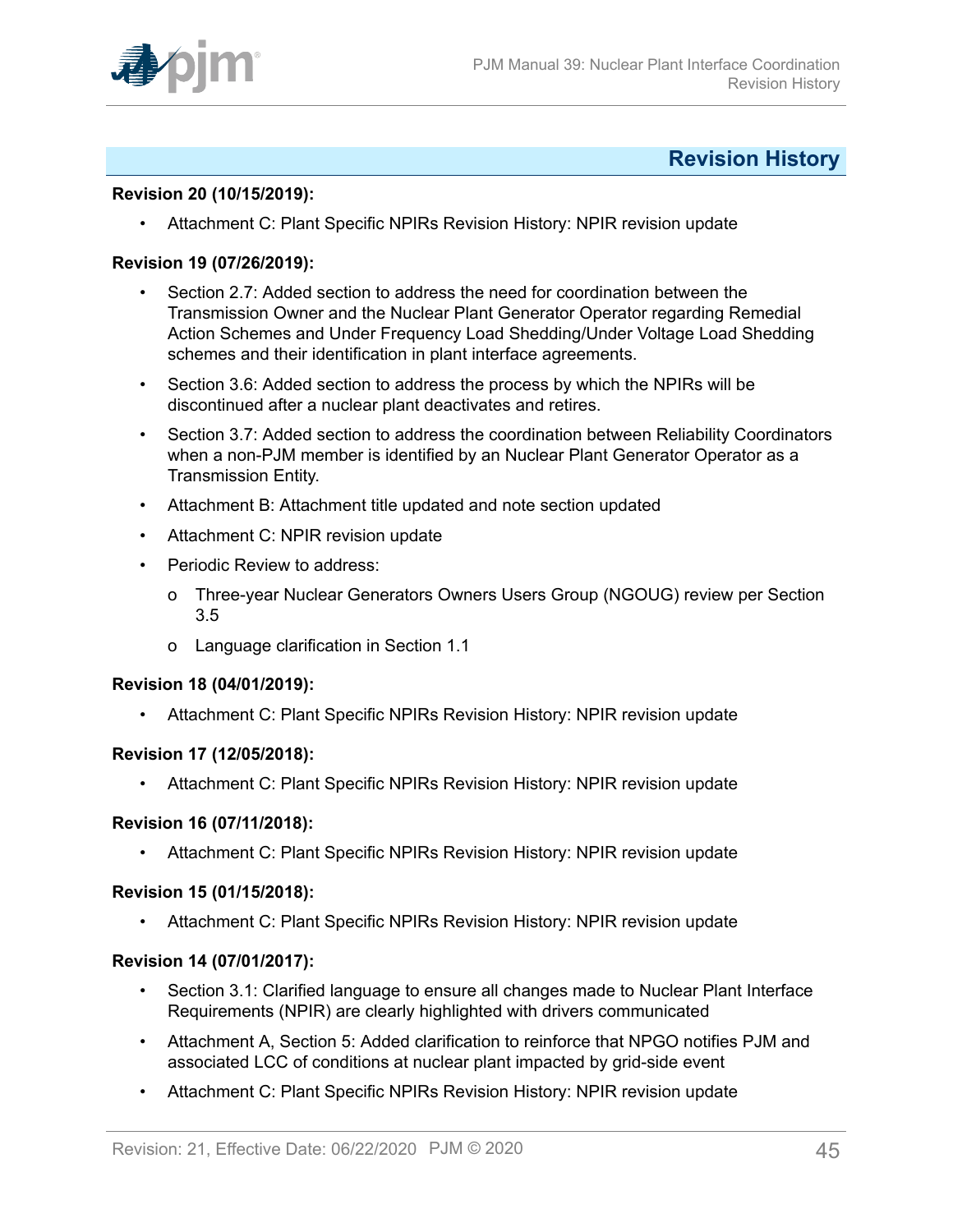

## **Revision 13 (12/23/2016):**

• Attachment C: Plant Specific NPIRs Revision History: NPIR revision update

## **Administrative Change (11/18/2016):**

• Section 2.1 – removed struck out language and footnote (Production System) as this change was inadvertently not made during the periodic review.

## **Revision 12 (01/01/2016):**

- Updates to align with NUC-001-3 (effective 01/01/2016) Grammatical corrections; edits to be consistent with NERC documentation.
- Section 2.6: System Restoration updated to include safe shutdown loading requirement for plant specific Nuclear Plant Interface Requirements (NPIRs) developed and endorsed by the Nuclear Generation Owners User Group (NGOUG).
- Attachment A; Appendix 1: Regulatory Background Removed Operating Agreement (OA) and Transmission Owners Agreement (TOA) text; replaced with appropriate references to OA, TOA, and Open Access Transmission Tariff (OATT)
- Periodic Review

#### **Revision 11 (12/07/2015):**

• Attachment C: Plant Specific NPIRs Revision History: NPIR revision update

#### **Revision 10 (07/15/2015):**

• Attachment C: Plant Specific NPIRs Revision History: NPIR revision update

#### **Revision 09 (04/15/2015):**

• Attachment C: Plant Specific NPIRs Revision History: NPIR revision update

#### **Revision 08 (10/1/2014):**

• Attachment C: Plant Specific NPIRs Revision History: NPIR revision update

#### **Revision 07 (9/25/2013):**

• Attachment C: Plant Specific NPIRs Revision History: NPIR revision update

#### **Revision 06 (03/01/2013):**

- 3 year review was performed for M39, including NPIR attachments, in accordance with NUC-001-2 R9.1.3
- Introduction: Note added to page 1, that NPIR means Nuclear Plant Interface Requirements
- Introduction: Note 1: revised to read NUC-001
- Section 1.1: *Background* now references when NUC-001 was implemented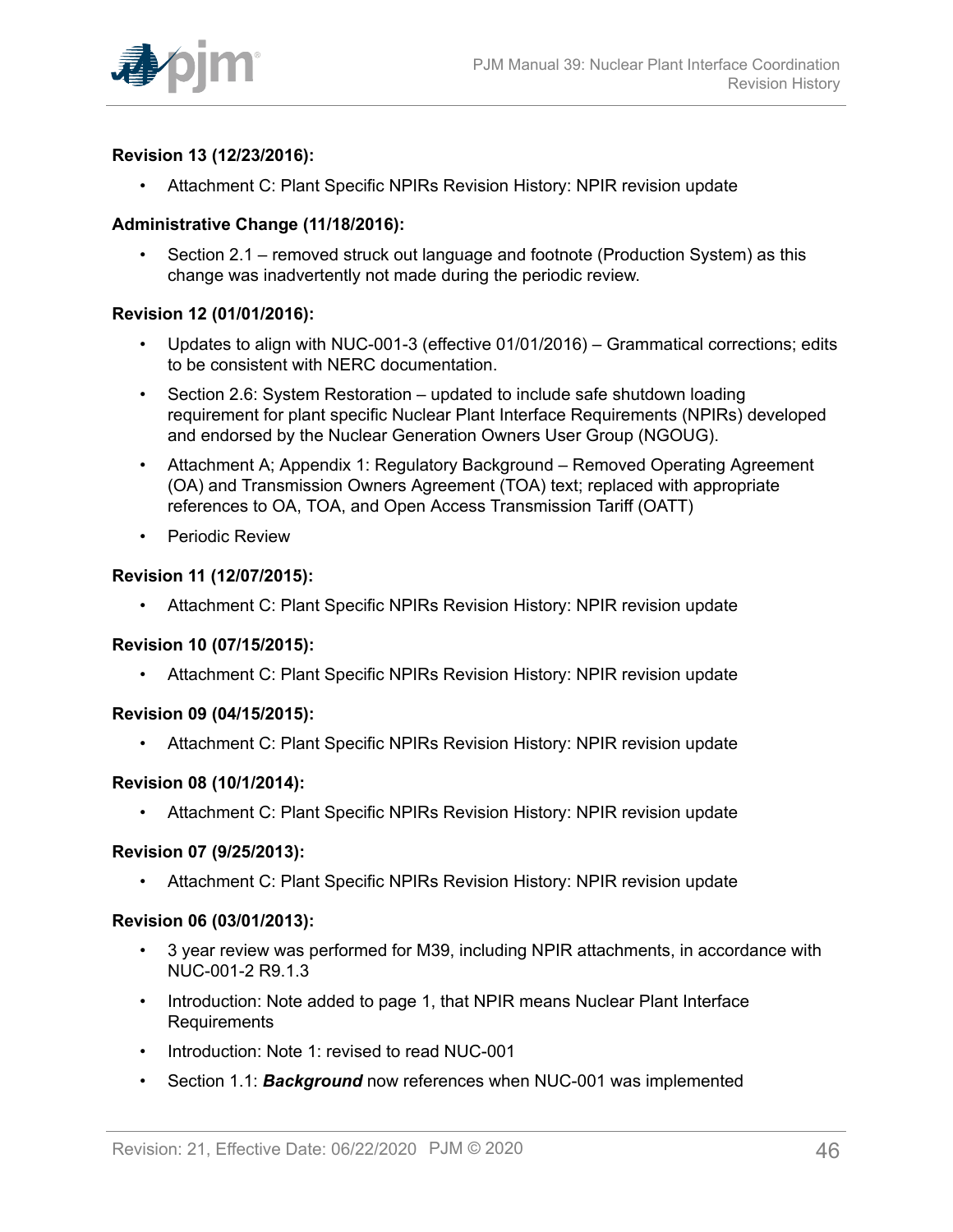

- Section 1.1: Added Footnote 1 which was inadvertently deleted in a prior revision.
- Section 1.2: Revised to apply to TEs not just TOs. Clarified that PJM notifies the TOs and not the NPGOs (in accordance with M03) when the ability to monitor the operation of the Bulk Electric System in accordance with the NPIRs is lost.
- Section 2.4.2: *NPGO Action:*  - -will notify PJM and *not* the Transmission Owner when voltage limits are revised
- Section 2.6: Minor edits.
- Section 3.1 Revised to apply to TEs not just TOs.
- Section 3.5: Added clarifying phrase, as part of 3-year review that revisions to NPIRs are made only if required.
- Attachment A and the associated Appendix 1: Updated several paragraphs and references.
- Changed template for Attachment B, Note 1: to read Nuclear Plant Generator Operator (NPGO )
- Attachment C: Plant Specific NPIRs Revision History: NPIR revision updates.

## **Revision 05 (11/01/2012):**

- Section 3: Other NPIR Issues / Section 3.1: Added clarifying text to address sequencing of M39 revision approval with respect to effective dates of plant specific NPIR revisions.
- Attachment C: Plant Specific NPIRs Revision History: NPIR revision updates.

## **Revision 04 (07/01/2012):**

- Introduction / About this Manual / Note 1: Added Operating Agreement section number reference.
- Section 4.1: Additional Nuclear Plant Generator Operator Requirements: Expanded section to include NUC-001 requirements that are not applicable to PJM.
- Attachment C: Plant Specific NPIRs Revision History: NPIR revision updates.

## **Revision 03 (06/01/2011):**

- Changed manager ownership to Generation Department based on reorganization.
- Attachment B: Added Perry and Davis Besse NPIR as part of ATSI Integration into PJM
- Attachment C: Updated Perry and Davis Besse NPIR revision.

## **Revision 02 (09/07/2010):**

- Section 1.1: Background updated reference to manuals.
- Section 2.1: Outage Coordination updated maintenance notification requirements for facilities impact Nuclear Plant or off-site station light and power source.
- Attachment B: Updated Peach Bottom NPIR to reflect new Cooper 230kV substation between Nottingham and Graceton.